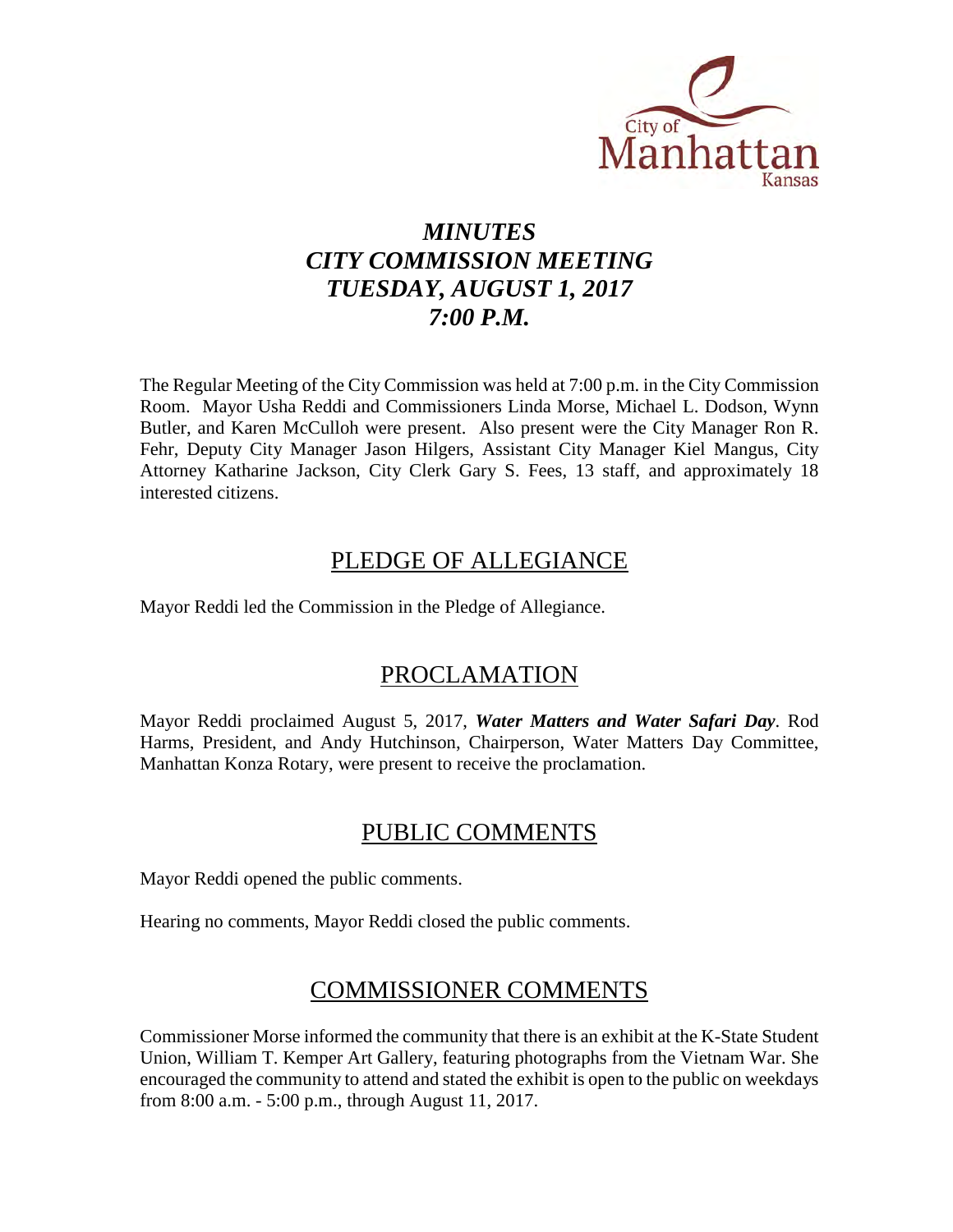# COMMISSIONER COMMENTS *(CONTINUED)*

Mayor Reddi stated that the City Board and Committee Appreciation Night was held on Friday, July 28, 2017, at the Wefald Pavilion in City Park. She thanked the many individuals who serve and volunteer their time on the City's advisory boards and committees. She informed the community that the Everybody Counts event is Saturday, August 5, 2017, from 9:00 a.m. - 1:00 p.m., at the Douglas Community Center. She stated there is a lot of construction and students will be returning to the community, so be patient and careful. Finally, she encouraged citizens to check out the various Parks and Recreation activities on the City's website.

## CONSENT AGENDA

(\* denotes those items discussed)

#### **MINUTES**

The Commission approved the minutes of the Special City Commission Meeting held Tuesday, July 11, 2017, and the Regular City Commission Meeting held Tuesday, July 18, 2017.

#### **CLAIMS REGISTER NO. 2857**

The Commission approved Claims Register No. 2857 authorizing and approving the payment of claims from July 12, 2017, to July 25, 2017, in the amount of \$2,861,129.90.

### **LICENSES**

The Commission approved a Fireworks Display License for Purple Power Play, Inc., PO Box 1166, for September 1, 2017, in City Park; and an annual Cereal Malt Beverages Off-Premises License for Hy-Vee Gas, 206 Leavenworth Street, and Short Stop #26, 8207 South Port Drive.

### **ORDINANCE NO. 7304 - AMEND - CEMETERIES**

The Commission approved Ordinance No. 7304 amending Chapter 9 of the Code of Ordinances relating to the City-owned and operated cemeteries, and addressing cemetery fees, rules and regulations.

## **\* RESOLUTION NO. 080117-A – AUTHORITY TO BID – RILEY COUNTY TAX SALE**

Jason Hilgers, Deputy City Manager, provided an overview of the item and stated the Riley County tax sale would be held on August 16, 2017. He highlighted a map of the delinquent properties and discussed the opportunity to protect the City's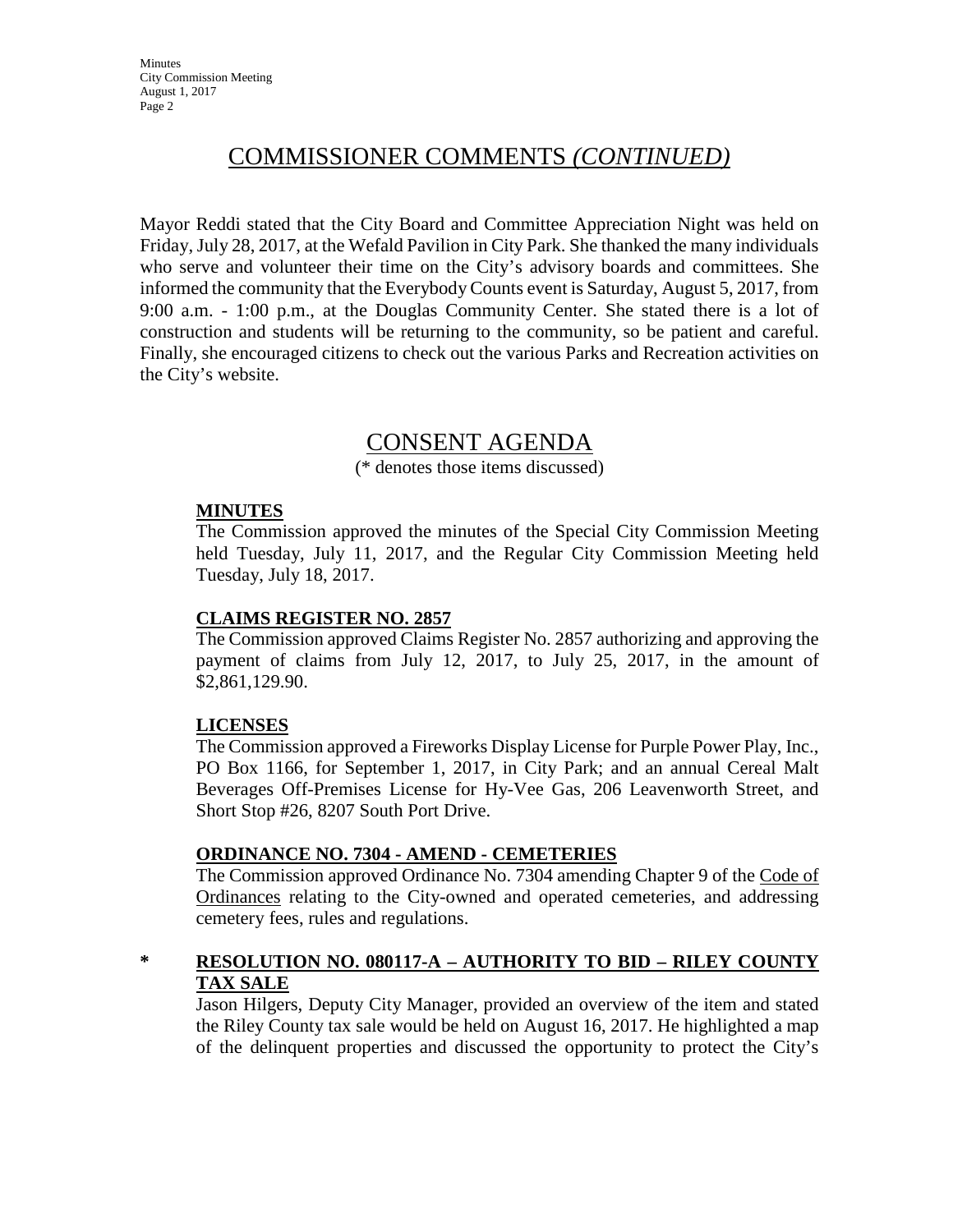# CONSENT AGENDA *(CONTINUED)*

#### **\* RESOLUTION NO. 080117-A – AUTHORITY TO BID – RILEY COUNTY TAX SALE** *(CONTINUED)*

interests and strategy to bid on and potentially acquire property within Lee Mill Village at the Riley County tax sale. He then responded to questions from the Commission regarding the tax sale and common areas.

Bill Frost, Legal Counsel, representing the City of Manhattan, provided additional information on the item. He highlighted the opportunity to pursue ownership of the common areas as well as the delinquent lots to make these lots more marketable.

Jason Hilgers, Deputy City Manager, responded to questions from the Commission regarding special assessments. He stated a City Commission Work Session will be held on August 22, 2017, to discuss benefit districts.

The Commission approved Resolution No. 080117-A, authorizing the City Manager, or his designee, to bid on and potentially acquire property within Lee Mill Village at the Riley County tax sale on August 16, 2017.

#### **RESOLUTION NO. 081517-B – PETITION – WELLS LANDING AND WELLS LANDING, UNIT 2 – SANITARY SEWER IMPROVEMENTS (SS1629)**

The Commission found the petition sufficient, and approved Resolution No. 081517-B, in the amount of \$88,000.00, finding the project advisable and authorizing construction for the Wells Landing and Wells Landing, Unit 2, Sanitary Sewer Improvements project (SS1629).

## **AGREEMENT – PROFESSIONAL SERVICES – AERIAL SANITARY SEWER CROSSING IMPROVEMENTS (SS1708, CIP WW099P)**

The Commission authorized the Mayor and City Clerk to execute an agreement for professional services, in an amount not to exceed \$45,061.00, with SMH Consultants, of Manhattan, Kansas, through the Engineer On-Call Program, for the Aerial Sanitary Sewer Crossing Improvements project (SS1708, CIP WW099P).

## **\* LEASE AGREEMENT – ADVERTISING SPACE – CHAMBER OF COMMERCE**

Commissioner Butler proposed that the City not charge the Manhattan Convention and Visitors Bureau (CVB) for advertising space at the Manhattan Regional Airport. He stated that payment in-kind would help with the Chamber's budget, reduce the amount of paperwork, and eliminate the exchange of funds.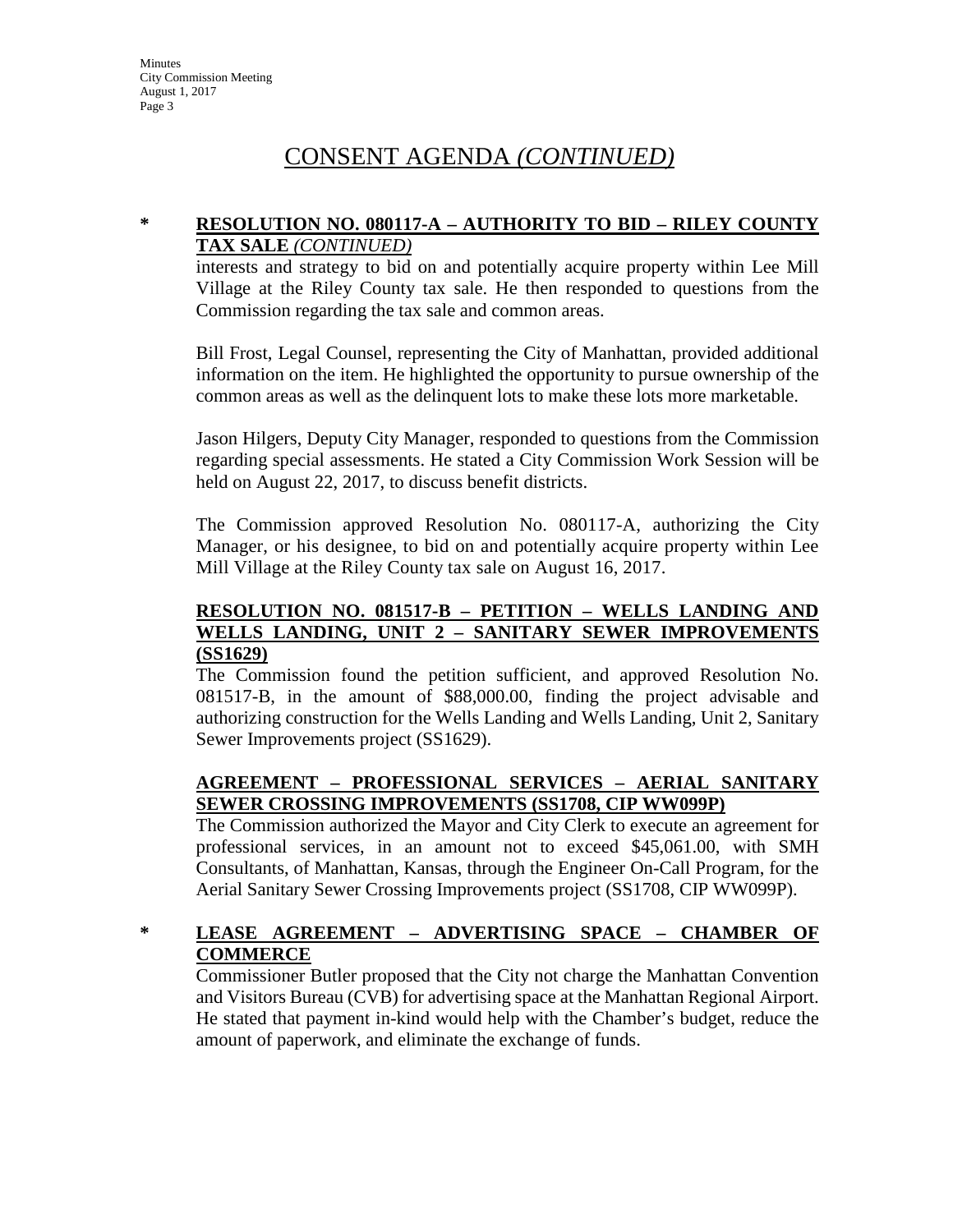# CONSENT AGENDA *(CONTINUED)*

#### **\* LEASE AGREEMENT – ADVERTISING SPACE – CHAMBER OF COMMERCE** *(CONTINUED)*

After comments from the Commission, Ron Fehr, City Manager, responded to questions from the Commission regarding the goal to raise funds for the Airport and the potential concern in setting a precedent for advertising space.

The Commission authorized the Mayor and City Clerk to execute a Lease Agreement with The Manhattan Area Chamber of Commerce for two advertising spaces for Convention Visitors Bureau Services at the Manhattan Regional Airport.

### **BOARD APPOINTMENT – DOWNTOWN BUSINESS IMPROVEMENT DISTRICT ADVISORY BOARD**

The Commission approved the appointment by Mayor Reddi of Jeff Sutton, 900 Wildcat Ridge, to fill the unexpired term of Marcus Fischer. Mr. Sutton's term begins immediately and will expire December 31, 2017.

Mayor Reddi opened the public comments.

Hearing no comments, Mayor Reddi closed the public comments.

After discussion and comments from the Commission, Commissioner McCulloh moved to approve the consent agenda. Commissioner Morse seconded the motion. On a roll call vote, motion carried 5-0, with the exception of Item H: LEASE AGREEMENT – ADVERTISING SPACE – CHAMBER OF COMMERCE, which carried 4-1 with Commissioner Butler voting against the item.

# GENERAL AGENDA

## **PUBLIC HEARING - ADOPT - 2018 BUDGET AND 2018-2022 CAPITAL IMPROVEMENT PROGRAM; AMEND - 2017 BUDGET**

Bernie Hayen, Director of Finance, introduced and provided background information on the item. He highlighted the average increases in valuation, sales taxes, and property taxes from 2009 - 2017; and, presented the total property taxes and property taxes controlled by the City Manager for 1828 Concord Lane from 2001 - 2017. He then responded to questions from the Commission and provided additional information on valuations and mill levies.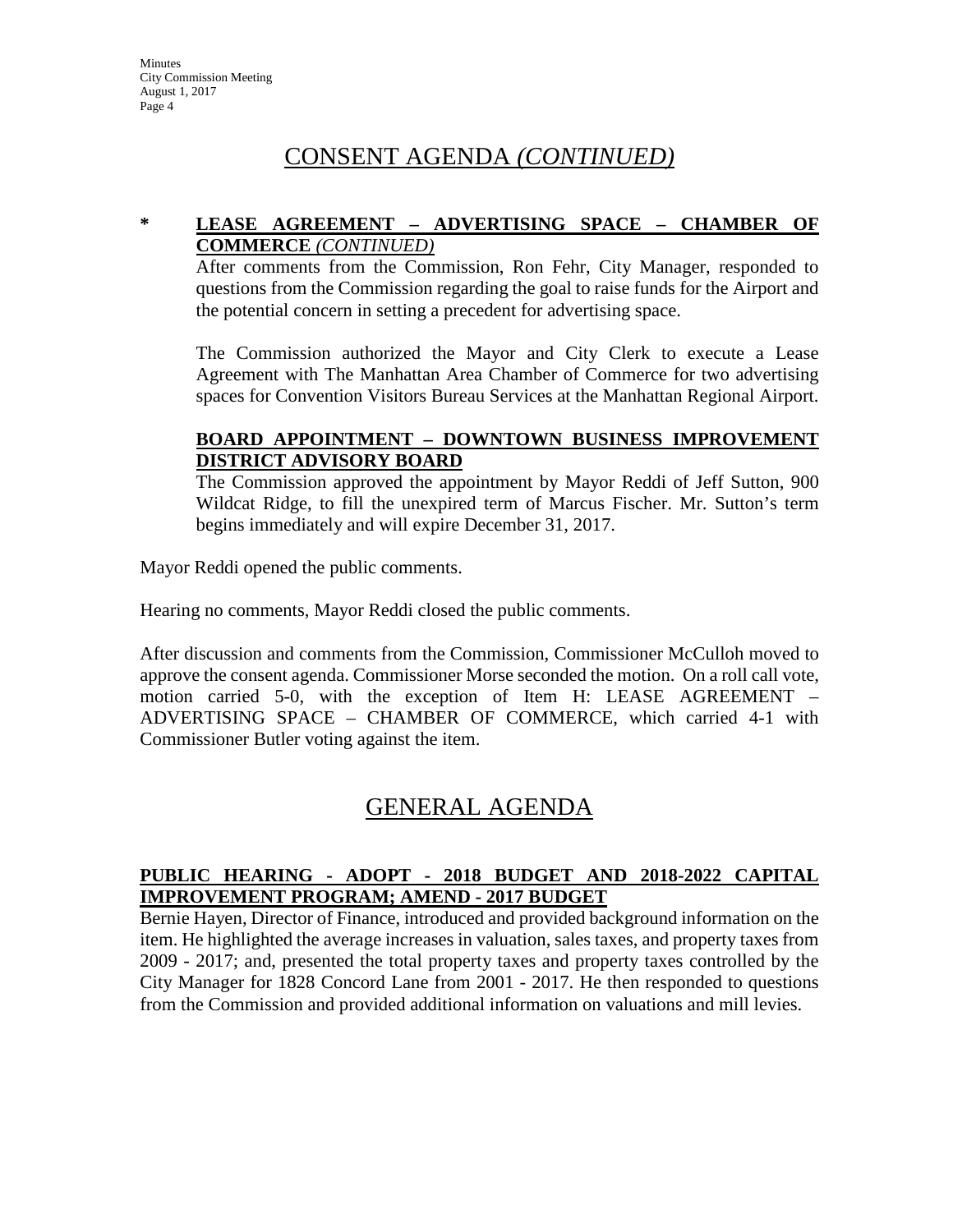#### **PUBLIC HEARING - ADOPT - 2018 BUDGET AND 2018-2022 CAPITAL IMPROVEMENT PROGRAM; AMEND - 2017 BUDGET** *(CONTINUED)*

Hillary Badger, Assistant Director of Finance, highlighted the 2018 assessed valuation and 2018 new improvements; presented the 2018 published mill levies; provided funding options for the Conference Center debt payment of \$500,000.00 and mill levy considerations; discussed the Tourism and Convention Promotion (TGT) and provided three options for consideration, Option 1, Option 1-B, and Option 2 *(See Attachment No. 5)*; highlighted a summary from prior work sessions regarding the budget and mill levy; presented a chart on where the revenue comes from and where the revenue is spent; provided a funding summary of the 2018 Capital Improvement Program (CIP); and highlighted the 2017 Budget amendments for the Special Street and Highway Fund, the General Improvement Fund, and the Special Street Maintenance Fund; and recommended actions for the Commission to consider. She then responded to questions from the Commission.

Mayor Reddi opened the public hearing.

John Pence, 2361 Grandview Terrace, informed the Commission that he heard that the sales tax revenues were down and that the internet sales trend increase will likely not turn around. He provided information on the amount of reserves reported for water and sewer and asked what the current level of reserves are in the City's utility funds.

Jason Hilgers, Deputy City Manager, provided clarification regarding reserve fund amounts.

John Pence, 2361 Grandview Terrace, voiced concern with the high sewer rates being charged, specifically for renters not living in units during the summer. He stated this is not fair, and asked the Commission to consider an ordinance change regarding the rates. He voiced concern with the high connection fee for utilities and said that for multiple units, it is very expensive. He asked about the parking garage and the Conference Center and if paying for that was part of the initial plan or not. He also voiced concern with the percentage increase for City employee salaries and the three new positions proposed in Public Works.

Ron Fehr, City Manager, responded to questions regarding the Conference Center debt payment and agreement. He also provided information on the proposed wage adjustment and step increases for City employees and the new employees proposed for the Public Works Department.

Rob Ott, Director of Public Works, provided additional information on the new positions in Public Works and the revenues sources that would pay for the positions.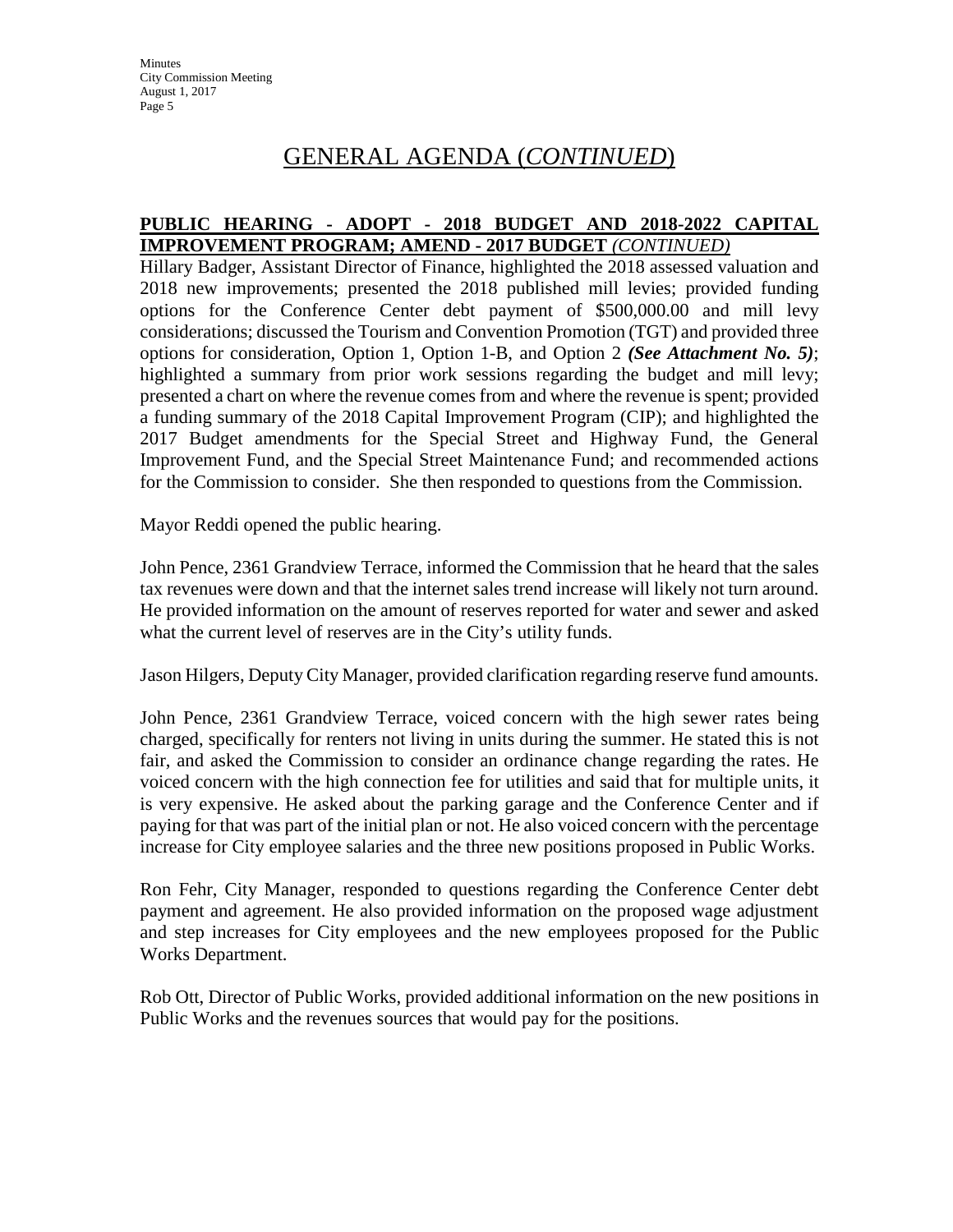#### **PUBLIC HEARING - ADOPT - 2018 BUDGET AND 2018-2022 CAPITAL IMPROVEMENT PROGRAM; AMEND - 2017 BUDGET** *(CONTINUED)*

John Pence, 2361 Grandview Terrace, informed the Commission that taxes continue to go up and asked the Commission to keep the mill levy even. He voiced concerns with providing affordable housing, with the Manhattan Housing Authority high-rise facility, and with the high amount of money spent for consultants. He asked the Commission to try to cut things back and still have a good city.

Joe Knopp, 104 Oakwood Circle, informed the Commission that under the City Manager's control, there is only a certain level of budget control. However, the Commission does have influence on the Riley County Law Board and the Manhattan Public Library Board. He voiced concern with the number of security officers assigned to the courthouse and with the proposed capital improvements, operating costs, and administration increases associated with Parks and Recreation. He asked the Commission to not put economic development folks against transient guest tax folks and to find ways to reduce taxes. He suggested that as a matter of policy, there should be a zero tax increase this year and to lower the mill levy by the appropriate amount.

Hearing no other comments, Mayor Reddi closed the public hearing.

### **FIRST READING - ADOPT - 2018 BUDGET AND 2018-2022 CAPITAL IMPROVEMENT PROGRAM; FIRST READING - AMEND - 2017 BUDGET**

John Pence, 2361 Grandview Terrace, informed the Commission that he currently has three houses that are not rented and was concerned with the number of houses and apartment units that are not currently rented in Manhattan. He stated there continues to be new construction of buildings and was fearful of more foreclosures in the future.

Hillary Badger, Assistant Director of Finance, and Ron Fehr, City Manager, responded to questions from the Commission regarding the budget amounts and funding for the Aggieville Business Association; Downtown Manhattan, Inc.; and the Flint Hills Area Transportation Agency (aTa). Hillary Badger, Assistant Director of Finance, also highlighted the agency requests and funding amounts included in the proposed budget. She then responded to additional questions from the Commission.

Commissioner Butler stated that he was comfortable with the Social Service Advisory Board recommendations; however, he was not in support to fund the additional request from the Flint Hills Area Transportation Agency (aTa). He said that he was not in favor of keeping the budget as currently proposed and wanted to get the mill levy to a zero increase.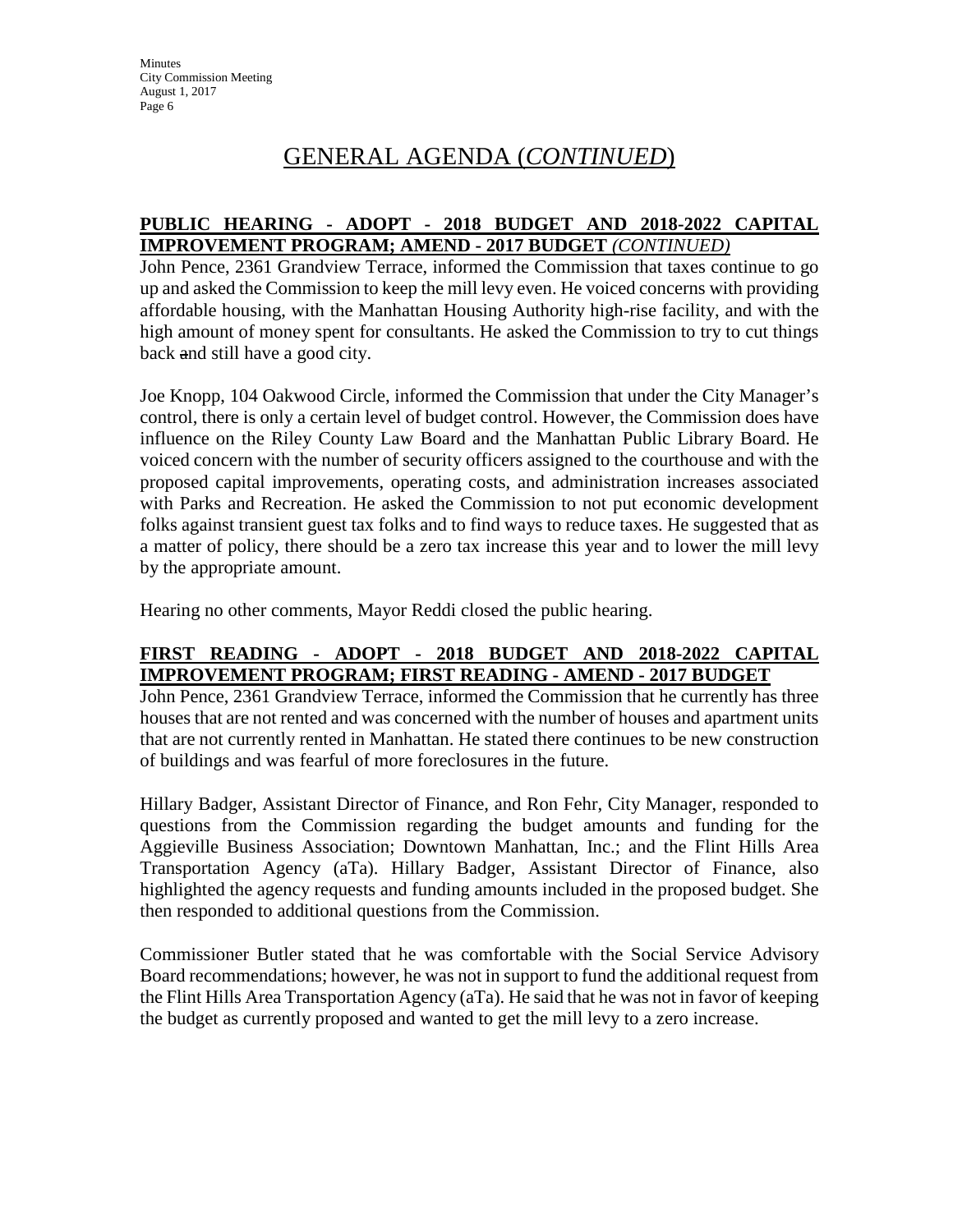#### **FIRST READING - ADOPT - 2018 BUDGET AND 2018-2022 CAPITAL IMPROVEMENT PROGRAM; FIRST READING - AMEND - 2017 BUDGET** *(CONTINUED)*

Commissioner McCulloh voiced support to fund the Flint Hills Area Transportation Agency (aTa) requested amount. She provided information on the need to support transportation for the workforce and to provide a service for the entire community. She stated that it seems it always come down to the end with issues that affect the poor people in town and was in support of the proposed budget.

Mayor Reddi expressed support for public transportation in the community and the need for additional funding for the Flint Hills Area Transportation Agency (aTa).

Commissioner Dodson stated that he agreed with the funding recommendations from the Social Services Advisory Board and the Special Alcohol Fund Committee, but asked for clarification on the Flint Hills Area Transportation Agency (aTa) request for additional funding. He also asked for clarification and provided input on the funding and the funding sources identified for the Aggieville Business Association and Downtown Manhattan, Inc.

Ron Fehr, City Manager, and Hillary Badger, Assistant Finance Director, responded to questions from the Commission regarding the additional funding request from the Flint Hills Area Transportation Agency (aTa) and funding sources identified for outside agencies.

Commissioner Morse stated that she would support the proposed mill levy increase. She highlighted the increased expenses, utility costs, and security measures that the City has incurred as a reaction to state law and to provide the necessary security required at the Manhattan Regional Airport. She stated that she also supported the additional funds for the Flint Hills Area Transportation Agency (aTa) to ensure that people are able to get to their jobs and to serve the total population. She also voiced her commitment to use economic development funds for future economic growth opportunities and incentives for companies wanting to expand or build in Manhattan.

Commissioner Dodson provided his perspectives and comments on the budget, the proposed .481 mill levy increase, and the current sales tax outlook. He stated that he wanted to see the budget reduced further. He discussed the decisions that are made when issuing temporary notes for projects that often go into the Bond and Interest Fund over time. He also discussed the importance to have adequate reserves to provide added capacity or to cover things that might break down or are unexpected. He asked Ron Fehr, City Manager; Bernie Hayen, Director of Finance; and Hillary Badger, Assistant Director of Finance, to take a close look at the City budget priority lists.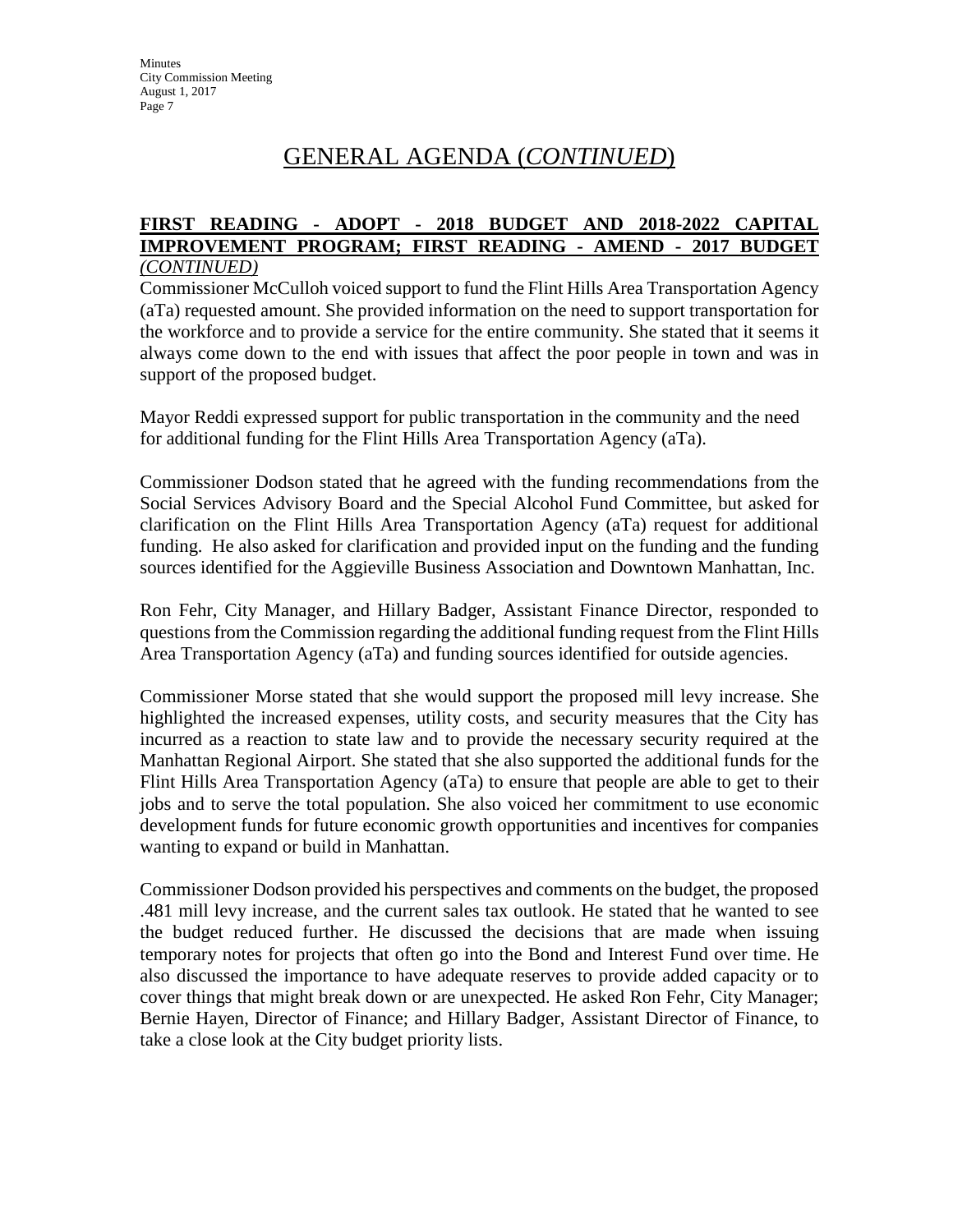#### **FIRST READING - ADOPT - 2018 BUDGET AND 2018-2022 CAPITAL IMPROVEMENT PROGRAM; FIRST READING - AMEND - 2017 BUDGET** *(CONTINUED)*

Commissioner McCulloh highlighted the revenue streams that fund the City's current debt payments. She discussed the budget and progress that has been made to reduce the mill levy. She voiced support for the budget, as proposed. She also voiced concern with the future high costs associated for upgrading the radio communications system and the importance of the Capital Improvement Program (CIP) items and replacement schedule.

Ron Fehr, City Manager, provided additional information on reductions in the CIP and use of the vehicle rating index (VRI) when considering replacement of vehicles.

Commissioner Morse reiterated that she would support the proposed .481 mill levy increase and asked about the sales tax revenue decline.

After discussion and comments from the Commission, Bernie Hayen, Director of Finance, and Ron Fehr, City Manager, responded to questions from the Commission regarding the monthly sales tax reports, discussed the 2017 Budget, highlighted the importance of cash carryover, and asked for additional direction from the Commission regarding the 2018 Budget.

Mayor Reddi stated this has been a tough budget session; the community is growing, but experiencing declining sales tax revenue. She highlighted the positives and the challenges in the community, at Kansas State University, at Fort Riley, and surrounding communities. She stated that she was leaning toward either Option 1-B or Option 2 *(See Attachment No. 5)*, was supportive of the Flint Hills Area Transportation Agency (aTa) funding as requested, and was comfortable with the Downtown Manhattan, Inc., funding. She stated that federal and state mandates have impacted the City's budgets and that she has also experienced property tax increases in her own household. She voiced a preference for a .350 mill levy increase.

Commissioner Butler reiterated that his preference is for the mill levy to remain flat. He said that his goal is to reduce the mill levy to .150 increase and stated that it can be accomplished without causing any harm whatsoever. He said that he was not in support of the significant funding request for the Flint Hills Area Transportation Agency (aTa) and was not it agreement with property owners having to pay off the debt for the Conference Center, when this was an economic development project and should be paid from that fund. He wanted the Commission to take a hard look at travel expenses and membership to various organizations. He stated that he could not support the proposed budget or mill levy increase because it could be much lower; however, he would support the amendments to the 2017 City Budget.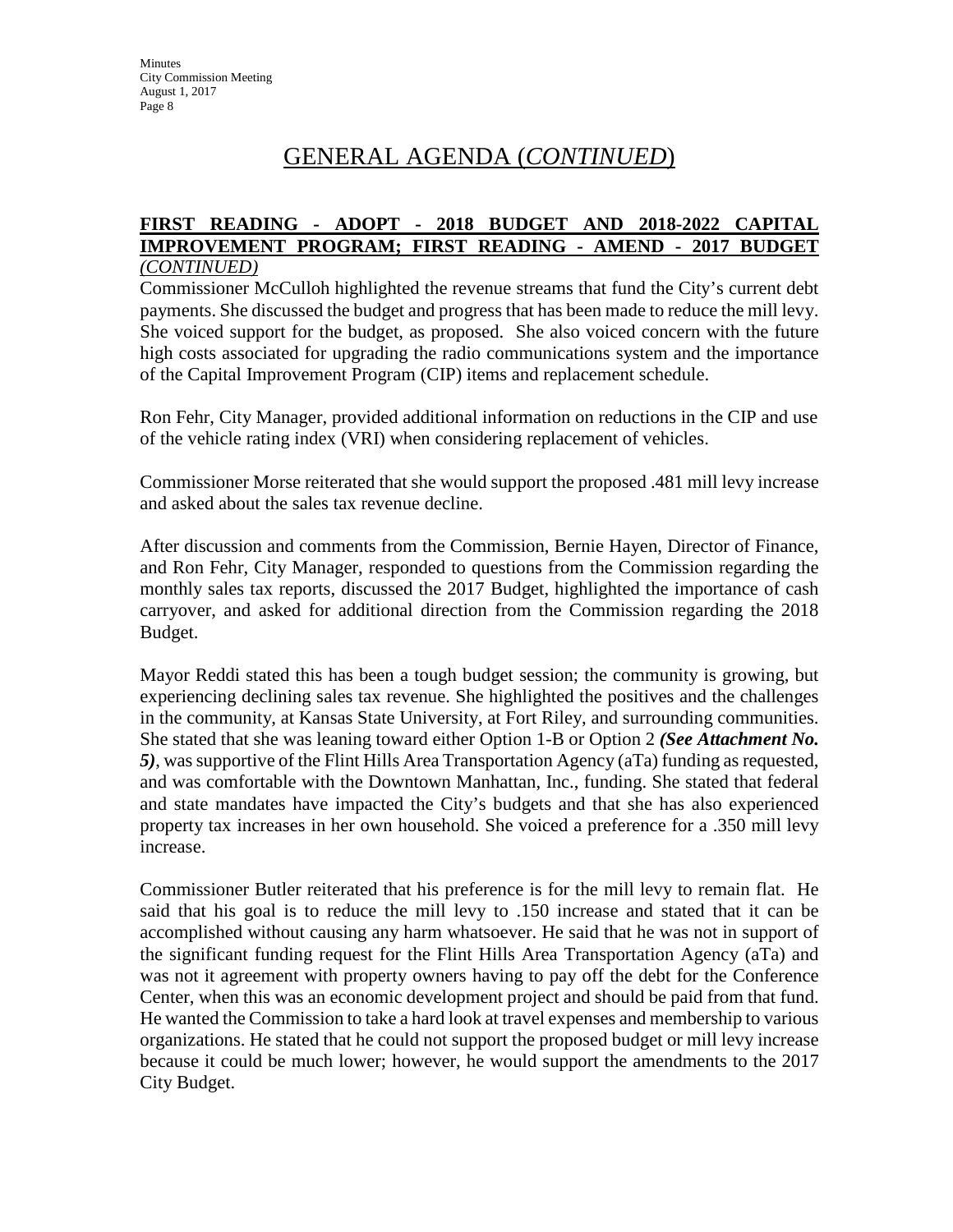#### **FIRST READING - ADOPT - 2018 BUDGET AND 2018-2022 CAPITAL IMPROVEMENT PROGRAM; FIRST READING - AMEND - 2017 BUDGET** *(CONTINUED)*

Commissioner Dodson provided additional comments on the proposed budget and his funding preference on the Economic Development Fund and the use of the Transient Guest Tax Fund. He voiced support to see what Commissioner Butler has in mind for consideration to reduce the mill levy increase.

Mayor Reddi stated the importance that agencies provide to the community and said the City's budget meets many needs of people living in the community. She said the travel budget is important. She mentioned the Association of the United States Army (AUSA) Conference in Washington, D.C.; the Town and Gown Conference in Eugene, Oregon; and the National League of Cities Conference, and stated that having the mayor or mayor pro tem in attendance at these conferences makes a difference.

After comments and discussion of the Commission, Ron Fehr, City Manager, responded to questions from the Commission and provided additional information on the Transient Guest Tax Fund and funding options on the debt payment for the Conference Center. He stated that there is a majority of Commissioners that desire to reduce the mill levy further and will provide additional options for the Commission to consider at second reading.

After additional discussion and comments from the Commission, Commissioner Butler moved to approve setting the budget for first reading at .350 mill levy increase. Commissioner Dodson seconded the motion. On a roll call vote, motion carried 4-1, with Commissioner Morse voting against the motion.

After further discussion, Commissioner Morse moved to approve first reading of an ordinance amending the 2017 budget for the Special Street and Highway, General Improvement, and Special Street Maintenance Funds, as proposed. Commissioner Dodson seconded the motion. On a roll call vote, motion carried 5-0.

At 9:10 p.m., the Commission took a brief recess.

#### **FIRST READING - REZONE - PORTION OF LOTS 1 AND 3, MANHATTAN MEDICAL CENTER PUD, PHASE 1; FIRST READING - AMEND FINAL DEVELOPMENT PLAN - MANHATTAN MEDICAL CENTER PLANNED UNIT DEVELOPMENT**

Chad Bunger, Assistant Director of Community Development, presented an overview of the item. He highlighted the site to be rezoned, discussed the actions and recommendations of the Manhattan Urban Area Planning Board, and responded to questions from the Commission.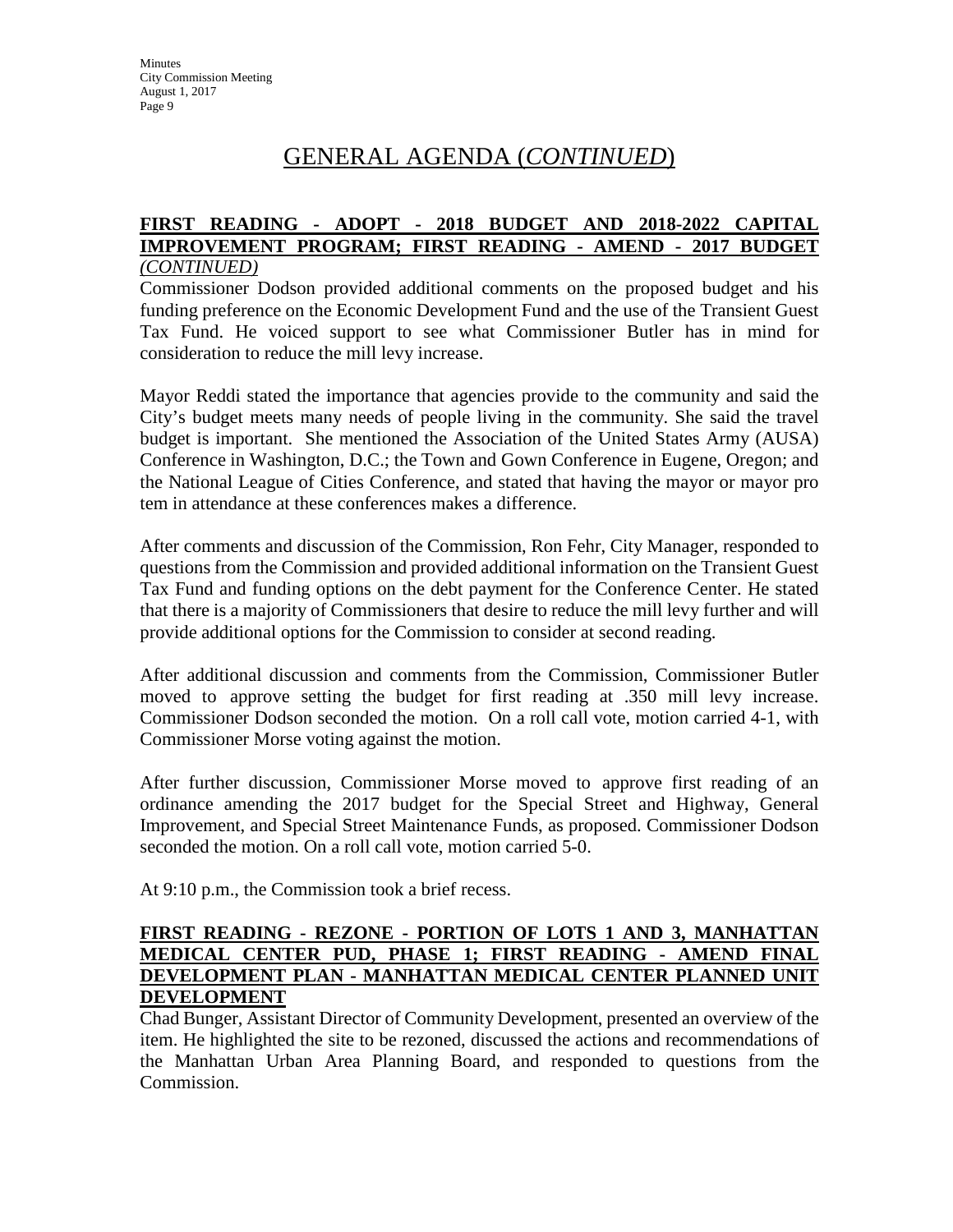#### **FIRST READING - REZONE - PORTION OF LOTS 1 AND 3, MANHATTAN MEDICAL CENTER PUD, PHASE 1; FIRST READING - AMEND FINAL DEVELOPMENT PLAN - MANHATTAN MEDICAL CENTER PLANNED UNIT DEVELOPMENT** *(CONTINUED)*

After discussion and comments from the Commission, Commissioner Morse moved to approve first reading of an ordinance rezoning a 0.88 acre tract consisting of a portion of Lots 1 and 3, Manhattan Medical Center PUD, Phase 1, from Commercial Planned Unit Development to C-1, Restricted Business District, and an ordinance amending Ordinance Nos. 3999, 6451 and 7111 based on findings in the Staff Reports *(See Attachments Nos. 1 and 2)*, with one (1) condition of approval for the PUD Amendment, as recommended by the Manhattan Urban Area Planning Board. Commissioner Butler seconded the motion.

Mayor Reddi opened the public comments.

Bob Dieball, Manager, Manhattan Medical Center, 1133 College Avenue, provided additional information on the expansion plans to provide additional medical facilities and specialists to the Manhattan community.

Hearing no other comments, Mayor Reddi closed the public comments.

After discussion, on a roll call vote, motion carried 5-0.

## **PUBLIC HEARING - MUNICIPAL FACILITY REVIEW - SOUTHEAST NEIGHBORHOOD RECREATION CENTER**

Chad Bunger, Assistant Director of Community Development, presented an overview of the item. He highlighted a map of the subject site and conceptual design, provided a summary of the proposed facility, outlined the Municipal Facility Review process, and highlighted comments and recommendations provided during the July 6, 2017, Manhattan Urban Area Planning Board meeting. He then responded to questions from the Commission regarding the conceptual design and plan, screening, landscaping, and building proximity to Fort Riley Boulevard.

Eddie Eastes, Director of Parks and Recreation, provided additional information on the item. He responded to questions from the Commission regarding the concept site plan and future expansion opportunities.

After comments from the Commission, Chad Bunger, Assistant Director of Community Development, responded to additional questions regarding the Municipal Facility Review process and highlighted the action item for the City Commission to consider. He also clarified that any future building expansion plans and expenses beyond the action currently before the Commission would need to be approved by the City Commission.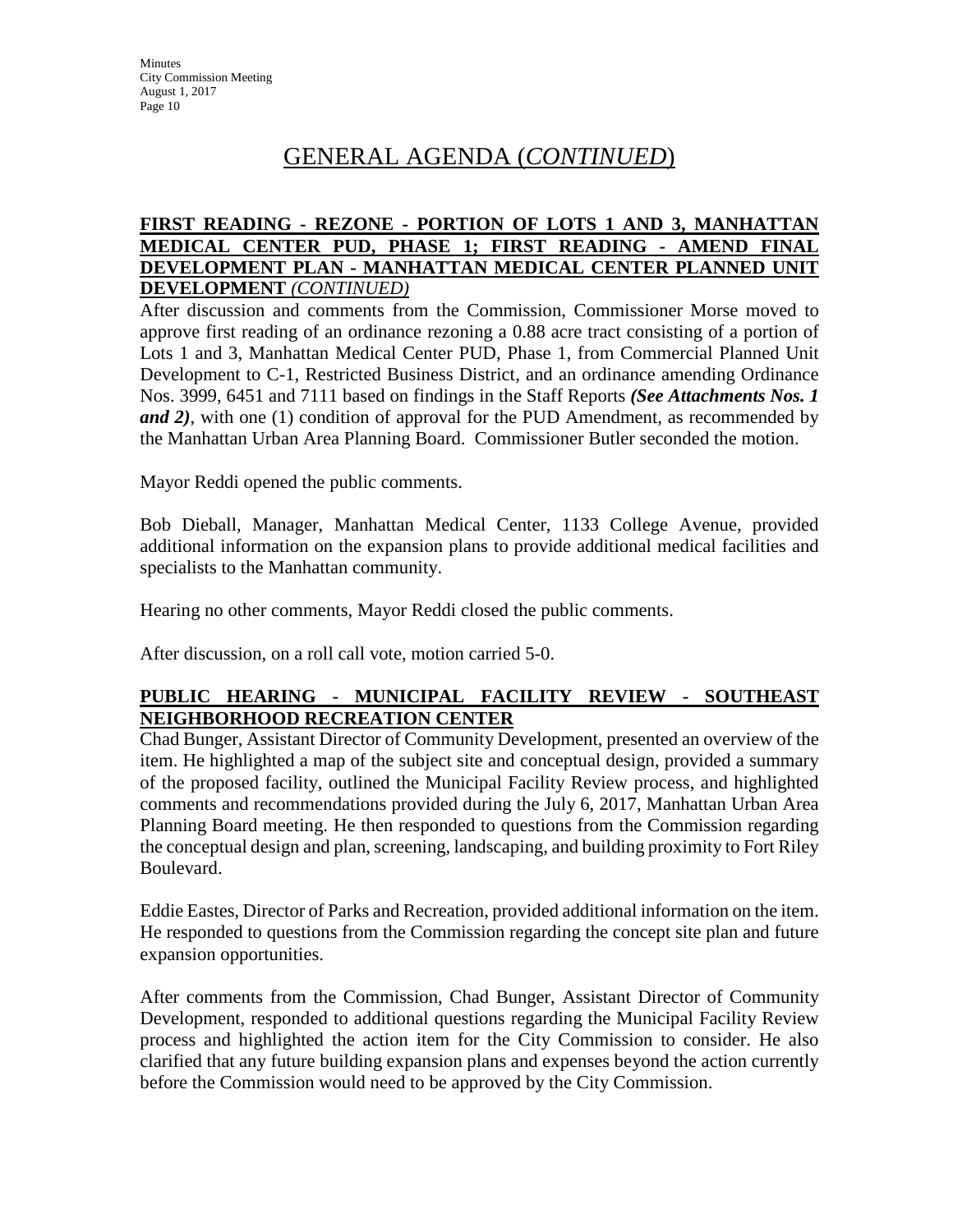#### **PUBLIC HEARING - MUNICIPAL FACILITY REVIEW - SOUTHEAST NEIGHBORHOOD RECREATION CENTER** *(CONTINUED)*

Mayor Reddi opened the public hearing.

Hearing no comments, Mayor Reddi closed the public hearing.

## **FIRST READING - MUNICIPAL FACILITY REVIEW - SOUTHEAST NEIGHBORHOOD RECREATION CENTER**

After additional discussion and comments from the Commission, Commissioner McCulloh moved to find that the public interests to be served by the proposed Southeast Neighborhood Recreation Center facility and the modification to the Flint Hills Breadbasket site, outweigh the impacts upon legitimate community interests; and, approve first reading of an ordinance authorizing the proposed Municipal Facility of the Southeast Neighborhood Recreation Center and the modification to the Flint Hills Breadbasket site, located at Douglass Park, generally located to the southeast of the intersection of S. 10<sup>th</sup> Street and Yuma Street, based on the findings in the Staff Report *(See Attachment No. 3)* and recommended conditions of approval by the Manhattan Urban Area Planning Board. Commissioner Butler seconded the motion. On a roll call vote, motion carried 5-0.

## **PUBLIC HEARING - MUNICIPAL FACILITY REVIEW - TRAFFIC OPERATIONS FACILITY EXPANSION**

Chad Bunger, Assistant Director of Community Development, presented an overview of the item. He highlighted the existing use on the proposed site, provided a summary of the proposed facility, outlined the Municipal Facility Review process, and informed the Commission that the Manhattan Urban Area Planning Board and City Administration recommends approval. He then responded to questions from the Commission regarding limited uses for this particular site.

Rob Ott, Director of Public Works, responded to questions from the Commission regarding vehicle parking and provided additional information on the site and uses that would be subject to reviews by the Kansas Department of Health and Energy (KDHE). He also provided information on potential building expansions that could be used as a consolidated dispatch center and serve as a back-up Emergency Operations Center.

Mayor Reddi opened the public hearing.

Hearing no comments, Mayor Reddi closed the public hearing.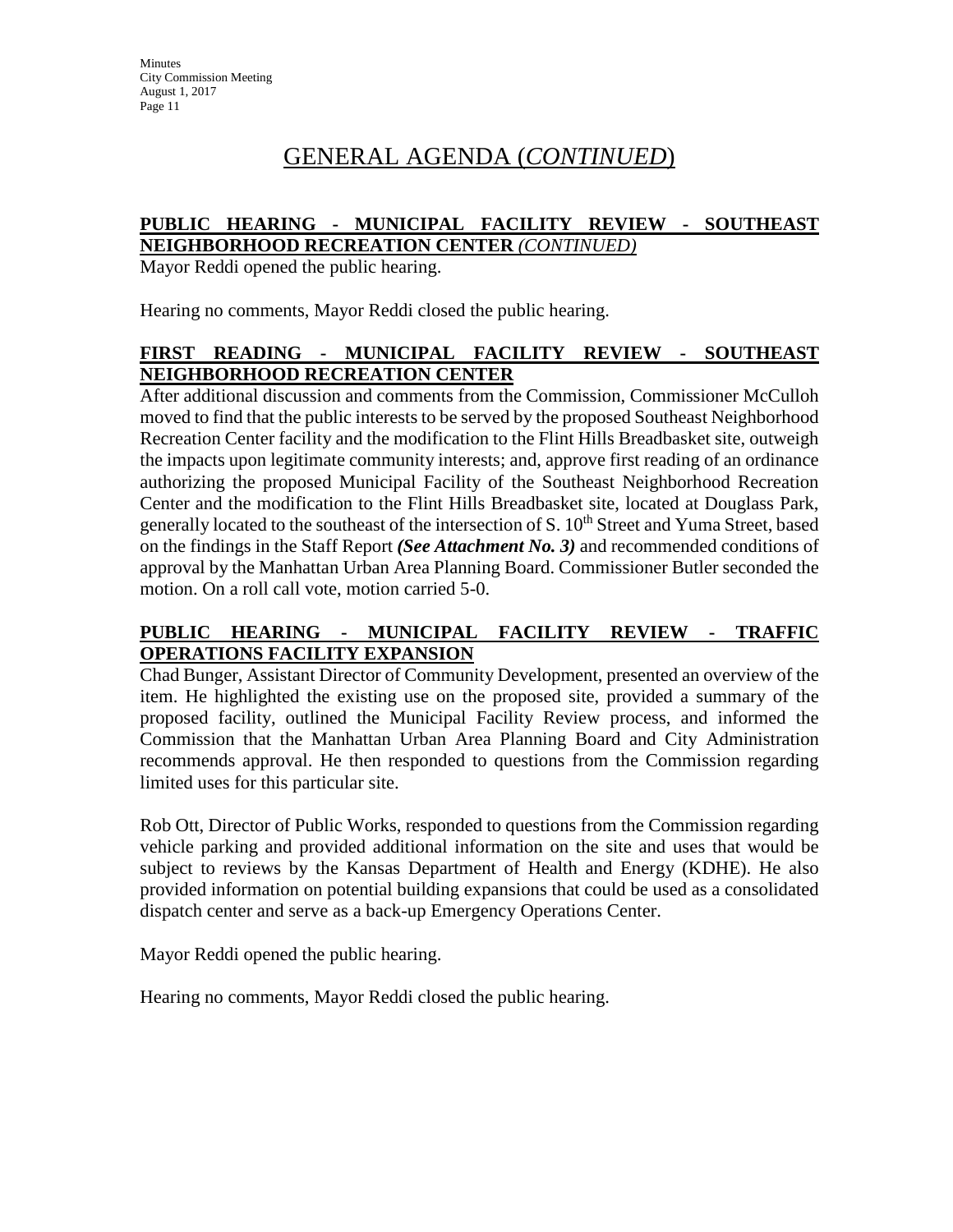## **GENERAL AGENDA (CONTINUED)**

#### FIRST READING - MUNICIPAL FACILITY REVIEW - TRAFFIC OPERATIONS **FACILITY EXPANSION**

After discussion and comments from the Commission, Commissioner Butler moved to find that the public interests to be served by the proposed expansion of the Traffic Operations Facility grounds and fencing, outweigh the impacts upon legitimate community interests; and, approve first reading of an ordinance authorizing the proposed Municipal Facility expansion for the Traffic Operations Facility grounds and fencing, generally located north of Fort Riley Boulevard, south of El Paso Lane, west of S. 10<sup>th</sup> Street and on both sides of S. 11<sup>th</sup> Street, based on the findings in the Staff Report (See Attachment No. 4). Commissioner McCulloh seconded the motion. On a roll call vote, motion carried 5-0.

#### **ADJOURNMENT**

At 9:50 p.m., the Commission adjourned.

MMC, City Clerk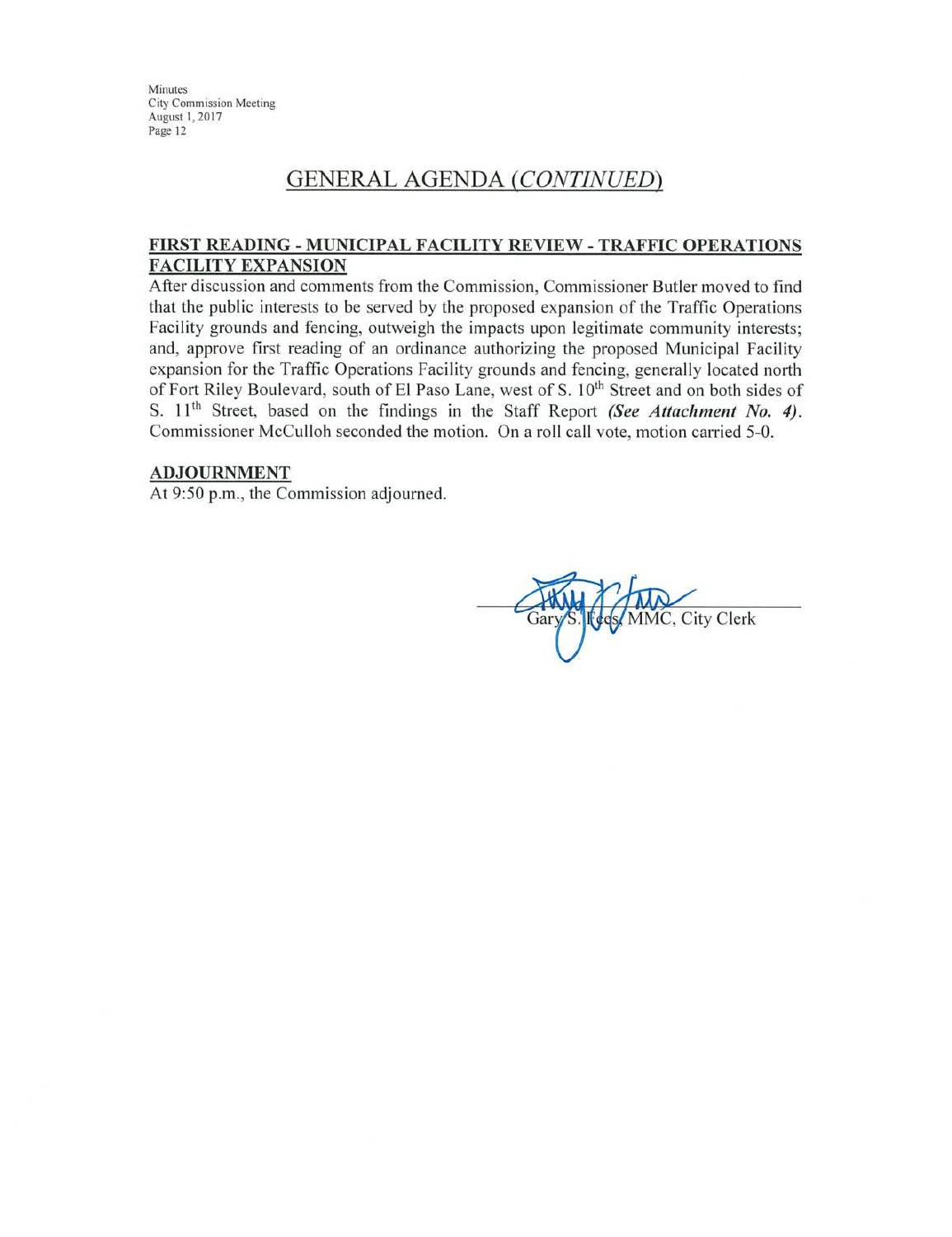*Attachment No. 1* 

#### **REVISED STAFF REPORT**

*The Staff Report has been revised to reflect the withdrawal of the request to rezoned 2408 Buena Vista Drive, following the Manhattan Urban Area Planning Board's recommendation to deny the request for this property. The revised Staff Report is only for the rezoning request for the portion of the Manhattan Medical Center.* 

**ON AN APPLICATION TO REZONE PROPERTY** A 0.88 acre tract within the Manhattan Medical Center

**FROM:** PUD, Manhattan Medical Center Commercial Planned Unit Development

**TO:** C-1, Restricted Business District

**APPLICANT:** WDM Architects, P.A., Les Mock

**ADDRESS:** 105 N. Washington Wichita, KS 67202

**OWNERS:** Manhattan Medical Center, Bob Dieball

**ADDRESS:** 1133 College Avenue, Manhattan, KS 66502

**LOCATION:** A sixty-three (63) foot wide portion in the center of the Manhattan Medical Center PUD.

**AREA:** 0.88 acres

**DATE OF PUBLIC NOTICE PUBLICATION:** May 15, 2017

## **DATE OF PUBLIC HEARING: PLANNING BOARD:** July 17, 2017 **CITY COMMISSION:** August 1, 2017

**EXISTING USE:** The part of the Manhattan Medical Center to be rezoned is a portion of the off-street parking lot and accompanying landscaped island that is shared by the medical complex.

The rezoning request is to accommodate a proposed building expansion of Building E in the medical center. No specific plans for the building or this area of the center has been proposed yet.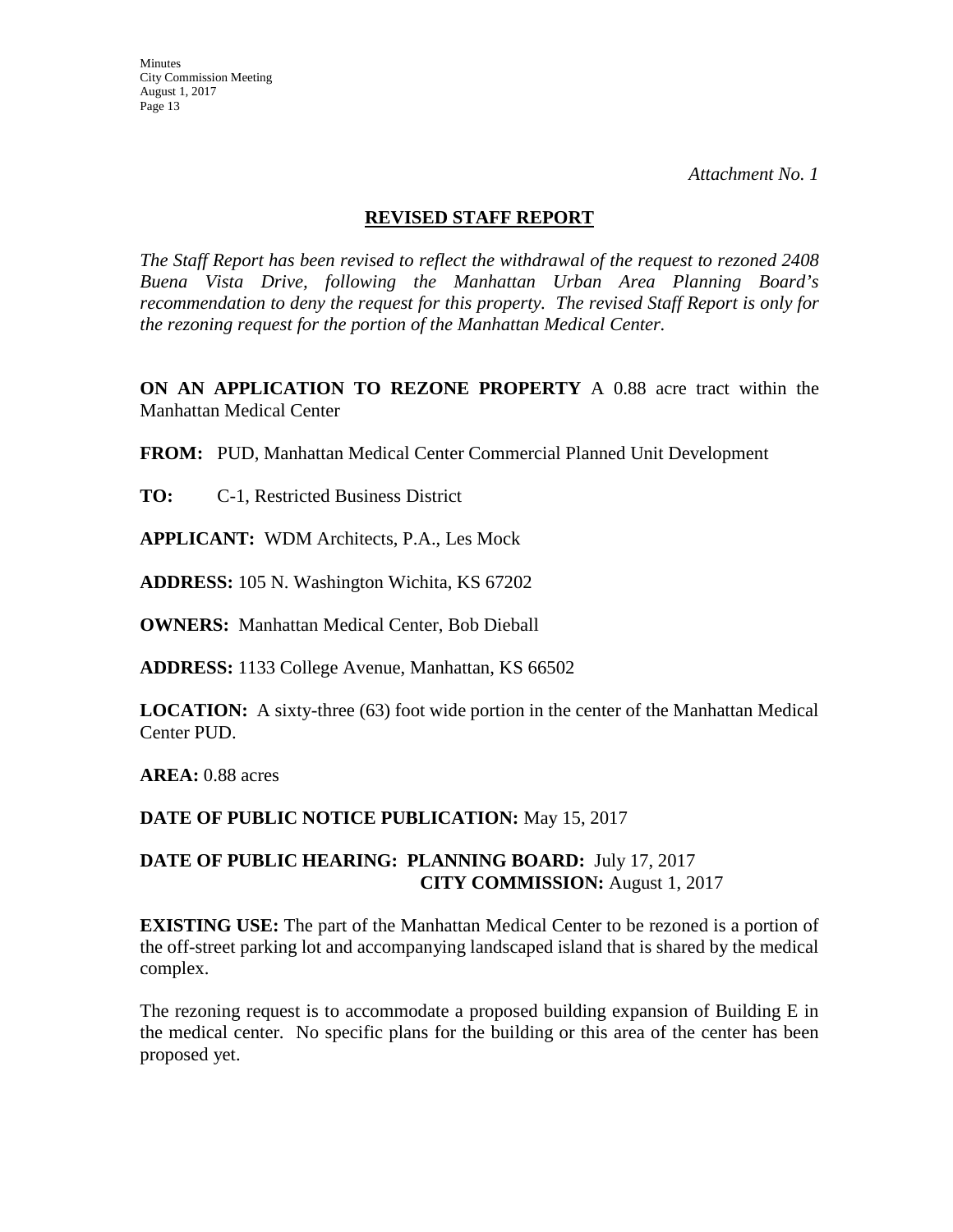*Attachment No. 1* 

The applicant will need to submit a replat of Lot 1, Manhattan Medical Center, Unit II and Lots 1 and 3, Manhattan Medical Center PUD, Phase I to reflect the changed zoning districts. A replat was originally proposed with the request to rezone the Manhattan Medical Center site and the property at 2408 Buena Vista Drive. This plat is no longer applicable because of the applicant's withdrawal of the rezoning request for the residential lot on Buena Vista.

**PHYSICAL AND ENVIRONMENTAL CHARACTERISTICS:** The portion of the Manhattan Medical Center PUD to be rezoned is a mix of paved parking lot and a relatively large landscape island associated with the parking lot.

The sites generally direct stormwater runoff to the south towards Anderson Avenue through a natural wooded ravine on the southern portion of the site.

## **SURROUNDING LAND USE AND ZONING:**

- **(1) NORTH:** An approximate 70 foot wide collector street right-of-way (Claflin Road), commercial office, Kansas State University Forestry property, and multi-family residential units; C-1, U and PUD Districts.
- **(2) SOUTH:** An approximate 60 foot wide local, residential street right-of-way (Buena Vista Drive), single-family dwelling units; R District.
- **(3) EAST:** Medical office complex set out in individual buildings in a campus setting; C-1 and PUD Districts.
- **(4) WEST:** Single-Family residential dwelling units and religious center/church; R District.

**GENERAL NEIGHBORHOOD CHARACTER:** The neighborhood is characterized by a mixture of low density, single-family and high density, multi-family residential uses, a mosque and church, commercial and medical offices and university uses. The high density residential uses are to the northwest in a residential PUD consisting of apartments that was approved in May, 1990. The low density, single-family dwellings are concentrated to the south and southwest of the subject area. These dwellings are a mixture of single-story and two-story homes built in the 1960's. The commercial office uses in the neighborhood include the Manhattan Medical Center complex to the east and a real estate office to the north. The Kansas Forest Service is located to the north of the subject area. The existing uses within the rezoning site and surrounding neighborhood have been present for many years.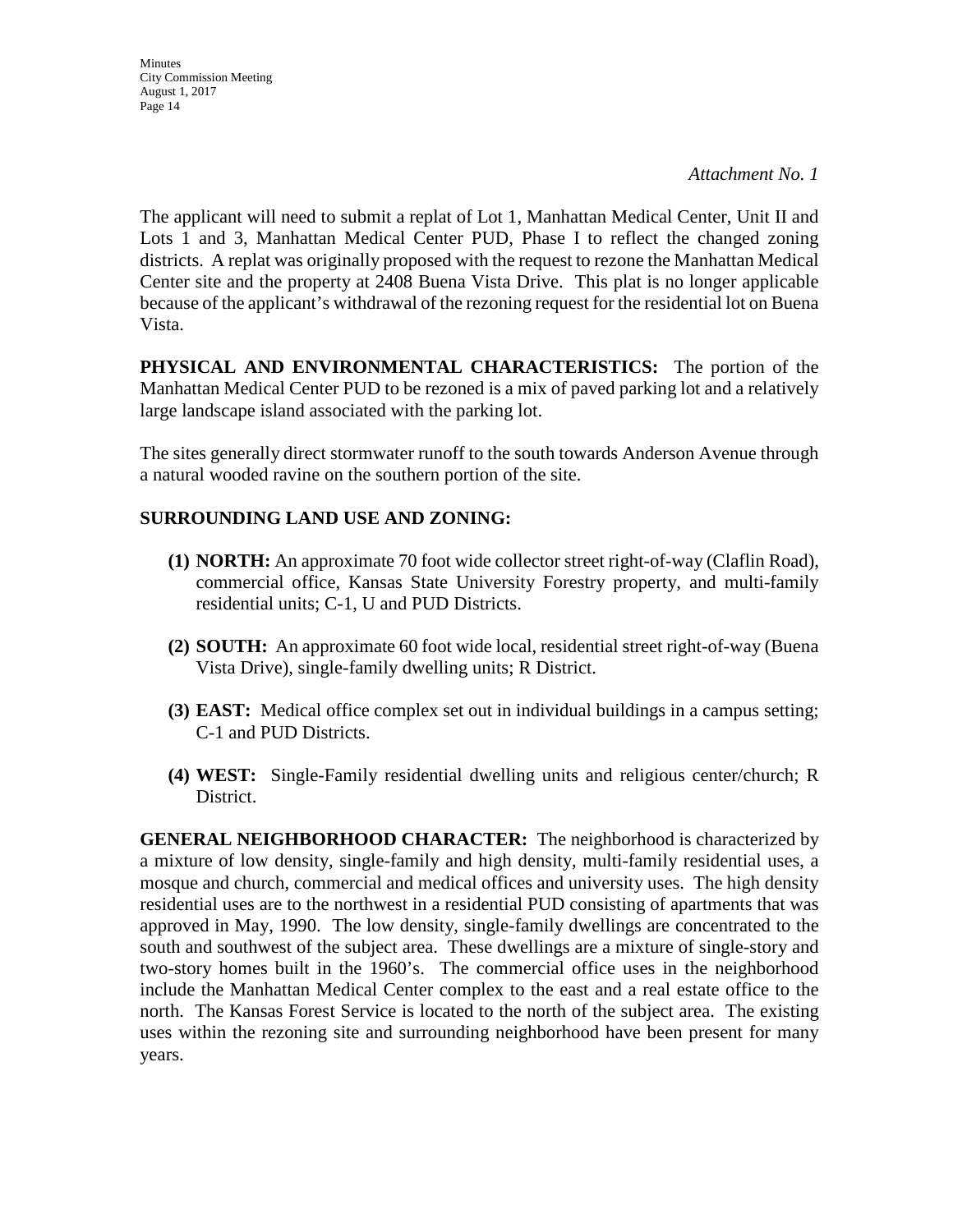*Attachment No. 1* 

**SUITABILITY OF SITE FOR USES UNDER CURRENT ZONING:** The portion of the Manhattan Medical Center PUD provides for off-street parking for the entire complex. This is suitable for the approved PUD. The Manhattan Medical Center Commercial PUD is being amended to address changes in the PUD boundary associated with the rezoning and platting requests.

**COMPATIBILITY OF PROPOSED DISTRICT WITH NEARBY PROPERTIES AND EXTENT TO WHICH IT MAY HAVE DETRIMENTAL AFFECTS:** The C-1, Restricted Commercial District is intended to be compatible with adjacent residential districts. Any increase in traffic, light and noise created by the proposed rezoning would be limited to Manhattan Medical Center site and would be consistent with the character of the Claflin Road corridor.

The applicant held a neighborhood meeting on May 15, 2017. Questions raised at the neighborhood meeting revolved around the proposed rezoning request of 2408 Buena Vista Drive, which included restricting both vehicle and pedestrian access to Buena Vista, screening of the parking lot for the neighborhood and lighting of the off-street parking lot. The complete meeting summary is attached.

**CONFORMANCE WITH COMPREHENSIVE PLAN:** The portion of the Manhattan Medical Center PUD proposed to be rezoned to C-1 is designated as Office Research Park (OR) on the Future Land Use Map for the Northwest Planning Area. This designation also is aligns with the proposed C-1 District rezoning. The OR category policies include the following:

### *OR-1: Characteristics*

*The Office/Research designation is intended to provide concentrated areas of high quality employment facilities, such as corporate office headquarters, research and development facilities, educational facilities, or supporting services in a planned setting. Ancillary commercial services and medium to high density residential may be incorporated in appropriate settings. Office/Research developments may be*  incorporated into a master planned neighborhood, as part of the KSU Campus, or *located in close proximity to residential areas. Activities within an employment area typically take place indoors, and outdoor storage or other more industrial types of uses are typically not permitted. Some specialized research parks may include limited prototype production, or bioscience or agricultural research, such as in the K-State Research Park. This category may also include smaller office complexes consisting of a single building or several buildings that are not located within a typical office park setting. These smaller office complexes shall meet the intent of the policies within this*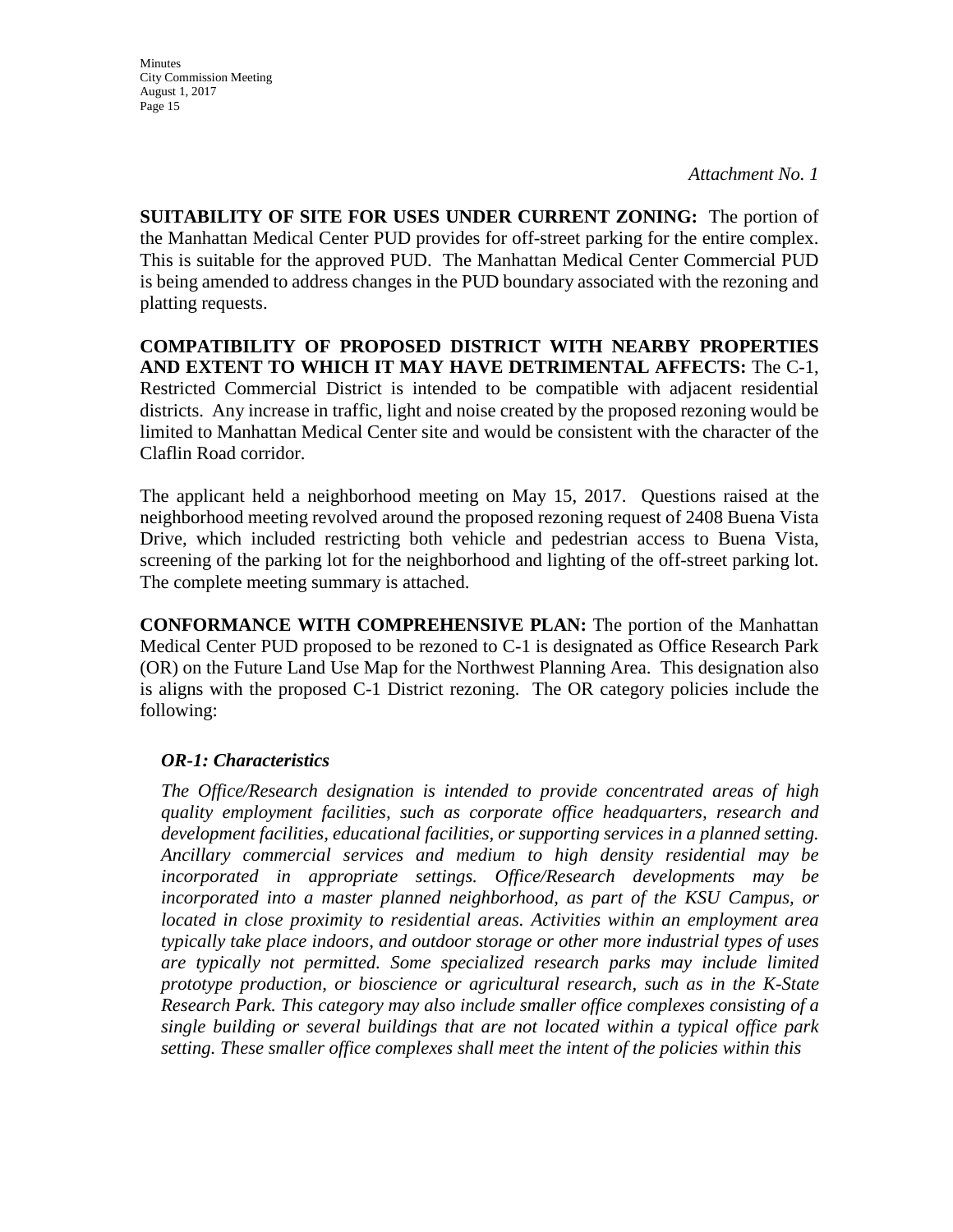**Minutes** City Commission Meeting August 1, 2017 Page 16

> *section, to the extent that they apply. The Poyntz Avenue Corridor, located between 17th Street and Juliette Avenue, is another designated office district with some unique characteristics and issues that are addressed more specifically in the adopted Poyntz Avenue Corridor District Plan.*

#### *OR-2: Location*

*Office/Research facilities should have direct access to existing or planned arterial and collector streets and should not rely on local or residential streets for access. Multimodal access should be considered in the location of employment areas.* 

#### *OR-3: Site Layout and Design*

*Integrate Office/Research developments into the surrounding context, whether multiple buildings as part of a planned campus, or stand-alone buildings integrated as part of the urban or suburban fabric.* 

#### *OR-4: Unified Character*

*Encourage a unified character for larger Office/Research developments achieved through the use of similar or complementary elements, such as materials, signage, landscaping and screening, and other site layout details.* 

#### *OR-5: Common Areas*

*Provide plazas, courtyards, patios, quads, and other common outdoor gathering spaces for employees and visitors as part of standalone Office/Research developments. Provide access to adjacent trails or parks where applicable.* 

#### *OR-6: Multimodal Connectivity*

*Ensure Office/Research development areas are served by a system of collector and local streets, as well as sidewalks and pedestrian and bicycle pathways, which provide connectivity to surrounding neighborhoods, adjacent services, and existing or planned transit.* 

*Provide clear, direct pedestrian linkages to and between building entrances, outdoor gathering spaces, parking areas, and transit stops.* 

#### *OR-7: Outdoor Storage*

*Contain the functions of Office/Research facilities within buildings to the extent feasible. Accessory outdoor storage facilities typically should be of a limited nature and completely screened.*

The proposed rezoning generally conforms to the Comprehensive Plan.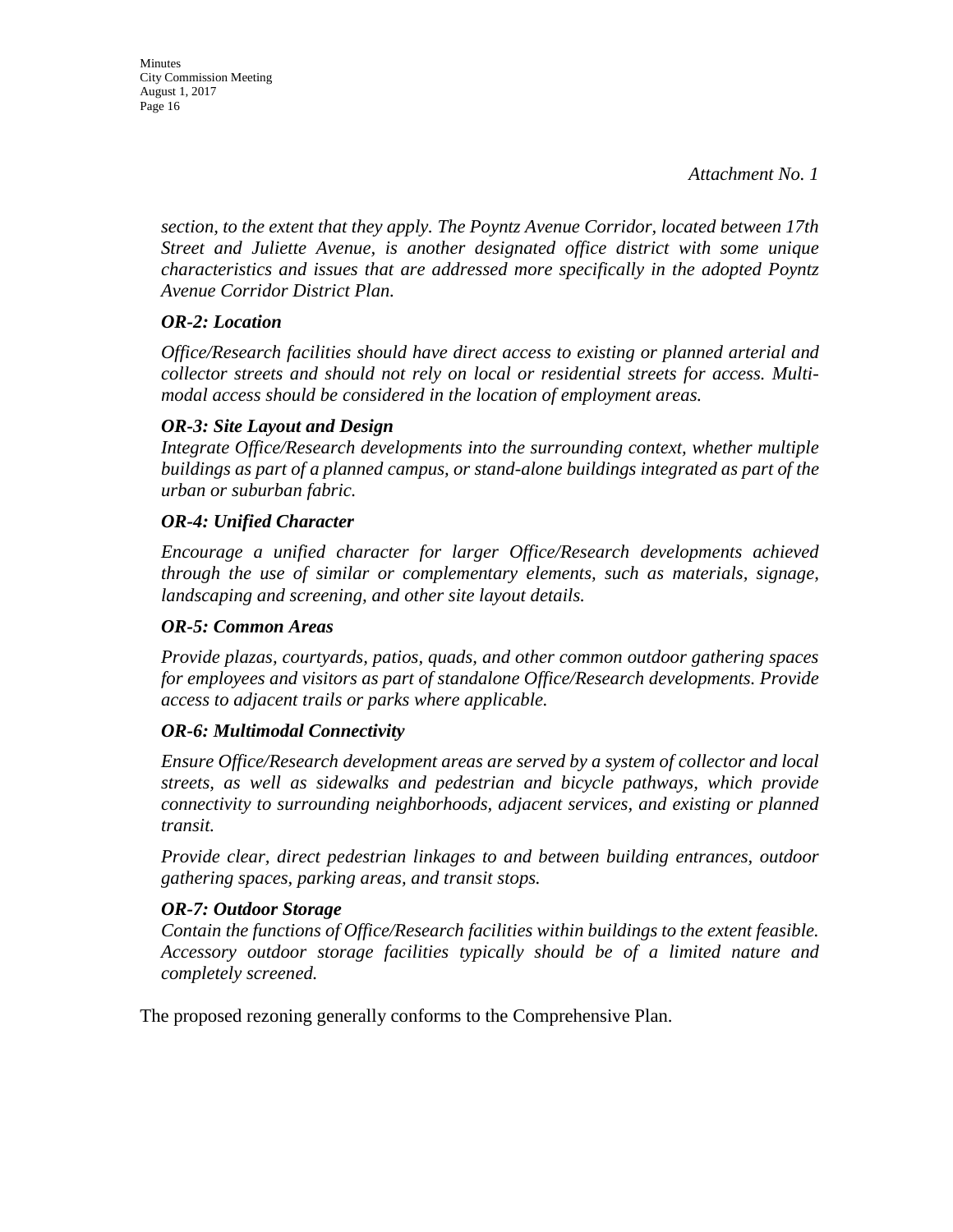#### **ZONING HISTORY AND LENGTH OF TIME VACANT AS ZONED:**

Manhattan Medical Center PUD

- October 19, 1982 City Commission approves Ordinance No. 3999 establishing the Manhattan Medical Center PUD.
- December 6, 2004 Manhattan Urban Area Planning Board recommends approval of an amendment of the PUD on a vote of 5-0.
- December 21, 2004 City Commission approves first reading of an amendment of the PUD.
- January 4, 2005 City Commission approves Ordinance No. 6451 amending the PUD to add the new physical therapy building and an addition to the maintenance shop.
- November 3, 2014 Manhattan Urban Area Planning Board recommends approval of the proposed amendment of Ordinance No. 6451 and the Preliminary Development Plan of the Manhattan Medical Center Commercial PUD, for additional directional signage, subject to the one (1) condition of approval.
- November 18, 2014 City Commission approves first reading of an ordinance approving the proposed amendment.
- December 2, 2014 City Commission approves Ordinance No. 7111 amending Ordinance No. 6451 and the Preliminary Development Plan of the Manhattan Medical Center Commercial PUD, generally located southwest of the intersection of College Avenue and Claflin Road, to allow the proposed signage, based on the findings in the Staff Report with the one condition.

Manhattan Medical Center, Unit II

- 1962 Current Medical Center campus was annexed into the City of Manhattan as an unplatted tract (Ord. No. 2258) and zoned "A" First Dwelling House District. 1969 – 1976 The entire subject area was rezoned to R, Single-Family Residential District. 1976 – Present The unplatted tract of land was rezoned to C-1, Restricted Business
- District.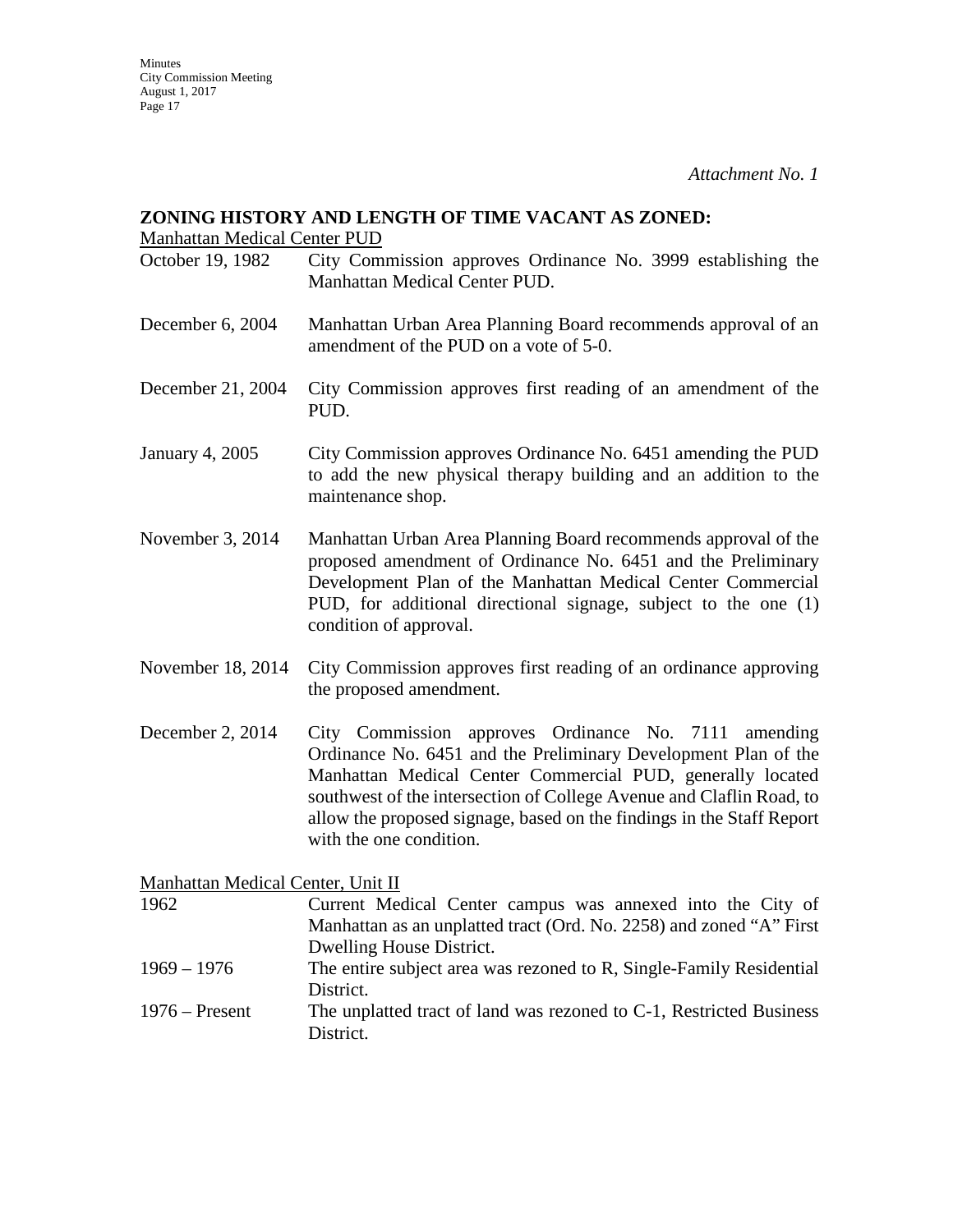*Attachment No. 1* 

| March 3, 2008  | Manhattan Urban Area Planning Board recommends approval of<br>rezoning Lots 3, 4, 9, 10 and 11, University Acres Addition and Lot<br>6, North Timberlane Addition from R, Single-Family Residential<br>District, to C-1, Restricted Business District; and approved the Final<br>Plat of Lot 1, Manhattan Medical Center Addition, Unit II,<br>conditioned on approval of the rezoning. |
|----------------|-----------------------------------------------------------------------------------------------------------------------------------------------------------------------------------------------------------------------------------------------------------------------------------------------------------------------------------------------------------------------------------------|
| March 18, 2008 | City Commission approves first reading of an ordinance rezoning<br>Lots 3, 4, 9, 10 and 11, University Acres Addition and Lot 6 to $C-1$ ,<br><b>Restricted Business District.</b>                                                                                                                                                                                                      |
| April 1, 2008  | City Commission approves Ordinance No. 6690 rezoning Lots 3, 4,<br>9, 10 and 11, University Acres Addition and Lot 6, North Timberlane<br>Addition to C-1, Restricted Business District, and accepts easements<br>and right -of-way as shown on the Final Plat of Lot 1, Manhattan<br>Medical Center Addition, Unit II.                                                                 |

**CONSISTENCY WITH INTENT AND PURPOSE OF THE ZONING ORDINANCE:** The intent and purpose of the Zoning Regulations is to protect the public health, safety, and general welfare; regulate the use of land and buildings within zoning districts to assure compatibility; and to protect property values. The C-1, Restricted Business District is designed to provide for non-retail commercial, and business and professional activities adjacent to arterial and collector streets. This district is intended to be compatible with adjacent residential districts.

The proposed rezoning is consistent with the intent and purpose of the C-1 District.

**RELATIVE GAIN TO THE PUBLIC HEALTH, SAFETY AND WELFARE THAT DENIAL OF THE REQUEST WOULD ACCOMPLISH, COMPARED WITH THE HARDSHIP IMPOSED UPON THE APPLICANT:** There appears to be no gain to the public health, safety and welfare that denial would accomplish, compared to the hardship to the applicant if the request to rezone was denied.

**ADEQUACY OF PUBLIC FACILITIES AND SERVICES:** The site can be adequately served with existing public utilities and services.

## **SUCH ADDITIONAL MATTERS AS MAY APPLY IN INDIVIDUAL CIRCUMSTANCES:** None

**STAFF COMMENTS:** City Administration recommends approval of the proposed rezoning of a 0.88 acre tract of land within the Manhattan Medical Center PUD from Commercial Planned Unit Development to C-1, Restricted Business District, based on the finding in the Staff Report.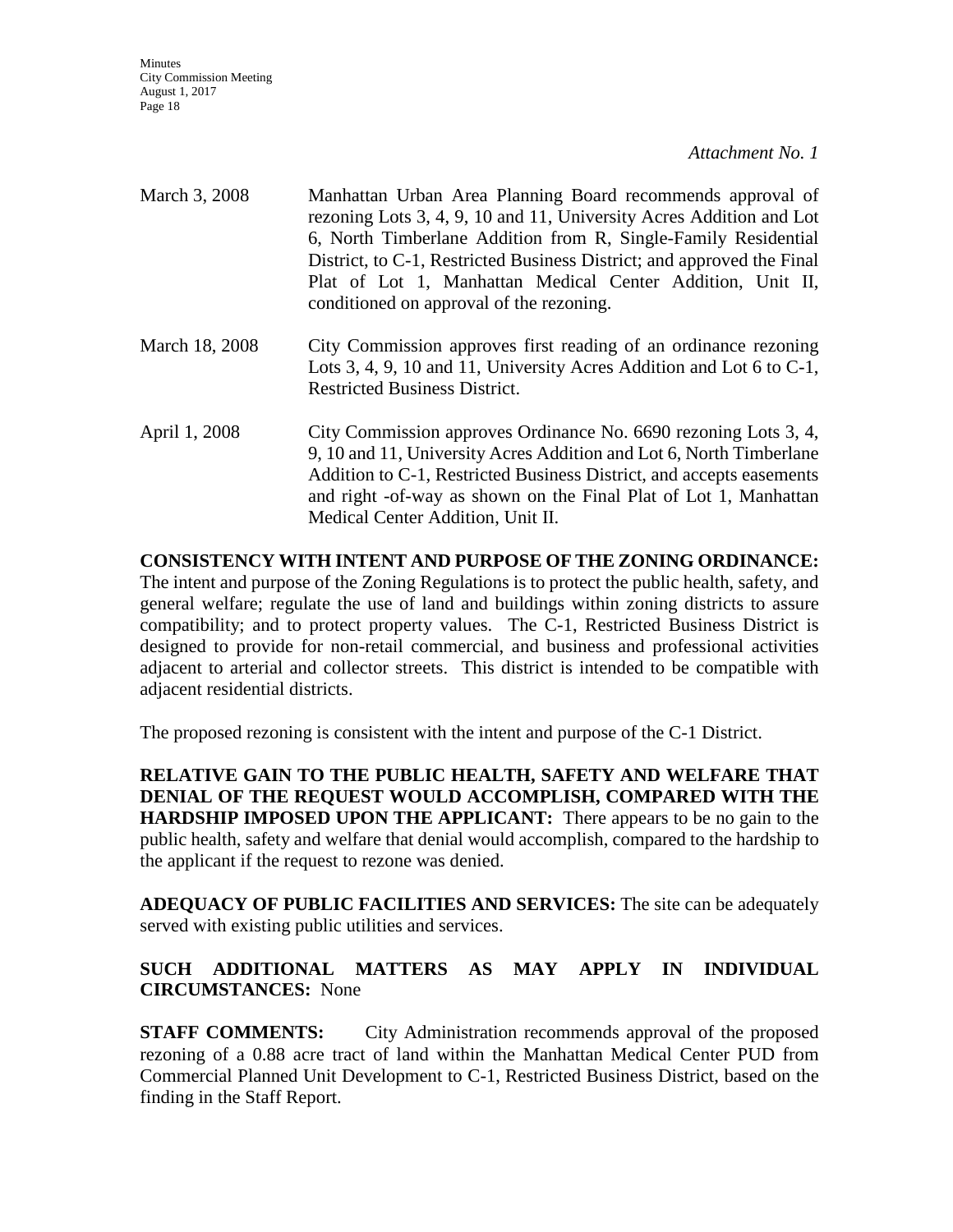## **ALTERNATIVES:**

- 1. Recommend approval of the proposed rezoning of a 0.88 acre tract of land within the Manhattan Medical Center PUD from Commercial Planned Unit Development to C-1, Restricted Business District, stating the basis for such recommendation.
- 2. Recommend denial of the proposed rezoning, stating the specific reasons for denial.
- 3. Table the proposed rezoning to a specific date, for specifically stated reasons.

## **POSSIBLE MOTION:**

The Manhattan Urban Area Planning Board recommends approval of the proposed rezoning of a 0.88 acre tract of land within the Manhattan Medical Center PUD from Commercial Planned Unit Development to C-1, Restricted Business District, based on the findings in the Staff Report.

**PREPARED BY:** Chad Bunger AICP, CFM, Assistant Director of the Community Development Department

**DATE:** Revised on July 20, 2017.

CB/vr MUAPB\_Rezone\_Manhattan Medical Center Unit 3\_C1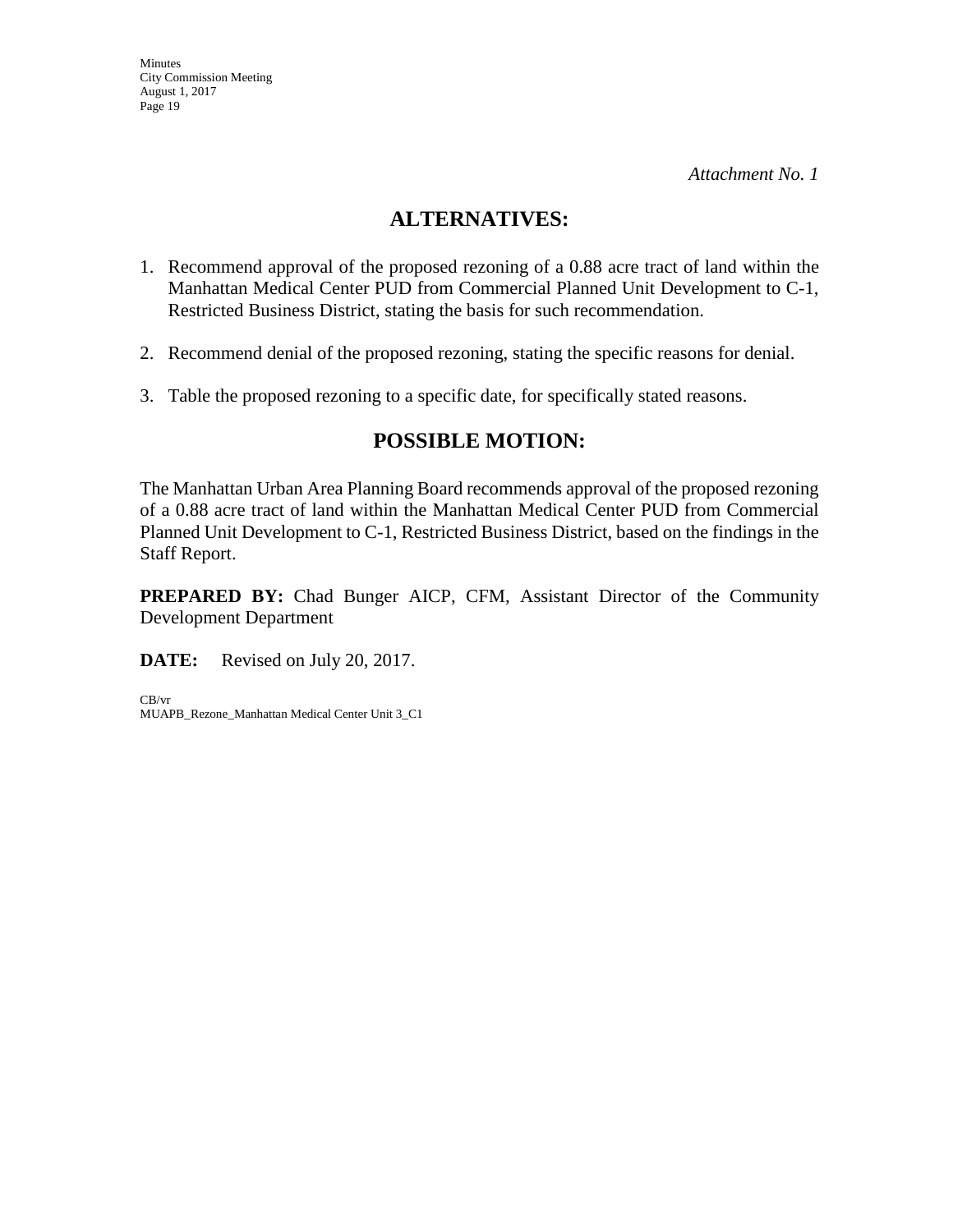#### **STAFF REPORT**

### **AN AMENDMENT OF ORDINANCE NOS. 3999, 6451 AND 7111 AND THE APPROVED FINAL DEVELOPMENT PLAN OF THE MANHATTAN MEDICAL CENTER PLANNED UNIT DEVELOPMENT.**

**REQUEST**: This is a request to amend Ordinance Nos. 3999, 6451 and 7111 and the Final Development Plan to allow for the proposed rezoning from PUD to C-1, Restricted Business District and the Final Plat of Manhattan Medical Center, Unit III. No changes to the uses, buildings or signage are proposed. Only the boundary of the PUD site is proposed.

The proposed area to be rezoned is the west sixty-three (63) feet of Lots 1 and 3, Manhattan Medical Center PUD, Phase 1. This area totals approximately 38,682 square feet (0.88 acres).

In addition, the Manhattan Medical Center has proposed to rezone the residential property at 2408 Buena Vista Drive from R, Single-Family Residential District to C-1, Restricted Business District. This is to allow for an expansion of the off-street parking area for the medical center (See Rezoning Staff Report for more information).

# **BACKGROUND**

**APPLICANT:** WDM Architects, P.A., Les Mock

**ADDRESS:** 105 N. Washington Wichita, KS 67202

**OWNERS:** Manhattan Medical Center, Bob Dieball

**ADDRESS:** 1133 College Avenue, Manhattan, KS 66502

**LOCATION:** Lots 1, 2 and 3 Final Plat Phase 1 for Manhattan Medical Center PUD

**AREA:** 364,298 square feet (8.36 acres) before the proposed Final Plat

**DATE OF PUBLIC NOTICE PUBLICATION:** May 15, 2017

**DATE OF PUBLIC HEARING: PLANNING BOARD:** July 17, 2017 **CITY COMMISSION:** August 1, 2017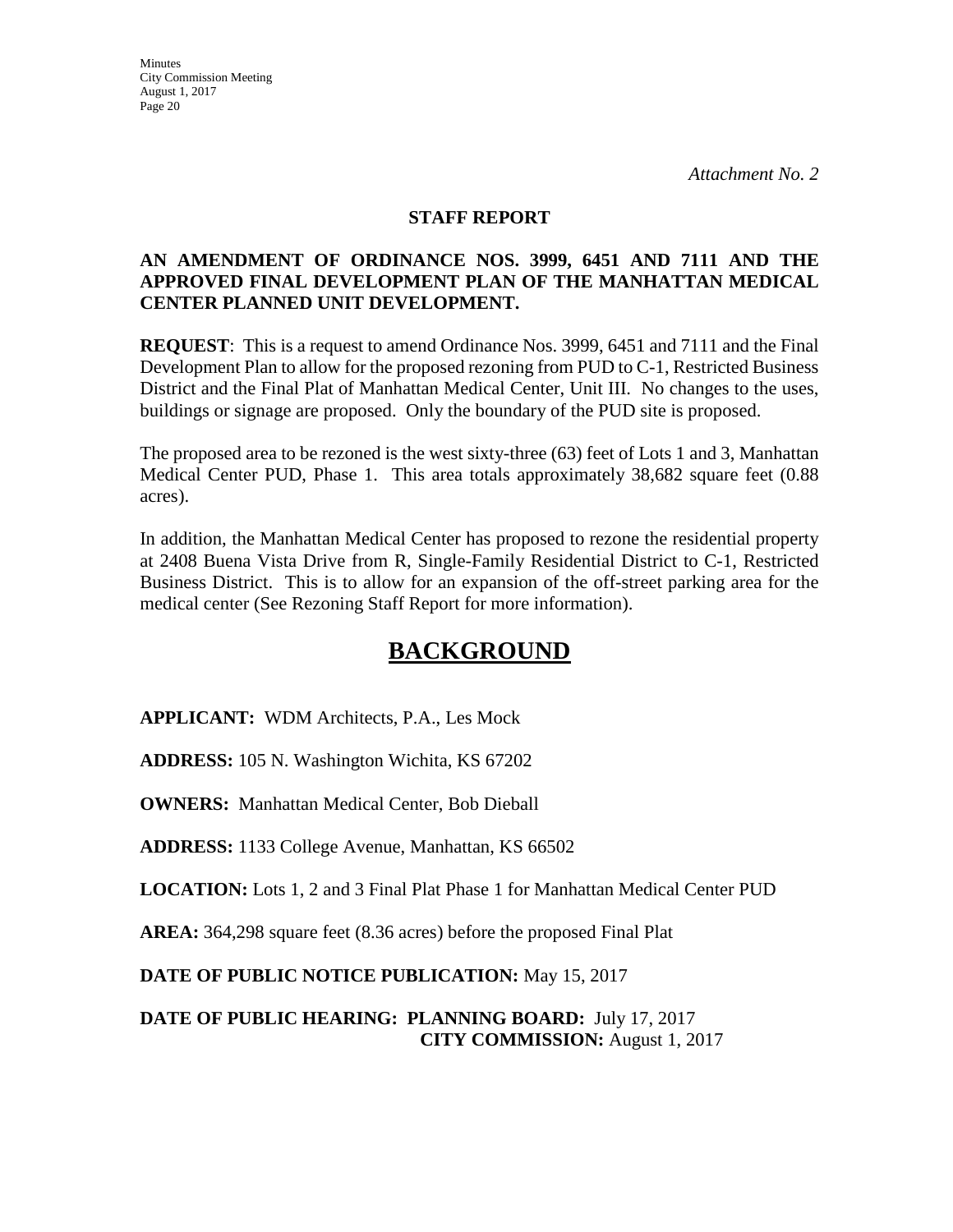## **EXISTING PUD**

#### **Ordinance No. 3999, Ordinance No. 6451 and Ordinance No. 7111, Permitted Uses and Conditions of Approval**

Ordinance No. 3999 rezoned the site from C-1, Restricted Business District to the Manhattan Medical Center PUD in August, 1982. The Ordinance references the application documents for permitted uses and development plans. The permitted uses are "medical center complex, pharmacy and optical dispensary."

Internal documents show that an amendment to Ordinance No. 3999 was initiated to allow several directional signs throughout the PUD to direct patrons to various buildings in 1984. The signs were to be approximately 4 feet tall and 4 feet wide. Eight (8) signs in total were to be installed in various locations on the site. No records of the amendment every being approved can be found. The signs have generally been installed on the site as proposed in 1984

In January, 2005, Ordinance No. 6451 was approved, amending Ordinance No. 3999 and the Final Development Plan was amended to allow for two (2) buildings on the site, a physical therapy clinic and a maintenance building expansion along with new parking lot areas and landscaping associated with the new development. The ordinance was approved with the following conditions of approval:

- 1. Construction shall be limited to the new physical therapy building and maintenance building expansion and modification to the off-street parking lot.
- 2. Landscaping and irrigation shall be provided pursuant to a Landscaping Performance Agreement between the City and the owner, which shall be entered into prior to issuance of a building permit.
- 3. All landscaping and irrigation shall be maintained in good condition.
- 4. The building exterior of the physical therapy building shall include at least fifty (50) percent brick.

On December 2, 2014, the City Commission approved Ordinance No. 7111, which amended the two (2) previous ordinances associated with the PUD to allow new, larger monument signs within the medical center. Ordinance No. 7111included the following condition:

1. Signs shall be provided as proposed in the application documents, and shall allow for exempt signage described in Article VI, Section 6-104  $(A)(1),(2),(3),(4),(5),(7)$ , and (9); and, Section 6-104 (B)(2) and B(5), of the Manhattan Zoning Regulations.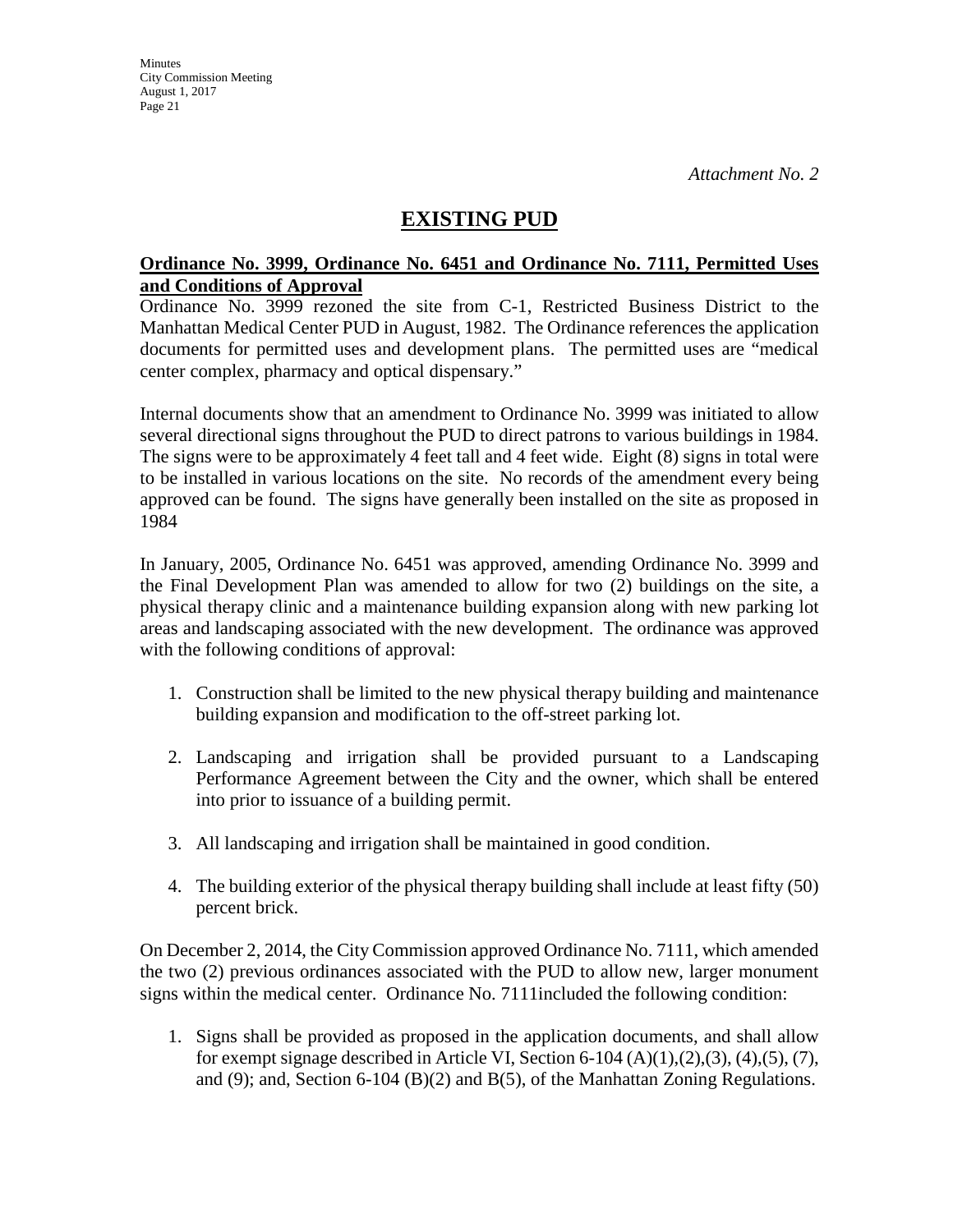## **PROPOSED AMENDMENT**

The proposed amendment is to reduce the overall area of the PUD through the proposed Final Plat of Manhattan Medical Center, Unit III and the request to rezone a 0.88 acre area from the PUD to C-1, Restricted Business District (*See Final Plat Memorandum and Rezoning Staff Report*).

The request is related to a proposed addition to Building E. The proposed addition would reach towards the east across the property line that divides the site from C-1 District to PUD. The request is to allow the addition to occur within one (1) zoning district and avoid any confusion between the PUD and the C-1 District.

No changes to the buildings associated with the PUD are proposed. The proposed rezoning, Final Plat and PUD Amendment will be in an area that consists of off-street parking and a landscape island.

# **MATTERS TO BE CONSIDERED WHEN AMENDING A PLANNED UNIT DEVELOPMENT**

#### **1. WHETHER THE PROPOSED AMENDMENT IS CONSISTENT WITH THE INTENT AND PURPOSE OF THE APPROVED PUD, AND WILL PROMOTE THE EFFICIENT DEVELOPMENT AND PRESERVATION OF THE ENTIRE PUD:**

The proposed amendment is consistent with the intent and purpose of the approved PUD. The entire Manhattan Medical Center is divided into two (2) zoning districts, Commercial PUD and the C-1, Restricted Business District. The request is to increase the C-1 District portion of the medical center to allow for an addition to a building entirely in this district. No changes to the PUD's uses, existing buildings or signage are proposed. A decrease in the total parking for the PUD will occur with the changes in the lots lines. However, parking is shared amongst the entire medical center.

**2. WHETHER THE PROPOSED AMENDMENT IS MADE NECESSARY BECAUSE OF CHANGED OR CHANGING CONDITIONS IN OR AROUND THE PUD, AND THE NATURE OF SUCH CONDITIONS:** The proposed amendment is necessary because of the proposed changes in the lots size and district boundaries of the PUD. This is due to the proposed addition to Building E in the portion of the Manhattan Medical Center that is zoned C-1 District. Although no building plans have been provided, the proposed addition will most likely encroach into PUD site. The requests are in part to avoid confusion on what zoning district the building would need to comply with. Additionally, the requests are to avoid the building crossing over lot lines, which requires a number of additional building codes to be applied to the building addition.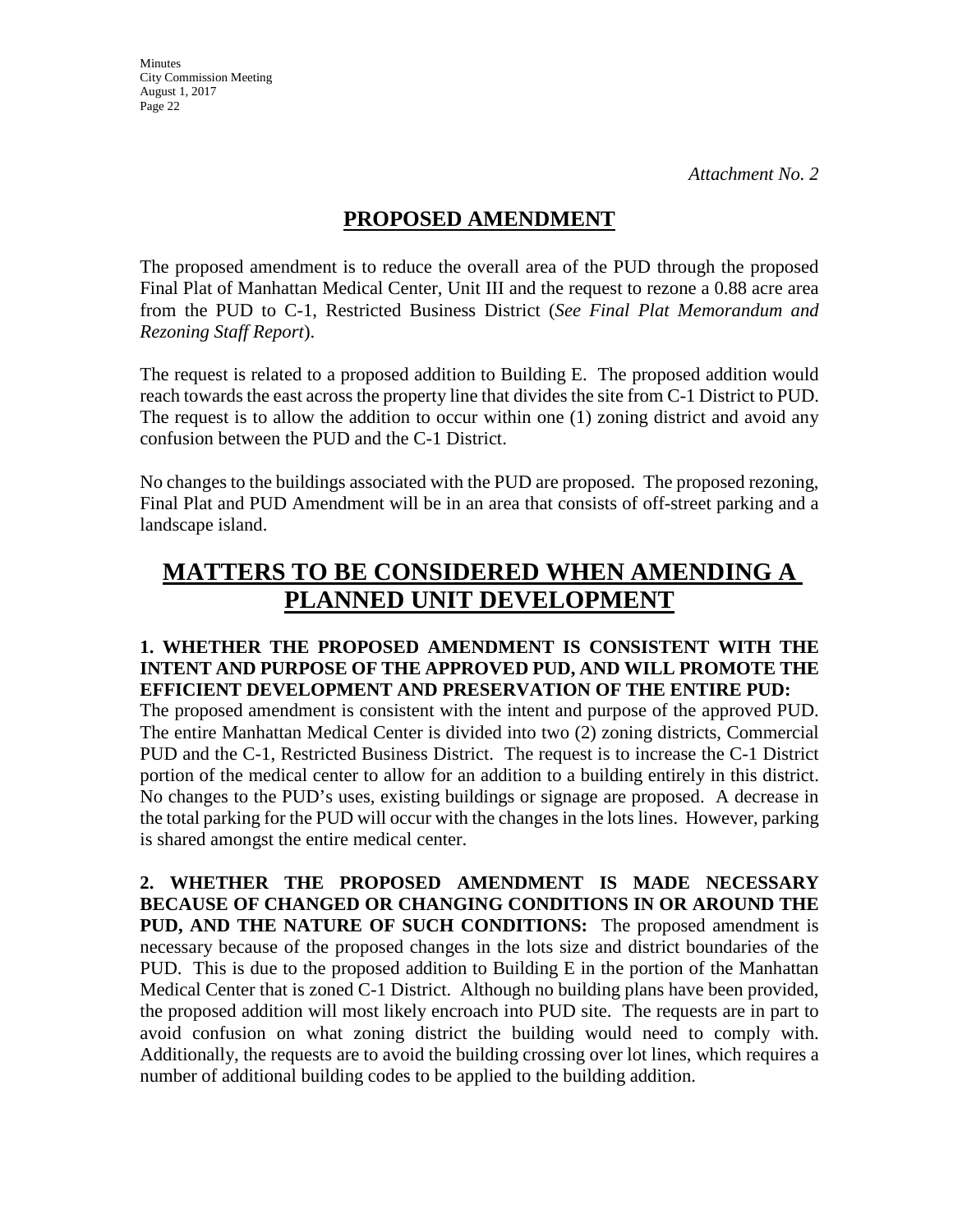**Minutes** City Commission Meeting August 1, 2017 Page 23

**3. WHETHER THE PROPOSED AMENDMENT WILL RESULT IN A RELATIVE GAIN TO THE PUBLIC HEALTH, SAFETY, CONVENIENCE OR GENERAL WELFARE, AND IS NOT GRANTED SOLELY TO CONFER A SPECIAL BENEFIT UPON ANY PERSON:** The proposed amendment will neither improve nor degrade the public health, safety and convenience to the general public. The amendment is to accommodate a rezoning and replatting request that decreases the size of the PUD district. No other substantial changes to the PUD are proposed. Parking within the PUD is anticipated to be decreased, however, the medical center shares parking across the entire development. Adequate parking is provided for the medical center.

# **ADDITIONAL MATTERS TO BE CONSIDERED WHEN AMENDING A PLANNED UNIT DEVELOPMENT**

**1. LANDSCAPING:** The site has mature landscaping throughout, including manicured lawns, trees, bushes and foundation plantings. No significant changes are proposed with this development.

**2. SCREENING:** The site currently screens itself from the adjacent residential property to the south by a tall row of bushes and shrubs. The vegetation is dense and adequately screens the adjacent property from the site. No changes to the screening are proposed.

**3. DRAINAGE:** The site generally drains to the southwest towards a large ravine that ultimately drains into Wildcat Creek. No changes are proposed to the site that would impact the drainage on the site or in the immediate area.

**4. CIRCULATION:** The circulation patterns throughout the Manhattan Medical Center and the off-street parking lots are established. It is anticipated that off-street parking within the area to be rezoned will be removed to make way for the building addition. As previously mention, the entire medical center shares off-street parking. Off-street parking and circulation is adequate for the medical center when considered in its entirety.

**5. OPEN SPACE/LANDSCAPED AND COMMON AREA:** No significant changes to the open space or commons are proposed.

**6. CHARACTER OF THE NEIGHBORHOOD:** The character of the surrounding neighborhood is a mix of residential uses to the south, east and west and multiple-family residential and offices to the north. A portion of the Manhattan Medical Center is located to the west in the C-1 District.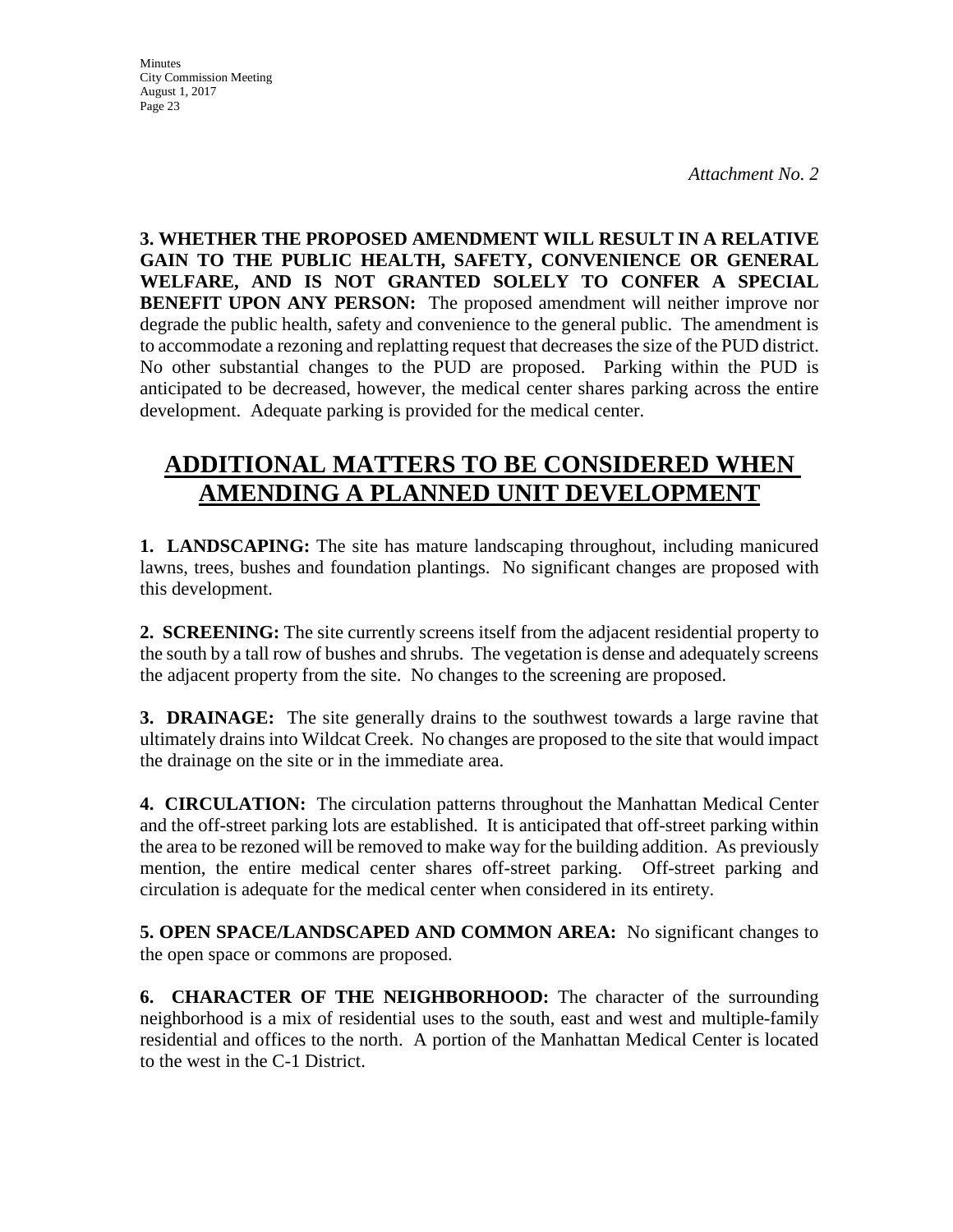**Minutes** City Commission Meeting August 1, 2017 Page 24

Single-family homes, some of which are rental units, are located to the east, south and west. The Trinity United Presbyterian Church is located to the east. To the north are several multiple-family apartment complexes, a bank with drive-thru, the Kansas Forestry Department and a professional office building.

## **MATTERS TO BE CONSIDERED WHEN REZONING**

**1. EXISTING USE:** Manhattan Medical Center, including a variety of doctor offices, health professional offices and support services.

**2. PHYSICAL AND ENVIRONMENTAL CHARACTERISTICS:** The site generally slopes from the north to the southwest towards a steep ravine that ultimately ends near Anderson Avenue. The steep ravine, which is heavily wooded, drains the site and adjacent properties to Wildcat Creek. The site is generally built out with structures, parking lots and mature landscaping. No significant changes are proposed with the proposed amendment.

## **3. SURROUNDING LAND USE AND ZONING:**

- **(a.) NORTH:** Multiple-family apartment complexes, bank with drive-thru, Kansas State Forestry Department; Southwind Capital PUD, Chase Manhattan PUD, University District
- **(b.) SOUTH:** Single-family homes; R, Single-Family Residential District.
- **(c.) EAST:** Single-family homes and a church; R, District and Hummel Estates PUD
- **(d.) WEST:** Manhattan Medical Center Complex, single-family homes; C-1, Restricted Business District and R District.

### **4. GENERAL NEIGHBORHOOD CHARACTER:** See above under **6, CHARACTER OF THE NEIGHBORHOOD.**

**5. SUITABILITY OF SITE FOR USES UNDER CURRENT ZONING:** The site is currently zoned PUD for the Manhattan Medical Center. No changes to the permitted uses are proposed. The need for the PUD amendment is due to the proposed change in lot dimensions and boundary of the PUD District. The existing use and site improvements comply with the PUD.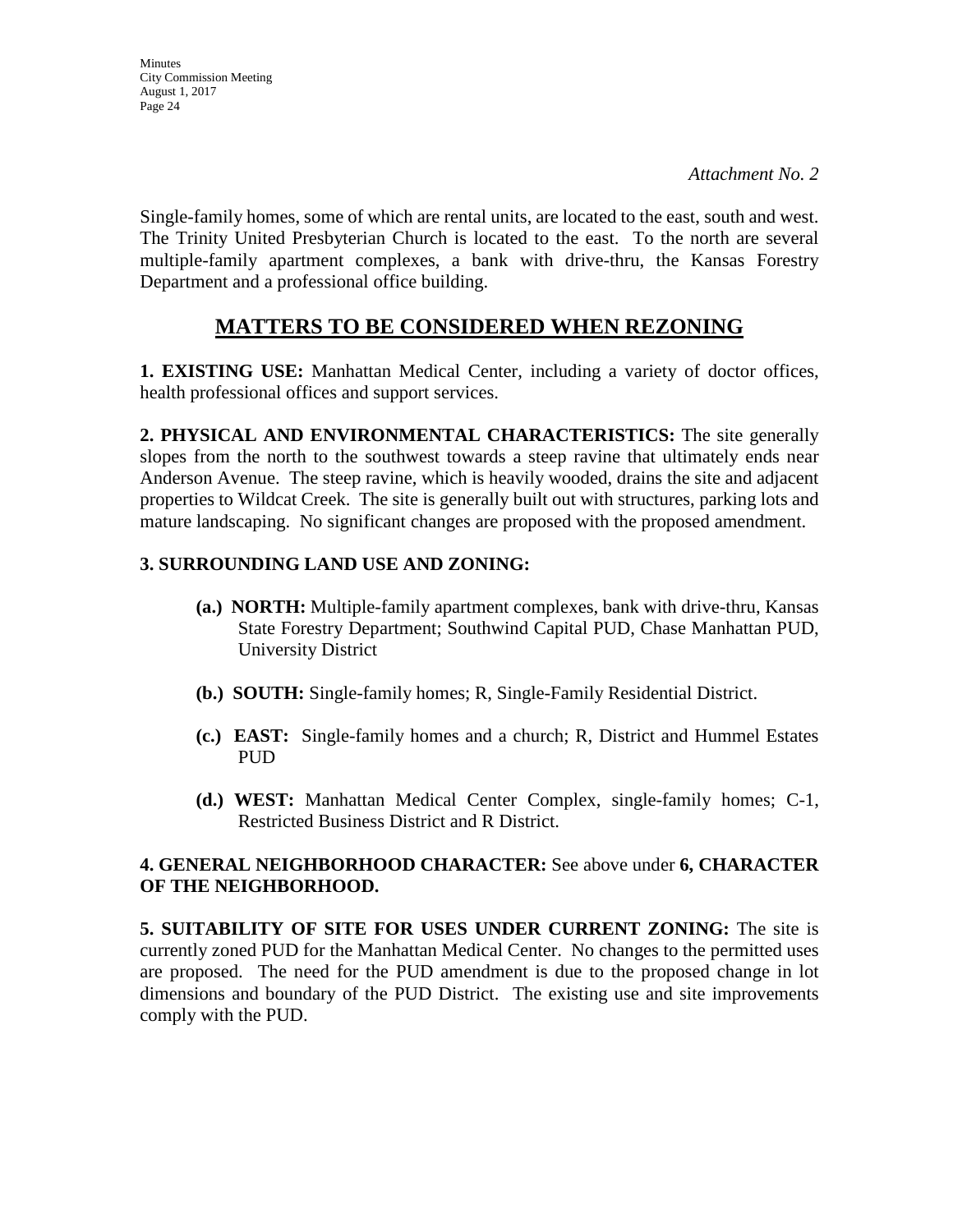**Minutes** City Commission Meeting August 1, 2017 Page 25

**6. COMPATIBILITY OF PROPOSED DISTRICT WITH NEARBY PROPERTIES AND EXTENT TO WHICH IT MAY HAVE DETRIMENTAL AFFECTS:** The proposed amendment should not adversely impact adjacent properties. The changes to the boundary of the PUD District only impacts internal elements of the Manhattan Medical Center.

As part of the application process for the proposed rezoning, the applicants held a neighborhood meeting on May 15, 2017. According to the neighborhood meeting report, questions were raised at the neighborhood meeting revolved around elements of the request to rezone the residential lot at 2408 Buena Vista Drive. These questions included restriction to both vehicle and pedestrian access to Buena Vista, screening of the parking lot for the neighborhood and lighting of the off-street parking lot. The complete meeting summary is attached.

**7. CONFORMANCE WITH COMPREHENSIVE PLAN:** The Northwest Planning Area Future Land Use Map shows the site as Office-Research Park designation. This is compatible with the current zoning and use of the Manhattan Medical Center site. The proposed amendment conforms to the Comprehensive Plan.

#### **8. ZONING HISTORY AND LENGTH OF TIME VACANT AS ZONED:**

| October 19, 1982  | City Commission approves Ordinance No. 3999 establishing the<br>Manhattan Medical Center PUD.                                                                                                                                                                                              |
|-------------------|--------------------------------------------------------------------------------------------------------------------------------------------------------------------------------------------------------------------------------------------------------------------------------------------|
| December 6, 2004  | Manhattan Urban Area Planning Board recommends approval of an<br>amendment of the PUD on a vote of 5-0.                                                                                                                                                                                    |
| December 21, 2004 | City Commission approves first reading of an amendment of the<br>PUD.                                                                                                                                                                                                                      |
| January 4, 2005   | City Commission approves Ordinance No. 6451 amending the PUD<br>to add the new physical therapy building and an addition to the<br>maintenance shop.                                                                                                                                       |
| November 3, 2014  | Manhattan Urban Area Planning Board recommends approval of the<br>proposed amendment of Ordinance No. 6451 and the Preliminary<br>Development Plan of the Manhattan Medical Center Commercial<br>PUD, for additional directional signage, subject to the one (1)<br>condition of approval. |
| November 18, 2014 | City Commission approves first reading of an ordinance approving                                                                                                                                                                                                                           |

the proposed amendment.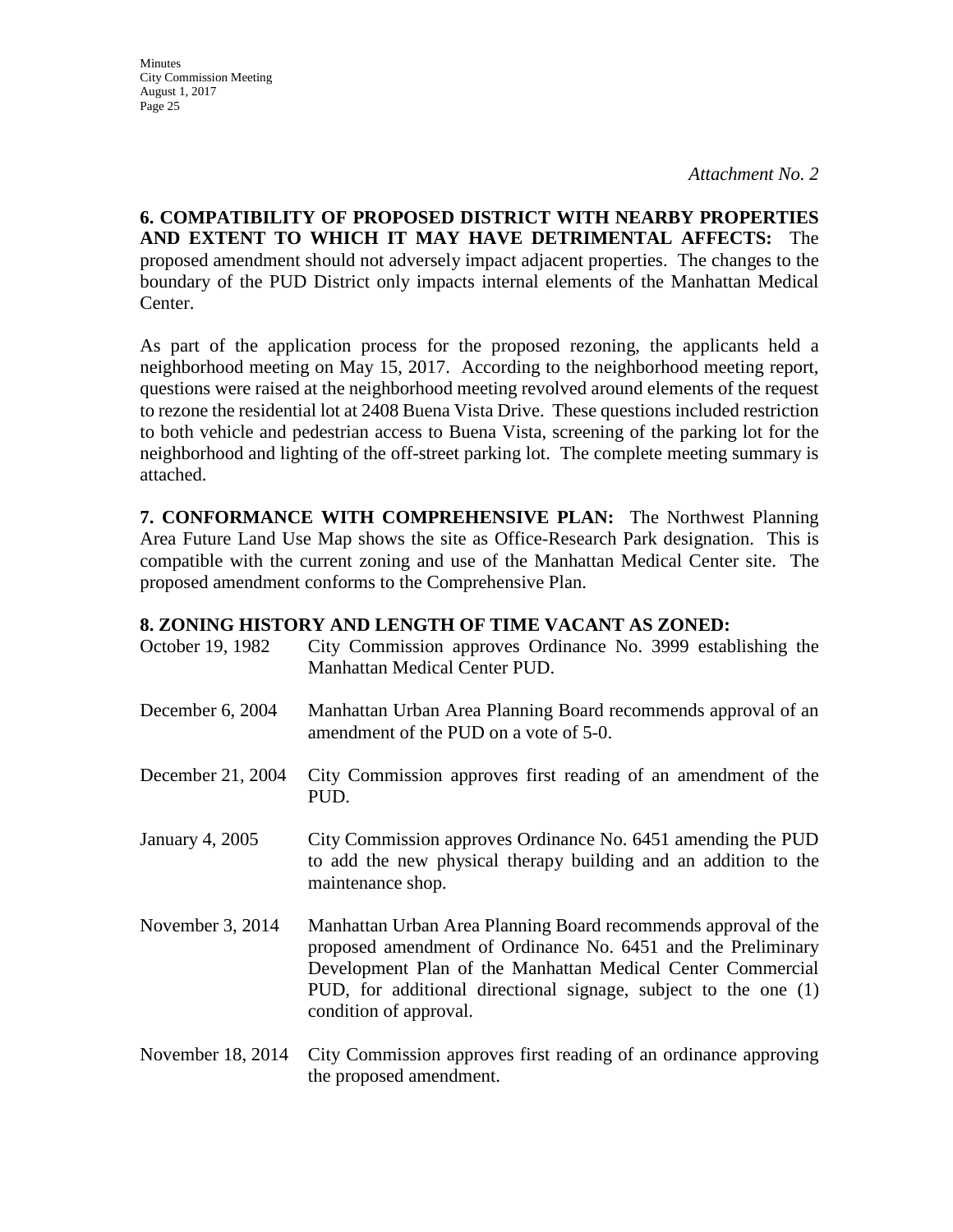**Minutes** City Commission Meeting August 1, 2017 Page 26

December 2, 2014 City Commission approves Ordinance No. 7111 amending Ordinance No. 6451 and the Preliminary Development Plan of the Manhattan Medical Center Commercial PUD, generally located southwest of the intersection of College Avenue and Claflin Road, to allow the proposed signage, based on the findings in the Staff Report with the one condition.

**9. CONSISTENCY WITH INTENT AND PURPOSE OF THE ZONING ORDINANCE:** The intent and purpose of the Zoning Regulations is to protect the public health, safety, and general welfare; regulate the use of land and buildings within zoning districts to assure compatibility; and to protect property values.

The PUD Regulations are intended to provide a maximum choice of living environments by allowing a variety of housing and building types; a more efficient land use than is generally achieved through conventional development; a development pattern that is in harmony with land use density, transportation facilities and community facilities; and a development plan which addresses specific needs and unique conditions of the site which may require changes in bulk regulations or layout. The proposed PUD is consistent with the intent and purposes of the Zoning Regulations, and the intent of the PUD Regulations, subject to the conditions of approval.

**10. RELATIVE GAIN TO THE PUBLIC HEALTH, SAFETY AND WELFARE THAT DENIAL OF THE REQUEST WOULD ACCOMPLISH, COMPARED WITH THE HARDSHIP IMPOSED UPON THE APPLICANT:** There appears to be no relative gain to the public, which denial would accomplish. The proposed amendment is required because of the change of the lots and district boundaries of the Manhattan Medical Center PUD.

**11. ADEQUACY OF PUBLIC FACILITIES AND SERVICES:** Public facilities currently serve the site. No changes to the buildings or site plans are proposed that will alter the existing public utility services.

## **12. OTHER APPLICABLE FACTORS:** None.

**13. STAFF COMMENTS:** City Administration recommends approval of the proposed amendment of Ordinance Nos. 3999, 6451 and 7111 and the approved Final Development Plan of the Manhattan Medical Center Commercial PUD, with one condition of approval:

1. Lot 5, University Acres Addition and the portion of the Manhattan Medical Center PUD, shall be rezoned, as proposed, from R, Single-Family Residential District and Commercial PUD, Planned Unit Development, to C-1, Restricted Business District.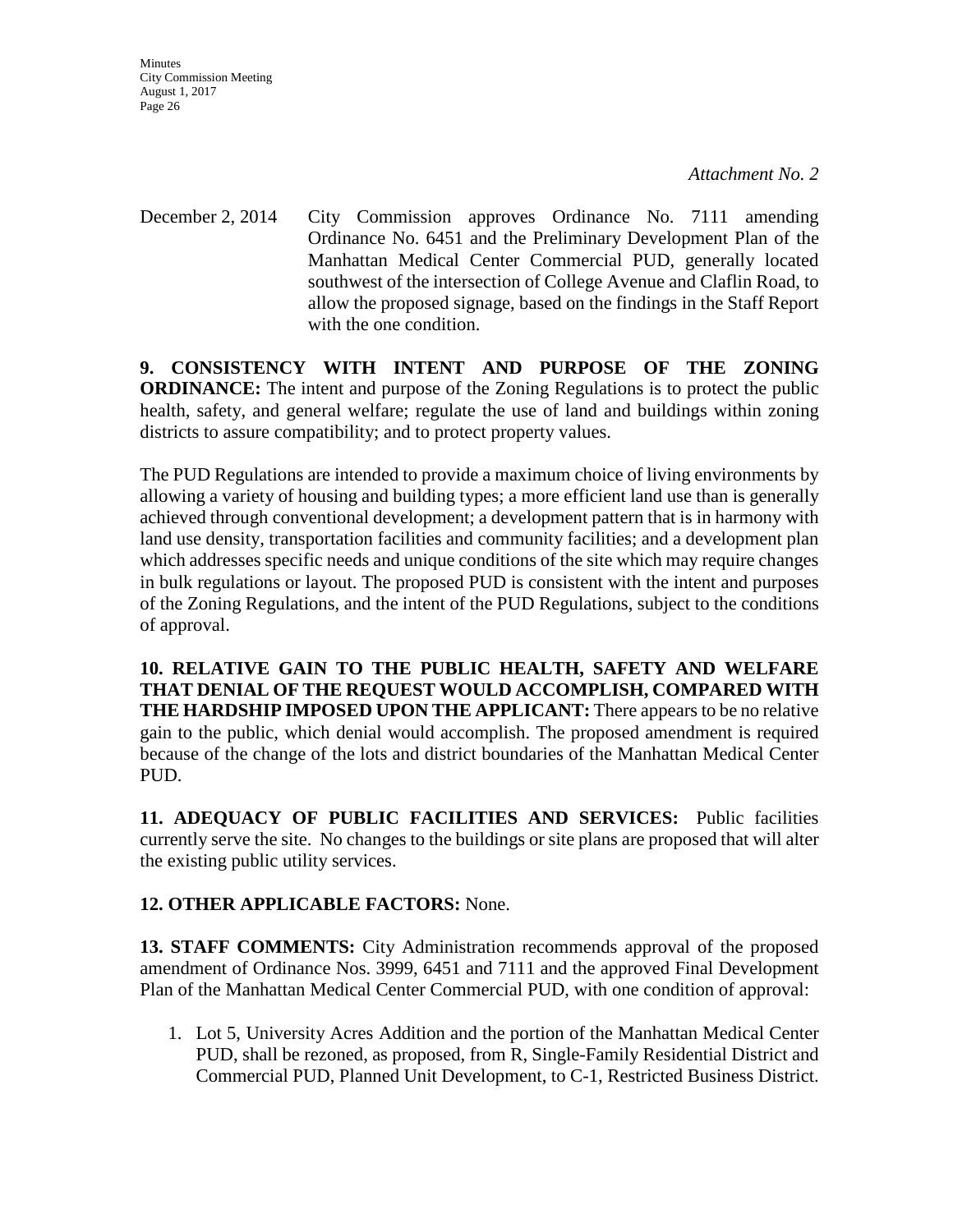### **ALTERNATIVES:**

- 1. Recommend approval of the proposed amendment of Ordinance Nos. 3999, 6451 and 7111 and the approved Final Development Plan of the Manhattan Medical Center Commercial PUD, stating the basis for such recommendation.
- 2. Recommend denial of the proposed amendment of Ordinance Nos. 3999, 6451 and 7111 and the approved Final Development Plan of the Manhattan Medical Center Commercial PUD, stating the specific reasons for denial.
- 3. Table the proposed Amendment to a specific date, for specifically stated reasons.

## **POSSIBLE MOTION:**

The Manhattan Urban Area Planning Board recommends approval of the proposed amendment of Ordinance Nos. 3999, 6451 and 7111 and the approved Final Development Plan of the Manhattan Medical Center Commercial PUD, based on the findings in the Staff Report, with the one (1) condition of approval, as recommended by City Administration.

**PREPARED BY:** Chad Bunger, AICP, CFM, Assistant Director of the Community Development Department

**DATE:** July 11, 2017

MUAPB\_Manhattan Medical Center\_PUD Amendment\_Rezoning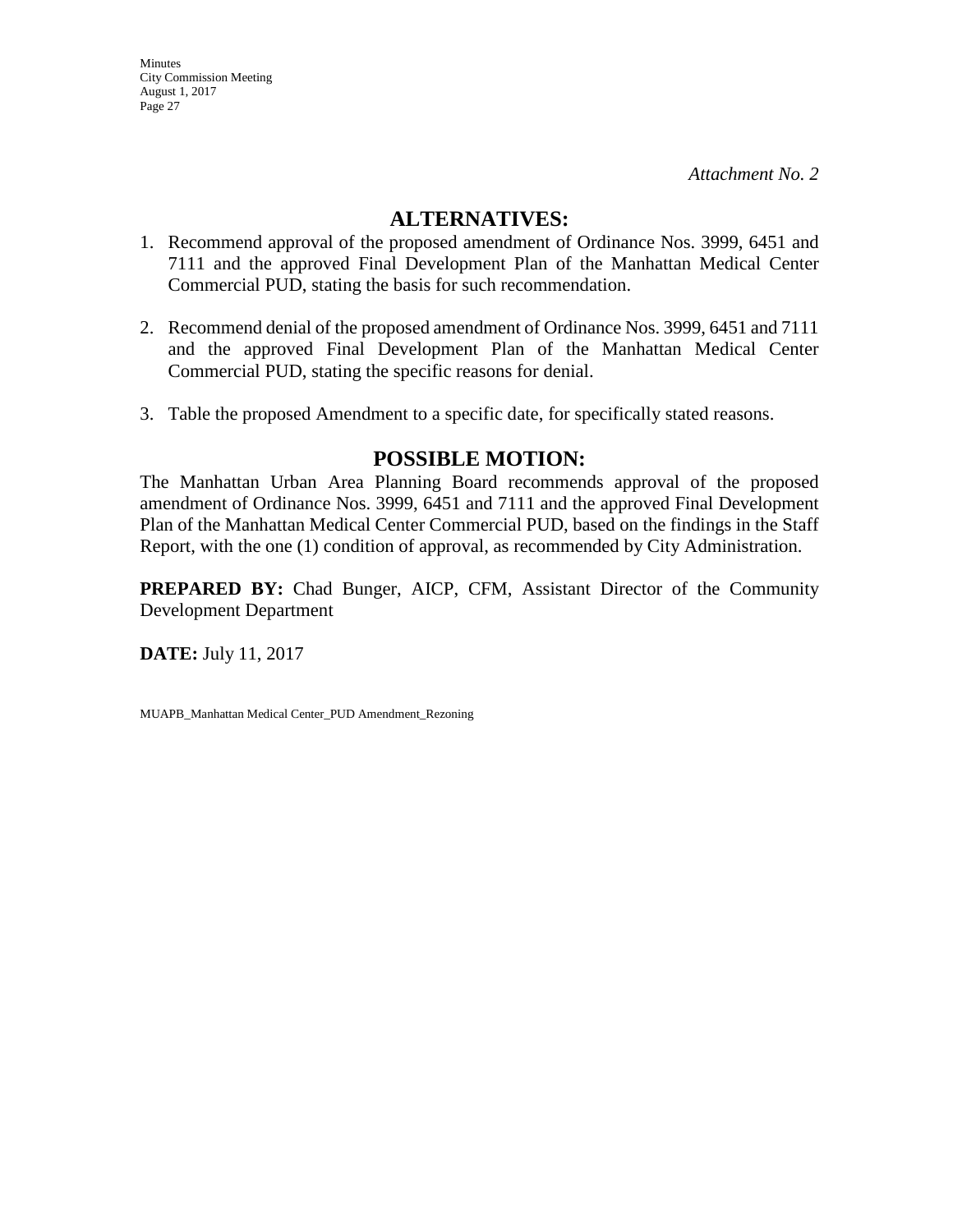## **STAFF REPORT STATE OR MUNICIPAL FACILITY REVIEW**

**APPLICANT:** City of Manhattan

**ADDRESS:** 1101 Poyntz Avenue

**LEGAL DESCRIPTION:** Lots 281-296, Ward 5

**LOCATION:** Douglass Park, generally located to the southeast of the intersection of S. 10<sup>th</sup> Street and Yuma Street

**AREA:** 122,403 square feet (2.81 acres)

**DATE OF NEIGHBORHOOD MEETING:** May 4, 2017

**DATE OF PUBLIC NOTICE PUBLICATION: June 15, 2017** 

## **DATE OF PUBLIC HEARING: PLANNING BOARD:** July 6, 2017 **CITY COMMISSION:** August 1, 2017

*At the conclusion of the hearing, the Manhattan Urban Area Planning Board shall forward its recommendation to the Governing Body. Such recommendation shall include all factors and reasons the Board relies upon to support such recommendation. In arriving at such recommendation, the Planning Board shall balance the public interests to be served by the construction or expansion of the utility or facility, as opposed to the impact upon interests intended to be protected by the Zoning Regulations. In balancing such interests, the Planning Board shall consider factors, such as:* 

### **MUNICIPAL FACILITY PROCESS:**

The Municipal Facility Review process is outlined in Section 3-412 of the Manhattan Zoning Regulations (attached), which indicates, in part, that: "Any public utility, or facility, owned and operated by either the State or a Municipality is hereby authorized as a permitted use in any zoning district, subject to the remaining provisions of this section."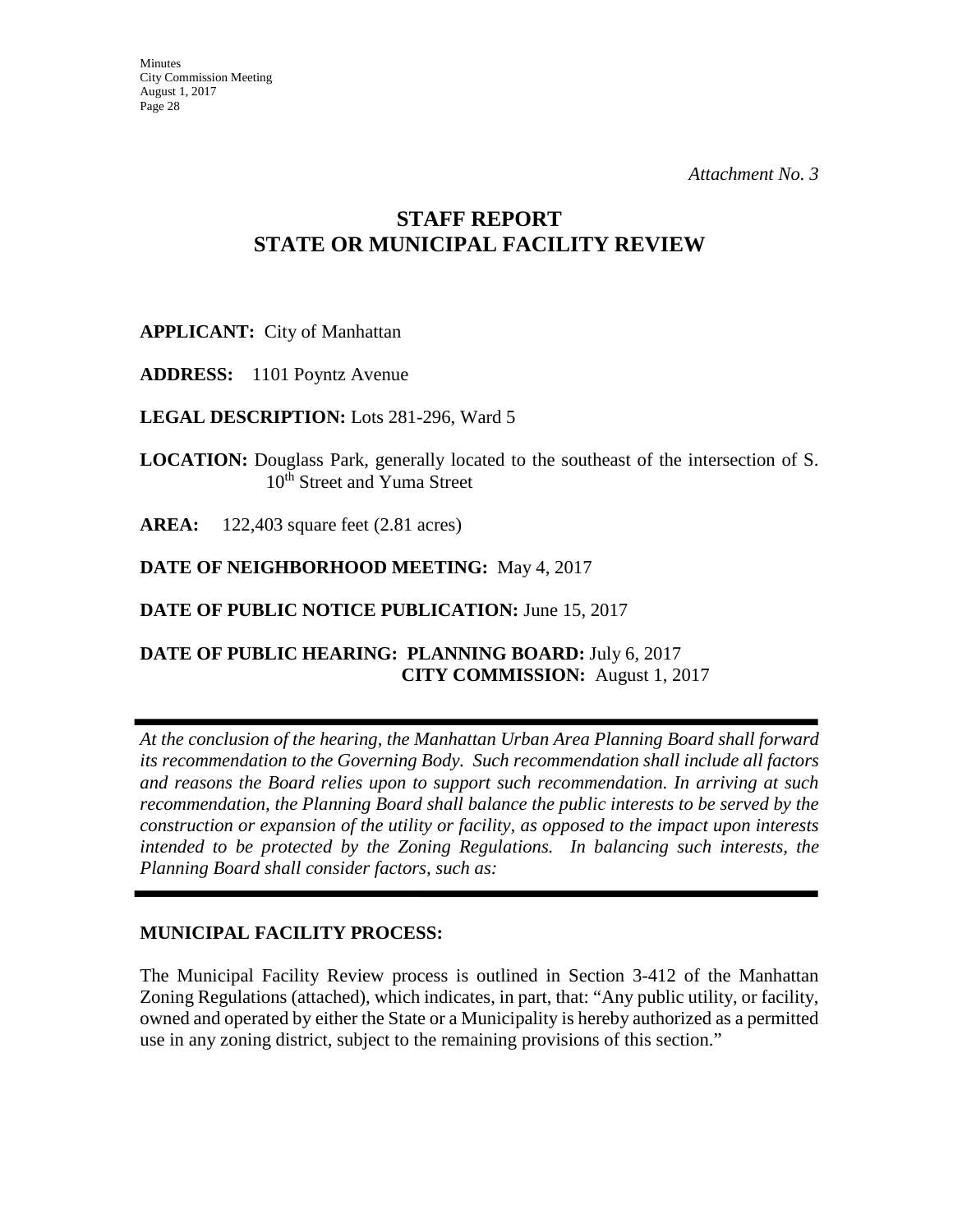#### *Attachment No. 3*

If a utility or facility is specifically listed in a zoning district as a permitted or conditional use, the municipality can follow the requirements set out in Article IV, District Regulations, or follow the provisions of Section 3-412. If the utility or facility is not set out in a zoning district in which it is proposed, the utility or facility must follow the provisions of Section 3-412.

The process requires that both the Manhattan Urban Area Planning Board and the City Commission hold public hearings on the proposal. This process is not a rezoning action, but a process whereby the Planning Board and the City Commission consider the proposal by balancing the public interests to be served by a proposed Municipal Utility or Facility, as opposed to the impact upon public interests intended to be protected by the Zoning Regulations. In performing this balancing test and evaluating a proposed facility, the Planning Board and City Commission must consider the factors listed under the Staff Report headings.

The City Commission is not bound by the recommendations of the Planning Board, nor is it obligated to return the matter to the Planning Board for reconsideration, unless the City Commission chooses to do so. If the City Commission approves the request, it does so by adoption of an ordinance, following a public hearing.

#### **EXISTING USE:**

The existing use of the site is the Douglass Park. Within the City parkland is the following buildings or recreation uses:

- Douglass Center Annex, a multi-use building used as recreational instruction space on the northeast side of the site,
- A metal workshop and storage building for the City's Park and Recreation Department that is located generally in the center of the site,
- The Flint Hills Breadbasket food pantry in the southeast corner of the site,
- Off-street parking on the east side of the site,
- A multi-use concrete court for basketball and tennis on the northwest corner of the site,
- Outdoor playground on the north side of the site, and
- Landscaped open space throughout the site.

### **PROPOSED USE:**

The City is proposing to construct a new 17,000 square foot indoor neighborhood recreation center, renovate the Flint Hills Breadbasket site, construct new on-street and off-street parking and make landscape and open space improvements throughout the site.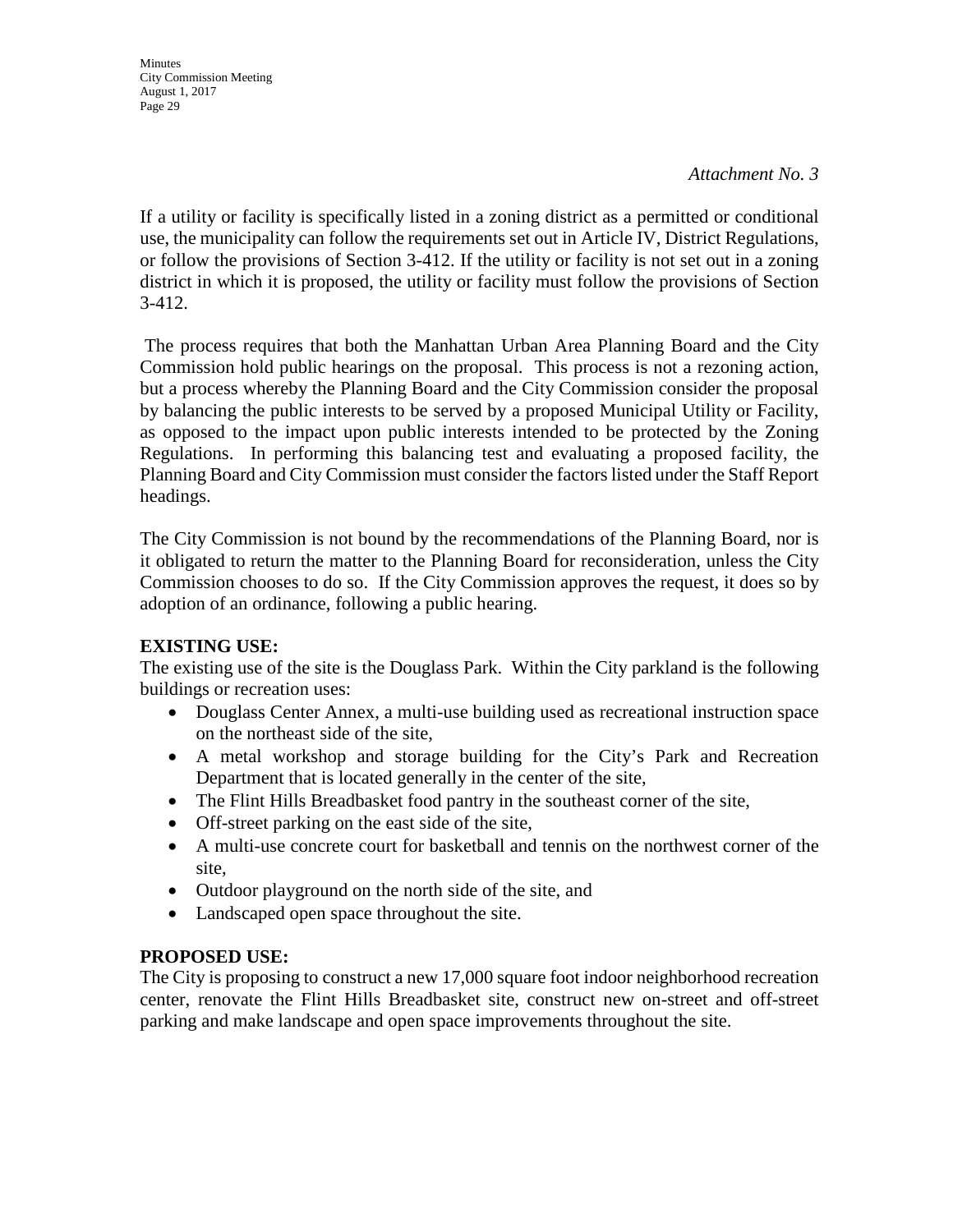### *Southeast Neighborhood Recreation Center*

The Southeast Neighborhood Recreation Center (SENREC) is proposed to be constructed on the site. The SENREC name will most likely change in the future with the final design of the building. Detailed final site and building designs have not been started for the proposed recreation center. The City is in the middle of the process to select the consulting firm to design the site and facility.

However, the City does have conceptual designs for the building size, proposed uses and location of the site improvements. As stated, the new building will have a footprint of approximately 17,000 square feet. The building will be located approximately zero (0) feet from the S. 10<sup>th</sup> Street front property line and the Fort Riley Boulevard front property line. The front door of the building will be on the north side, facing the basketball/tennis court on the site. The building will be comprised of a full-size multi-purpose court that runs east/west. The full-size court can also be converted to two (2) non-regulation sized multipurpose courts that run cross-wise (north/south). The recreation space will also include an interior walking track. Restrooms and locker rooms will be provides, as well as office space. A multi-purpose classroom is also proposed to allow for Park and Recreation sponsored classes and activities, as well as neighborhood meetings.

No final architectural designs for the exterior of the building have been submitted. The building will be less than forty (40) feet tall and will mostly consist of a metal skinned steel structure building. Architectural design elements, such as brick or limestone, will most likely be included in the final design to make the building visually appealing to the neighborhood and the community.

An approximately 7,300 square foot building expansion is proposed for sometime in the future. This building expansion would occur to the east of the main building. No specific details of the building expansion have been provided at this time. It is the intent of City Administration to include this building expansion in the Municipal Review procedure to allow it to occur in the future without a separate process. The Community Development Department has proposed the following condition of approval for the future addition:

• The building addition shall be designed with the same architectural style as the original building and shall use similar exterior materials.

### *Flint Hills Breadbasket*

The vast majority of the Flint Hills Breadbasket site or building is to be unchanged with the development project. An existing walk-in freezer is located to the north of the building, where the redesigned off-street parking lot is proposed. The freezer is to be re-located to one of two places, depending on final design of the site and determination by the manager of the Breadbasket. One location is to the south of the existing building, approximately zero (0) feet from the Fort Riley Boulevard property line. The second location is to the west of the building. Both of these locations have pros and cons for access and needs to renovate the building.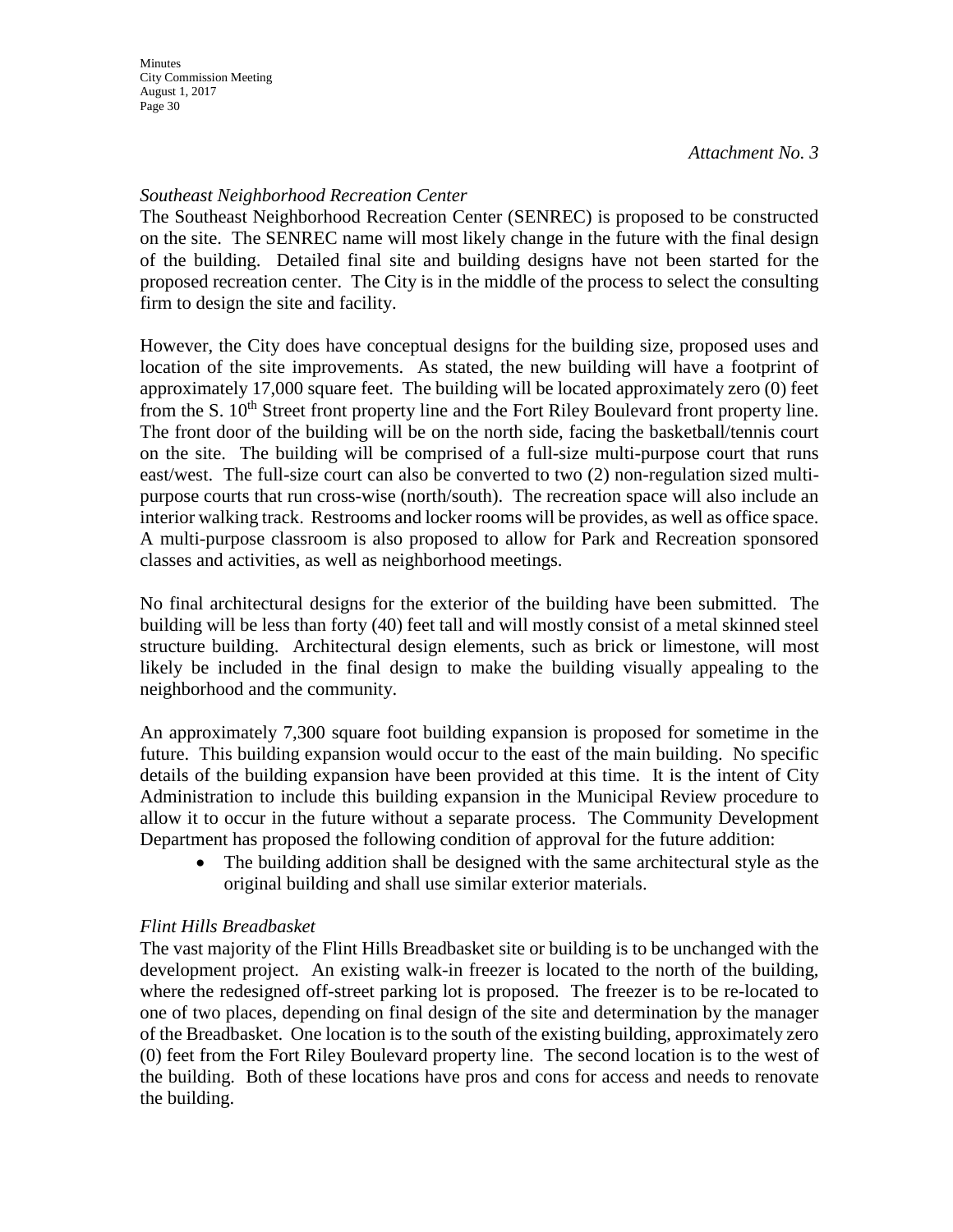**Minutes** 

*Attachment No. 3* 

As part of the Municipal Review process, City Administration is requesting that the building setbacks for the proposed SENREC building and the Flint Hills Breadbasket freezer be reduced to zero (0) feet.

#### *On-street and Off-street Parking*

The existing off-street parking lot is proposed to be restriped and expanded to the west to allow for more off-street parking. The redesigned and expanded off-street parking lot will have a total of sixty-eight (68) spaces. The existing metal building used by the City's Park and Recreation Maintenance staff will be removed for the parking lot expansion.

On-street parking is proposed on S.  $10<sup>th</sup>$  Street and Yuma Street. At least thirty-eight (38) angled parking spaces are proposed along the street. These spaces have been reviewed by the Public Works Department to ensure conflicts at the street intersections are avoided.

A total of one hundred and six (106) spaces will be available on or adjacent to the site to serve the new building, the Flint Hills Breadbasket and the Douglas Center Annex building.

Based on the conceptual design occupancy of the SENREC building, 120 parking spaces would be required for the gymnasium (design occupancy of 360 people; 1 space per 3 occupants). Additionally, the Douglass Center Annex has a design occupancy of approximately 170 people, which would require a minimum of 57 spaces. The Flint Hills Breadbasket is classified as part business and office use (approximately 1,500 square feet) and part warehouse use (approximately 6,000 square feet). The Breadbasket has a minimum of 8 off-street parking required for its mix of uses. The total off-street required for the uses within Douglass Park is 185. As part of the Municipal Review process, City Administration is requesting that the minimum number of off-street parking required for the proposed development at Douglass Park be reduced to 108 spaces.

#### *Site Landscaping*

Site landscaping will be completed with the final design of the project. Generally, the project will include landscape beds and plantings at the entrance to the building and around the foundation.

The northwest portion of the site will remain as a park area, with open space, the playground area and the multi-use concrete court.

### **PHYSICAL AND ENVIRONMENTAL CHARACTERISTICS:**

The site is the Douglass Park, which has been used for many different public uses in the past, including a neighborhood school, swimming pool, and the current use as park, as described above.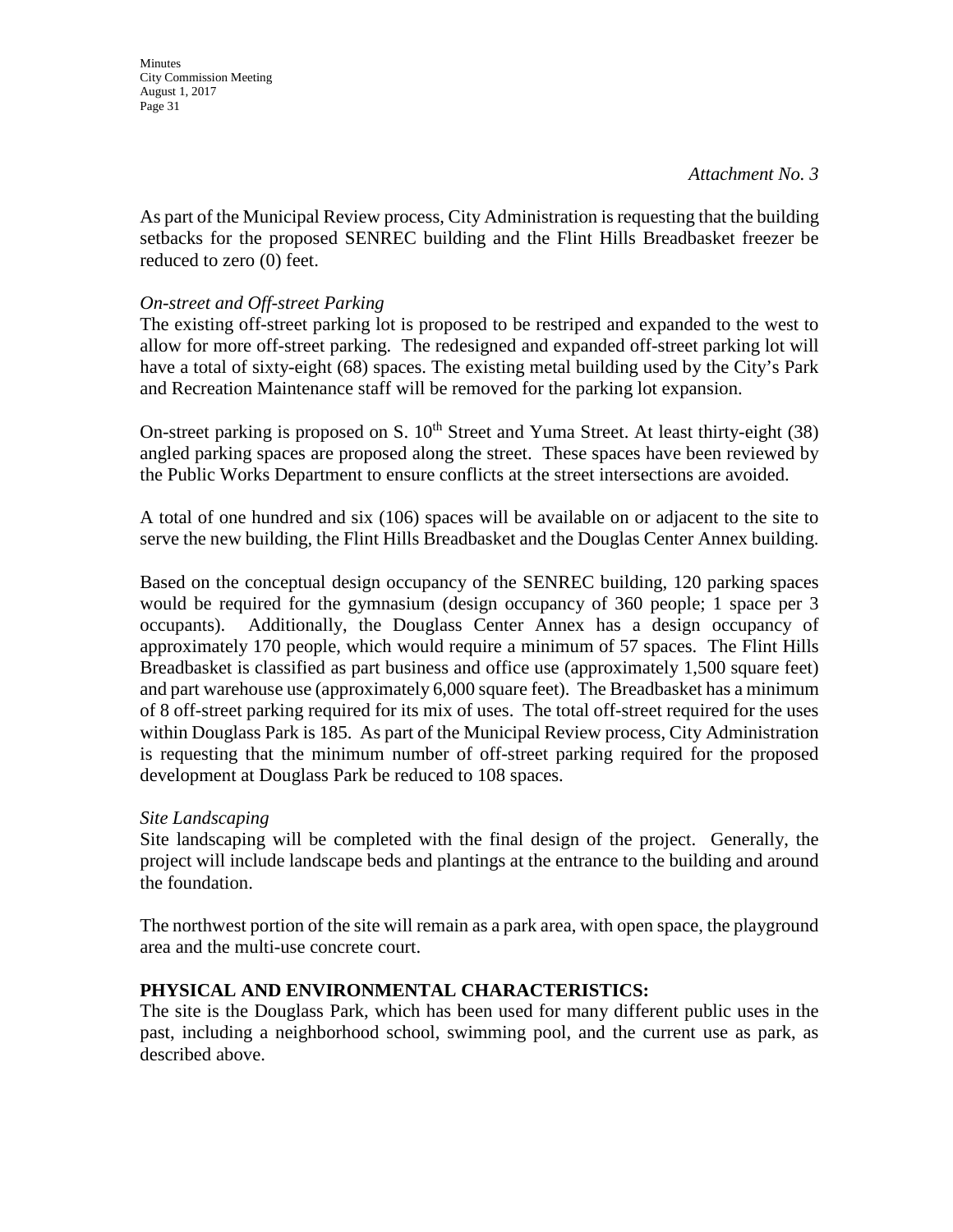*Attachment No. 3* 

The site is relatively flat and is bounded by Fort Riley Boulevard to the south,  $S. 10<sup>th</sup>$  Street to the west, S.  $9<sup>th</sup>$  Street to the east and Yuma Street to the north. The mid-block alley dissects the site in half, however, the alley travelway does not exists. The alley will most likely be vacated as public right-of-way in the near future with the final design of the SENREC building.

#### **THE NATURE AND SCOPE OF THE MUNICIPALITY OR STATE AGENCY:**

The City of Manhattan is a city of the first class with a population of approximately 58,000. The Parks and Recreation Department provides a broad range of services related to parks, trails, facilities, attractions, and recreational programming, which includes Douglass Park, the Existing Douglass Community Recreation Center and Annex, as well as the proposed South East Neighborhood Recreation Center (SENRC).

### **THE FUNCTION OF THE UTILITY OR FACILITY:**

The SENRC will be located in Douglass Park and provide a new indoor recreational facility for the neighborhoods in the southeast portion of Manhattan and the larger Manhattan community. As described above, the proposed uses for the facility will provide the City and the surrounding neighborhoods space for indoor recreation, such as basketball and volleyball, exercise space and classroom and meeting room space.

An application was prepared by the City to request a \$3,304,000 Loan Guarantee from the U.S. Department of Housing and Urban Development (HUD), which will be repaid with proceeds from the City's future annual CDBG entitlement allocations. HUD approved the loan in February 2017.

#### **THE EXTENT OF THE PUBLIC INTEREST TO BE SERVED BY THE UTILITY OR FACILITY:**

City undertook an analysis of its current and future needs for parks and recreation facilities improvements through the Strategic Facility Improvement Plan (SFIP). The SFIP identified the highly unmet need for neighborhood recreation facilities to serve residents throughout the community. Douglass Park, a City-owned, 1.53-acre site, consisting of recreation facilities that currently serve the surrounding neighborhoods, was identified as a potential site for a new indoor facility. The proposed SENRC will provide members of the community and the Downtown Core Neighborhoods with dependable access to gym space for drop-in and scheduled use of basketball, volleyball and other recreation activities, healthy lifestyle classes, and family events that are minimally and inconsistently available in the current geographic area due to lack of indoor spaces available to the public.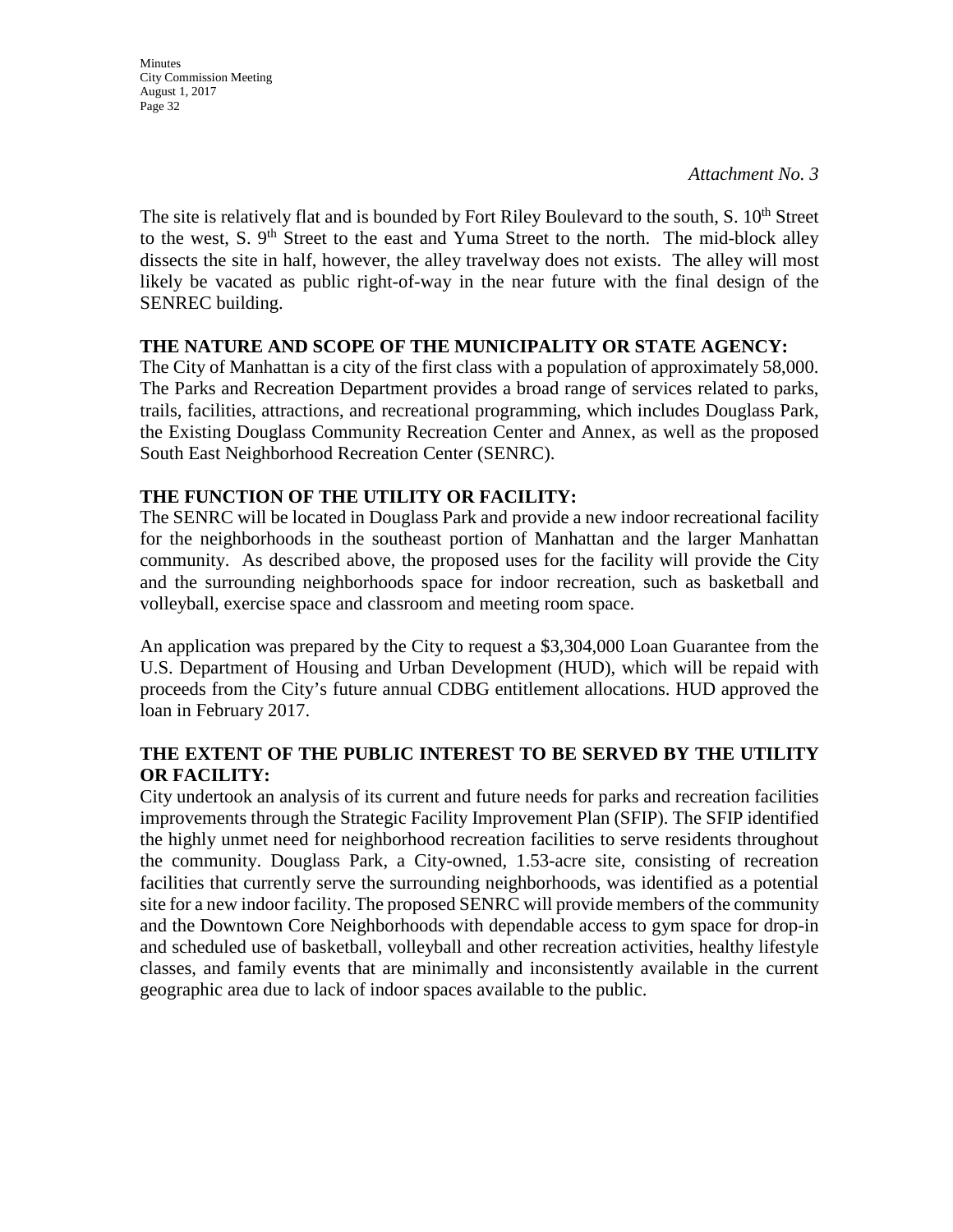#### **Minutes** City Commission Meeting August 1, 2017 Page 33

#### **THE EFFECT THAT REGULATION OF THE CONSTRUCTION, OR EXPANSION, EITHER BY THE IMPOSITION OF REQUIREMENTS NECESSARY TO MITIGATE IMPACTS OR BY A COMPLETE DENIAL, WILL HAVE UPON THE MUNICIPALITY'S, OR STATE AGENCY'S, ABILITY TO EFFICIENTLY, ECONOMICALLY AND PRUDENTLY MEET THE PUBLIC INTERESTS THEY ARE SERVING:**

The application of the building setbacks and minimum off-street parking requirements would significantly alter the overall use of the site, to the point where several outdoor spaces would be altered or removed.

Requiring the minimum twenty-five  $(25)$  foot building setbacks from S.  $10<sup>th</sup>$  Street would require the building to be decreased in size to where it could not be used for its intended use or move the building to the north and east, encroaching into planned off-street parking and open green space in the park. The location of the building has been reviewed by the Public Works Department to determine that it will not impact the intersection at S.  $10<sup>th</sup>$  Street an Fort Riley Boulevard.

Likewise, requiring the minimum off-street parking for the space proposed in the SENREC building would either decrease the overall size of the building or require additional parking on the site that would reduce green space in the park or remove outdoor recreational space.

The SENREC is proposed to be a neighborhood recreational building, so a number of visitors to the building are envisioned to walk or bike to Douglass Park and the new building. Additionally, there are twenty-four (24) off-street parking spaces at the Douglass Activity Center, located to the north of Yuma Street and the site.

Considering these factors, requiring the minimum off-street parking and the building setbacks would have a detrimental on the municipality and its ability to service the public.

### **THE IMPACT THAT CONSTRUCTION OR EXPANSION OF THE UTILITY OR FACILITY WILL HAVE UPON THE LEGITIMATE INTERESTS OF THAT PORTION OF THE COMMUNITY IN WHICH IT IS PROPOSED TO BE LOCATED:**

Minimal adverse impacts on neighboring property should be seen. The location of the building is the southwest of the site, where no residential property are adjacent. The City of Manhattan Traffic Shop is located immediately to the west. The eighty (80) foot wide Fort Riley Boulevard right-of-way separates the proposed SENREC building from the commercial properties to the south. The use of the facility is anticipated to be from 8:00 am to 9:00 pm, similar to that of the Douglass Activity Center.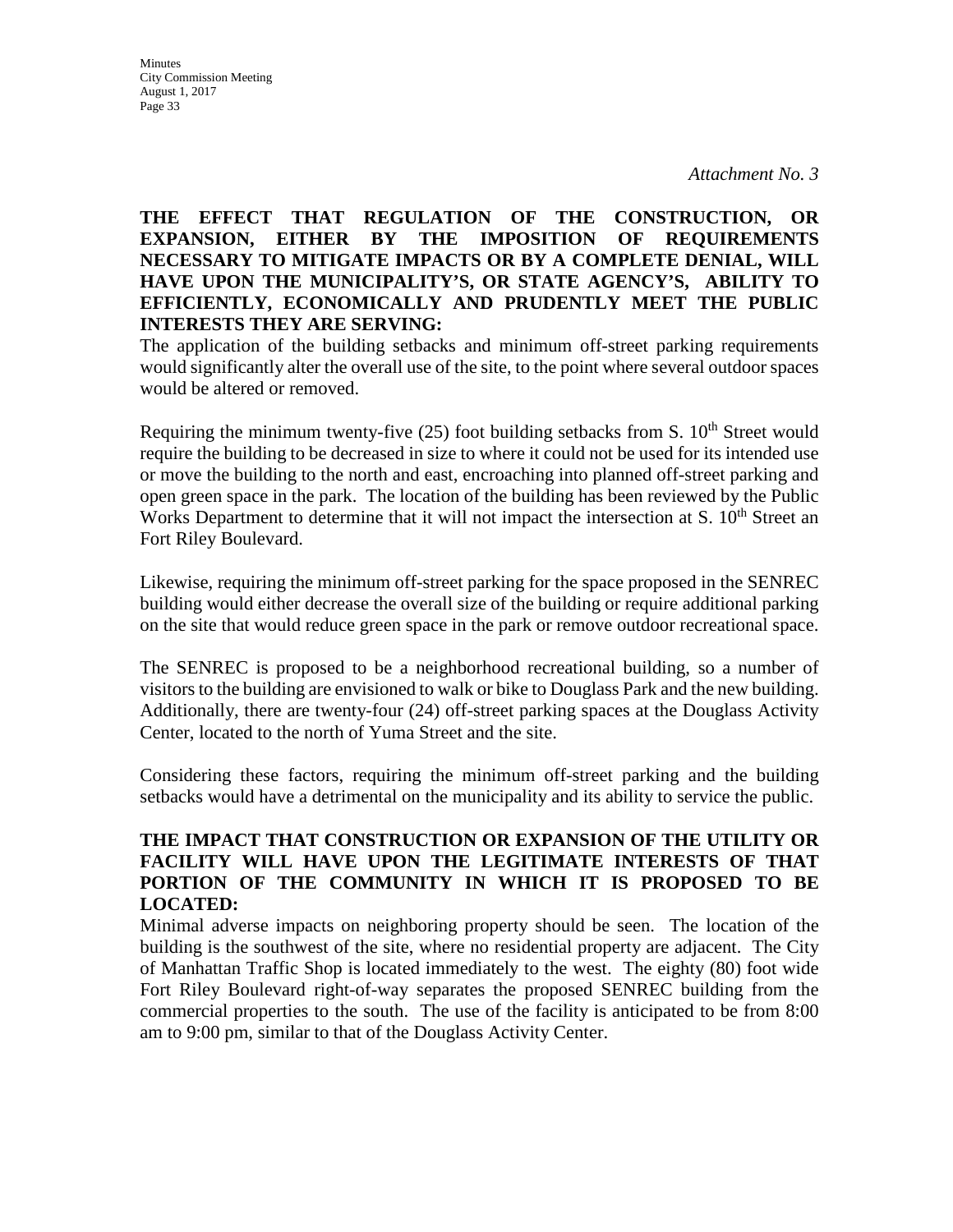The construction of the proposed building may cause minor disruption to area residents. However, once the project is complete, the use of the facility will be beneficial to the neighborhood.

The City of Manhattan held a neighborhood meeting on April 24, 2017. Six (6) neighbors attended the meeting. The meeting summary states that those in attendance were generally in favor of the proposed recreation facility. Questions about the size, design, use and operation of the new recreation facility were asked. A complete summary of the neighborhood meeting is provided.

### **IF THE OWNER OF THE UTILITY OR FACILITY IS THE CITY OF MANHATTAN, AND IF THE FACILITY OR UTILITY IS OF A TYPE EMBRACED WITHIN THE COMPREHENSIVE PLAN, WHETHER OR NOT IT IS IN CONFORMITY WITH THAT PLAN:**

The City of Manhattan is the owner of the proposed facility and its future expansions. The Future Land Use Map for the Core Area Neighborhoods shows the site as Park and Recreation and Public/Semi-Public land uses. The proposed municipal facility conforms to the Comprehensive Plan.

## **OTHER FACTORS AS THE PLANNING BOARD DEEMS APPROPRIATE AND RELEVANT:**

In addition to the factors addressed above, the Manhattan Urban Area Planning Board may consider any other factors which it deems appropriate and relevant to its consideration of the proposed expansion of City Hall.

**STAFF RECOMMENDATION:** City Administration recommend approval of the proposed SENREC Building, modifications to the Flint Hills Breadbasket and site improvements to the Douglass Park at the intersection of Yuma Street and S. 10<sup>th</sup> Street and S.  $10<sup>th</sup>$  Street and Fort Riley Boulevard, with the following conditions of approval:

- 1. The building addition shall be designed with the same architectural style as the original building and shall use similar exterior materials.
- 2. Exterior lighting shall be shielded to minimize glare on adjacent properties.

*The Planning Board shall not recommend approval of the request unless it determines, by a preponderance of the evidence, that the public interests to be served by the construction or expansion of the utility or facility outweigh any impact upon legitimate community interests, as such impact is mitigated by any requirements of the Planning Board.*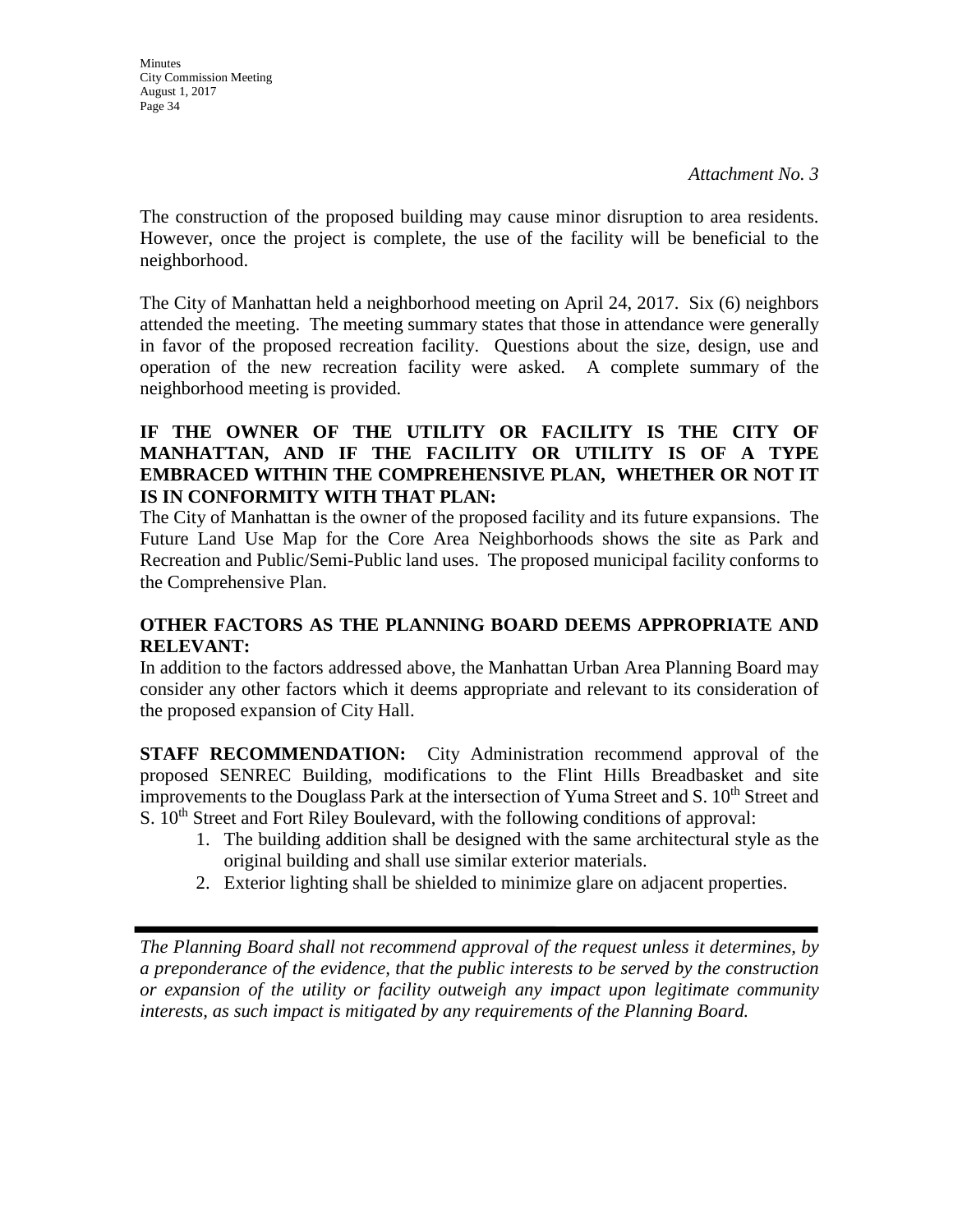**Minutes** City Commission Meeting August 1, 2017 Page 35

*If the Planning Board recommends approval, they shall also recommend any requirements or conditions they deem necessary to mitigate impacts caused by such use. Such requirements or conditions may include, but are not limited to, any bulk, or other requirements, which would have otherwise been applicable within the zoning district in which the proposed use is to be placed.* 

# **ALTERNATIVES**

It appears the Planning Board has the following alternatives concerning the issue at hand. The Board may:

- 1. Hold a public hearing on the proposal and, following the hearing, recommend approval of the proposed SENREC Building, modifications to the Flint Hills Breadbasket and site improvements to the Douglass Park, based on the findings in the staff report, with the two (2) conditions of approval recommended by City Administration.
- 2. Hold a public hearing on the proposal and, following the hearing, recommend denial of the proposed SENREC Building, modifications to the Flint Hills Breadbasket and site improvements to the Douglass Park for specifically stated reasons.
- 3. Hold a public hearing on the proposal and, following the hearing, modify the site plan and/or conditions of approval, to meet the needs as perceived by the Planning Board, and establish such conditions, if any, as deemed necessary to mitigate any impacts created by the proposed SENREC Building, modifications to the Flint Hills Breadbasket and site improvements to the Douglass Park.
- 4. Table the public hearing of a proposed SENREC Building, modifications to the Flint Hills Breadbasket and site improvements to the Douglass Park, for specifically stated reasons and provide further direction to City Administration.

# **RECOMMENDATION**

City Administration recommends that the Planning Board:

1. Hold a public hearing on the proposed SENREC Building, modifications to the Flint Hills Breadbasket and site improvements to the Douglass Park;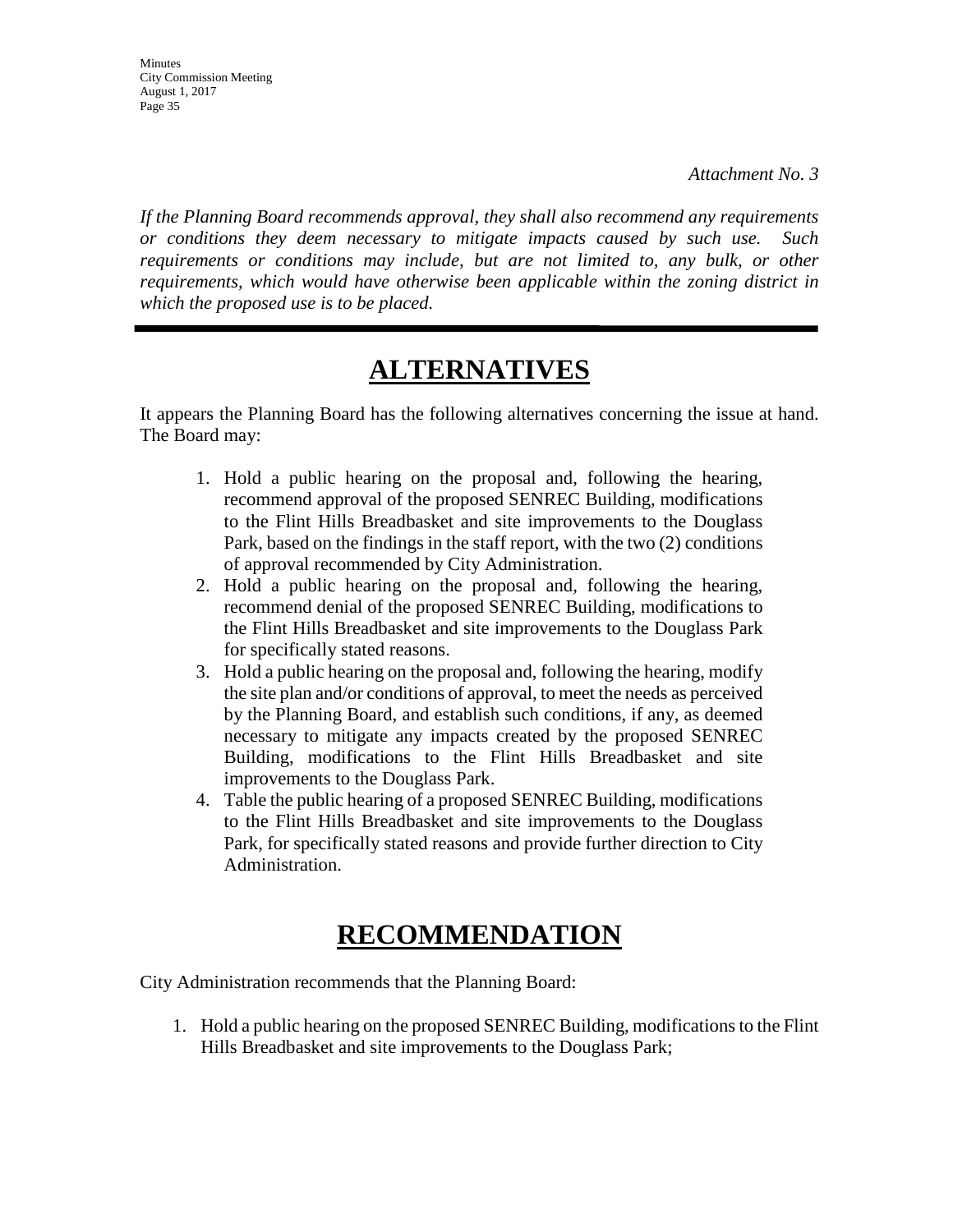- 2. Determine by a preponderance of the evidence, that the public interests to be served by the proposed SENREC Building, modifications to the Flint Hills Breadbasket and site improvements to the Douglass Park, outweigh the impacts upon the legitimate community interests, as mitigated by requirements of the Planning Board; and,
- 3. Recommend approval of the proposed SENREC Building, modifications to the Flint Hills Breadbasket and site improvements to the Douglass Park with the two (2) conditions of approval recommended by City Administration. This recommendation is based on the findings in the Staff Report.

# **POSSIBLE MOTION**

The Manhattan Urban Area Planning Board finds that the public interests to be served by the proposed Municipal Facility, outweigh the impacts upon the legitimate community interests and recommends approval of a proposed SENREC Building, modifications to the Flint Hills Breadbasket and site improvements to the Douglass Park, based on the findings in the Staff Report, with the two (2) conditions of approval recommended by City Administration.

**PREPARED BY:** Chad Bunger, AICP, CFM, Assistant Director of Community Development

**DATE:** June 23, 2017

MUAPB\_ SENREC\_MunicipalFacilityReview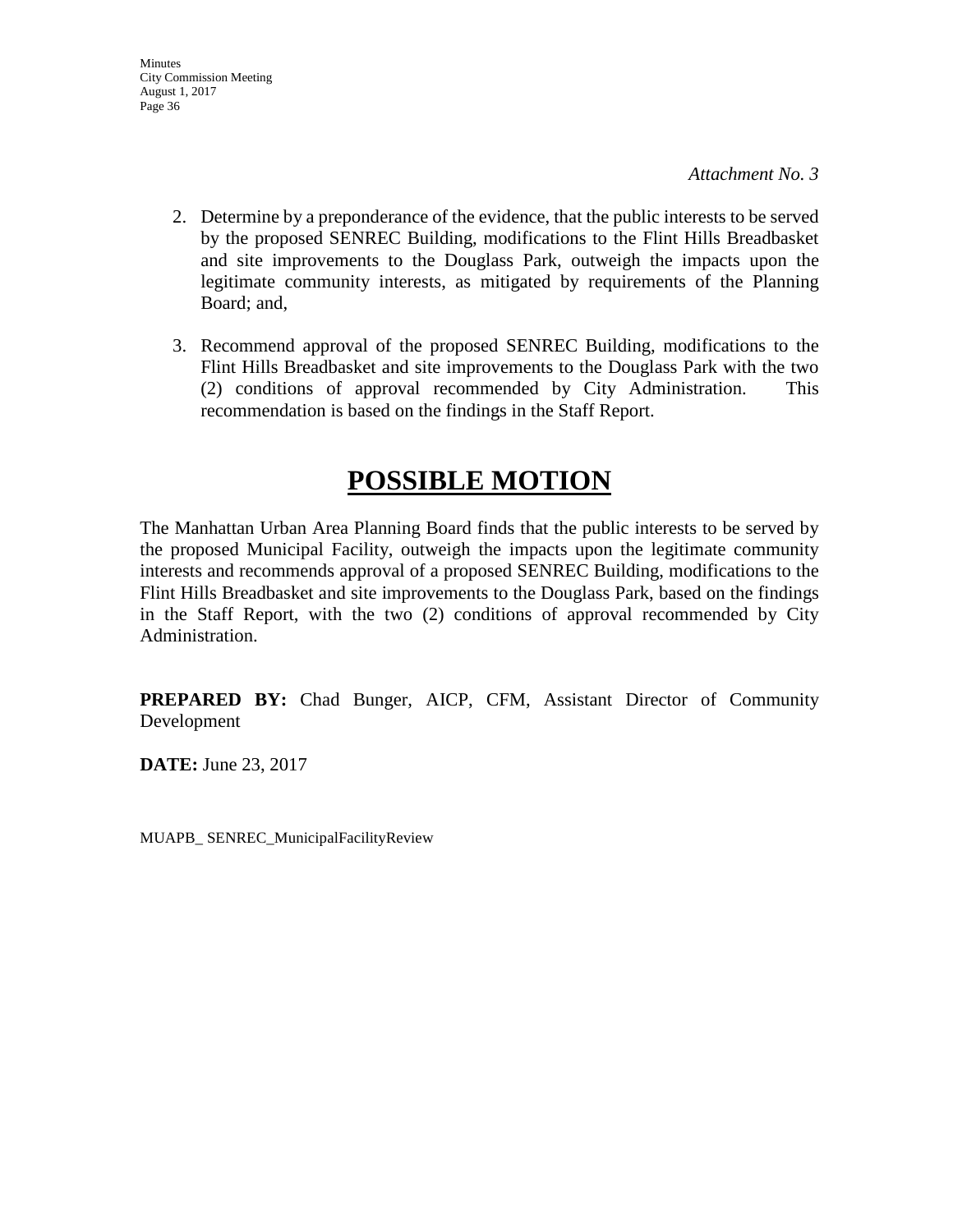## **STAFF REPORT STATE OR MUNICIPAL FACILITY REVIEW**

**APPLICANT:** City of Manhattan and Public Works Department.

**ADDRESS:** 1101 Poyntz Avenue.

### **LOCATIONS:**

Lots 433-438, the south 120 feet of Lots 439 and 430, Lots 504 and 505, Ward 5 and that portion of 11<sup>th</sup> Street right-of-way laying north of the north right-of-way line of Fort Riley Boulevard and south of the south right-of-way line of El Paso lane, except the east half of said 11<sup>th</sup> Street right-of-way lying south of the south right-of-way line of El Paso Lane and North of the south line of the north 20 feet of Lots 439 and 440, Ward 5, extended west.

**AREA:** 84,700 square feet (1.94 acres)

## **DATE OF NEIGHBORHOOD MEETING:** May 4, 2017

### **DATE OF PUBLIC NOTICE PUBLICATION:** June 15, 2017

## **DATE OF PUBLIC HEARING: PLANNING BOARD:** July 6, 2017  **CITY COMMISSION:** August 1, 2017

*At the conclusion of the hearing, the Manhattan Urban Area Planning Board shall forward its recommendation to the Governing Body. Such recommendation shall include all factors and reasons the Board relies upon to support such recommendation. In arriving at such recommendation, the Planning Board shall balance the public interests to be served by the construction or expansion of the utility or facility, as opposed to the impact upon interests intended to be protected by the Zoning Regulations. In balancing such interests, the Planning Board shall consider factors, such as:* 

### **MUNICIPAL FACILITY PROCESS:**

The Municipal Facility Review process is outlined in Section 3-412 of the Manhattan Zoning Regulations (attached), which indicates, in part, that: "Any public utility, or facility, owned and operated by either the State or a Municipality is hereby authorized as a permitted use in any zoning district, subject to the remaining provisions of this section."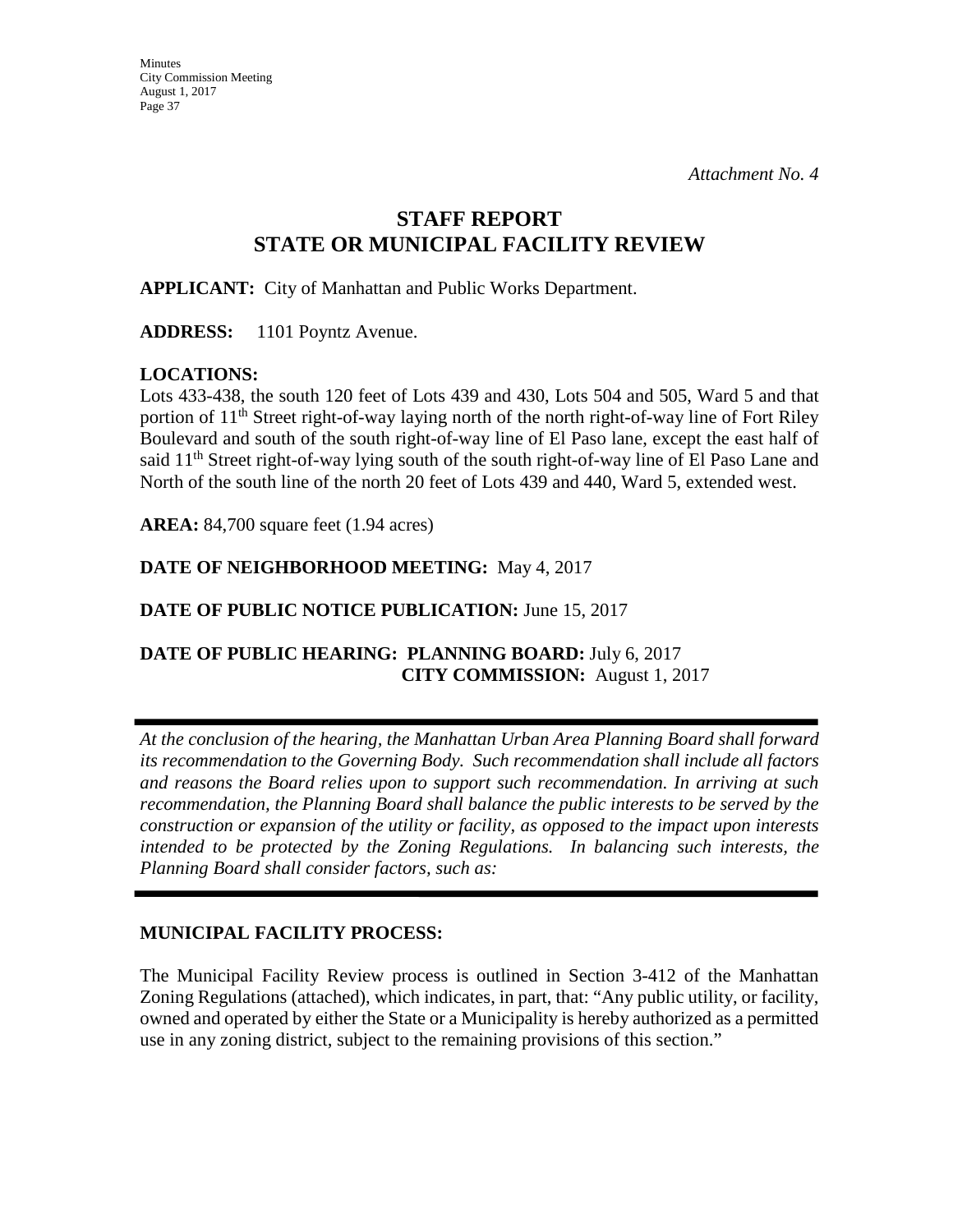*Attachment No. 4* 

If a utility or facility is specifically listed in a zoning district as a permitted or conditional use, the municipality can follow the requirements set out in Article IV, District Regulations, or follow the provisions of Section 3-412. If the utility or facility is not set out in a zoning district in which it is proposed, the utility or facility must follow the provisions of Section 3-412.

The process requires that both the Manhattan Urban Area Planning Board and the City Commission hold public hearings on the proposal. This process is not a rezoning action, but a process whereby the Planning Board and the City Commission consider the proposal by balancing the public interests to be served by a proposed Municipal Utility or Facility, as opposed to the impact upon public interests intended to be protected by the Zoning Regulations. In performing this balancing test and evaluating a proposed facility, the Planning Board and City Commission must consider the factors listed under the Staff Report headings.

The City Commission is not bound by the recommendations of the Planning Board, nor is it obligated to return the matter to the Planning Board for reconsideration, unless the City Commission chooses to do so. If the City Commission approves the request, it does so by adoption of an ordinance, following a public hearing.

### **EXISTING USE:**

The site is the City of Manhattan Traffic Operations Shop, which was approved by a Municipal Facility Review in 2011. The site consists of an 8,000 square foot one-story building with office space, technician space and storage and maintenance space for equipment and vehicles for the City's Traffic Operation Department. A seventy-five (75) foot tall monopole tower with antenna for the City's Intelligent Transportation System (ITS) is located on the northeast side of the building. The monopole provides wireless line-ofsight to the Bluemont Water Tower to link to individual traffic signals.

The approved building plan for the site is designed to accommodate future eastern and western building expansions totaling 4,400 square feet in floor area. The future eastern 2,600 square foot expansion is for a mirror image of the proposed eastern bay and work space for storage, and the future western  $1,800$  square foot expansion towards S.  $11<sup>th</sup>$  Street would be for additional office space that could be used as a consolidated dispatch center and also serve as back-up Emergency Operations Center (EOC).The architectural design of the expansions will be consistent with the existing building.

### *Off-Street Parking*

The site also provides fleet vehicle parking for the City and the Manhattan Traffic Operations Shop. Sixty (60) concrete parking spaces are on the site. Up to fourteen (14) city employees occupy the facility. Twenty-eight (28) spaces are provided to the immediate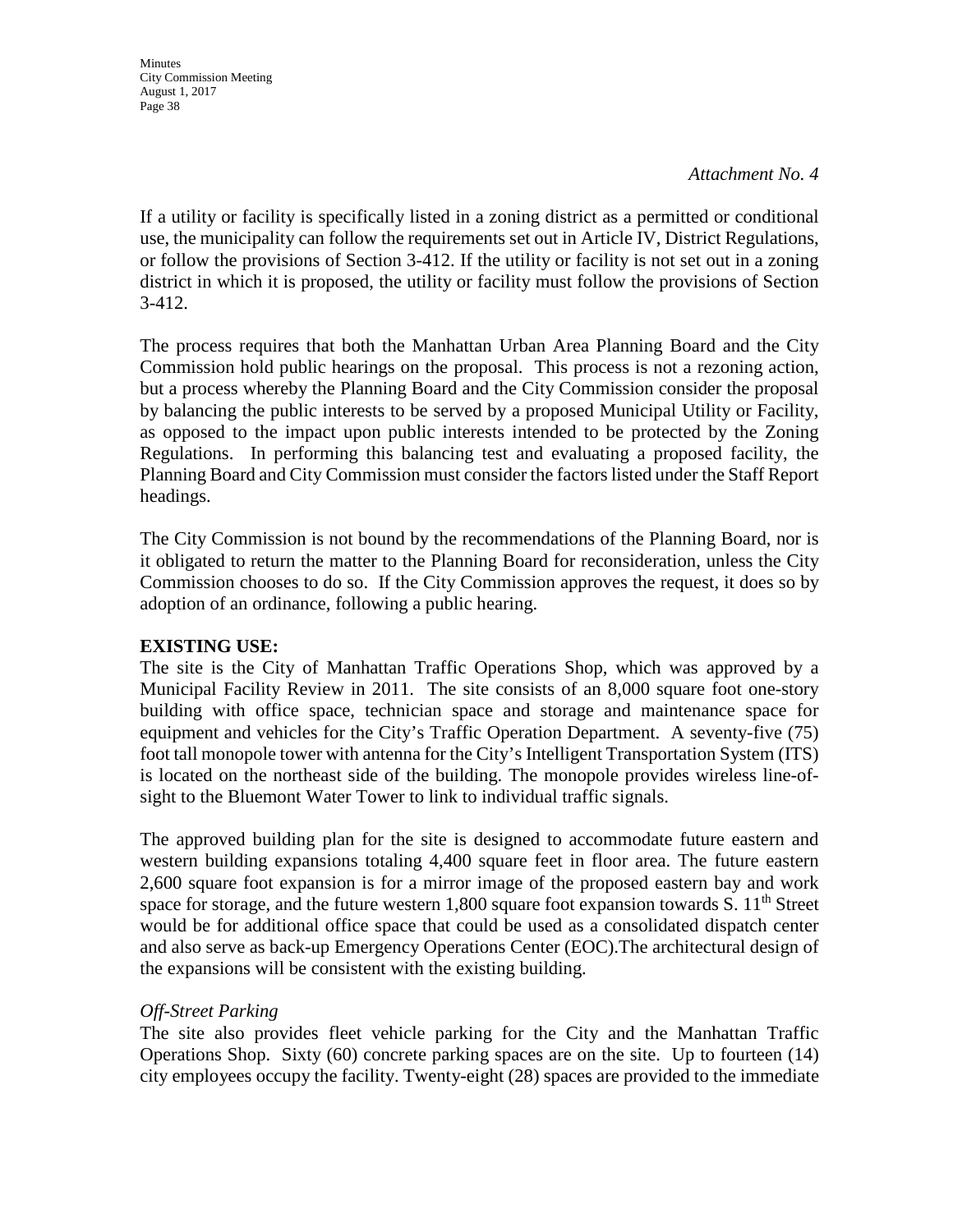**Minutes** City Commission Meeting August 1, 2017 Page 39

south of the building for Traffic Operation Shop vehicles and employees. The remaining parking spaces are located to the west of the building in an area that includes the formally vacated S.  $11<sup>th</sup>$  Street right-of-way, which was vacated in 2017. This area provides for fleet vehicle storage for the City. This area was paved in 2017.

## **PROPOSED USES:**

The City acquired two (2) single-family lots in 2012. The homes were removed and the site has remained vacant since that time. The vacant land has been used as a storage yard for various public projects.

The City of Manhattan would like to enclose this area and the fleet vehicle parking lot with a six (6) foot tall chain link fence with sight obscuring screening inserts. The fence would be located approximately zero (0) feet from the front property lines of Fort Riley Boulevard,  $S.10<sup>th</sup>$  Street, El Paso Lane and the edge of S.  $11<sup>th</sup>$  Street. The new fence will connect to existing fencing around the Traffic Operations Shop site and will be similar in character. A proposed swing gate will be located at an existing curb cut on S.  $10<sup>th</sup>$  Street. A rolling gate will be located at the access off of S.  $11<sup>th</sup>$  Street to access both the fleet vehicle parking lot and the main entrance to the Manhattan Traffic Operations Shop. The fence will be angled away from the intersection of S. 10<sup>th</sup> Street and Fort Riley Boulevard to ensure a clear line of sight.

The location of the fence along the front yards does not conform to the minimum front yard setbacks of the R-2/TNO, Two-Family Residential District and Traditional Neighborhood Overlay District.

## **PHYSICAL AND ENVIRONMENTAL CHARACTERISTICS:**

As previously described, the site is relatively built out for the City's Manhattan Traffic Operations Shop. The site is relatively flat.

The area used to be a gas manufacturing plant that resulted in hazardous chemicals contaminating the soil on the western portion of the site. The majority of the area is a brown field site, which requires restrictions and monitoring of the site by the Kansas Department of Health and Environment. The proposed fence of the site does not violate these restrictions.

## **THE FOLLOWING SEVEN (7) FACTORS SHALL BE CONSIDERED WHEN BALANCING THE PUBLIC INTERESTS TO BE SERVED BY THE CONSTRUCTION OR EXPANSION OF THE UTILITIY OR FACILITY, AS OPPOSED TO THE IMPACT UPON THE INTERESTS INTENDED TO BE PROTECTED BY THE ZONING REGULATIONS:**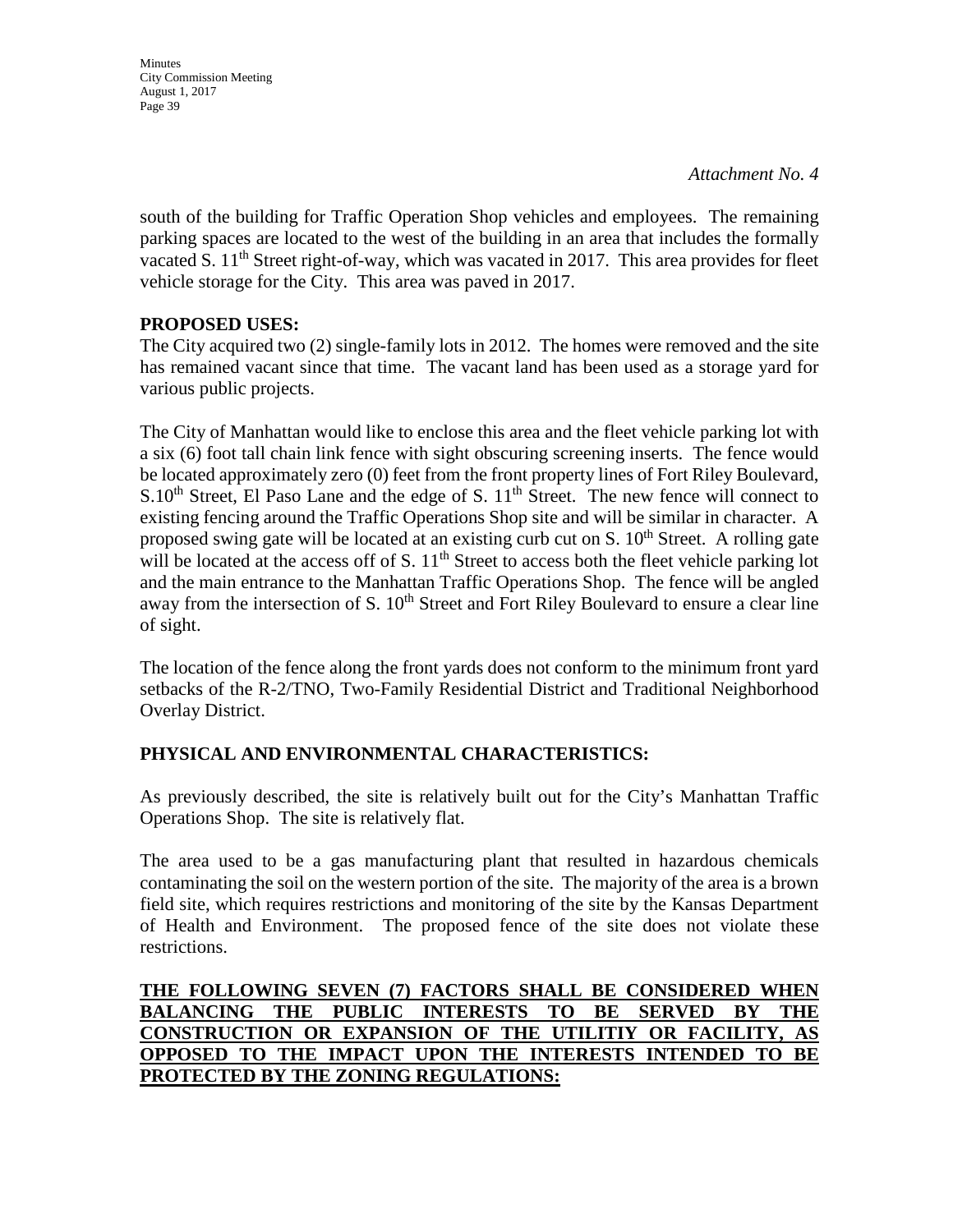- **1. THE NATURE AND SCOPE OF THE MUNICIPALITY OR STATE AGENCY:**  The City of Manhattan is a municipality, which provides a full range of services to its population of approximately 58,000 citizens. The Public Works Department provides a broad range of services related to public improvements and maintenance including the Traffic Operations Facility and the existing parking and storage site.
- **2. THE FUNCTION OF THE UTILITY OR FACILITY:** The function of the Manhattan Traffic Operations Shop is a facility that houses the Traffic Division of the Public Works Department, which is responsible for the maintenance of all traffic signals, traffic signs, and pavement markings throughout the City of Manhattan. The future office space may accommodate a consolidated dispatch center that could serve as a back-up EOC.

The site also provides for fleet vehicle parking and employee parking for various departments within the City.

- **3. THE EXTENT OF THE PUBLIC INTEREST TO BE SERVED BY THE UTILITY OR FACILITY:** The extent of the public served by the Traffic Operations Facility, future expansions and the fleet vehicle parking lot is the entirety of the public street system in the City of Manhattan and a consolidated back-up dispatch center. The storage and parking area are for overflow traffic and storage as needed.
- **4. THE EFFECT THAT REGULATION OF THE CONSTRUCTION, OR EXPANSION, EITHER BY THE IMPOSITION OF REQUIREMENTS NECESSARY TO MITIGATE IMPACTS OR BY A COMPLETE DENIAL, WILL HAVE UPON THE MUNICIPALITY'S, OR STATE AGENCY'S, ABILITY TO EFFICIENTLY, ECONOMICALLY AND PRUDENTLY MEET THE PUBLIC INTERESTS THEY ARE SERVING:** The property is currently zoned R-2 District with TNO District. Municipal facilities and/or government buildings are not listed as a permitted or conditional use in R-2/TNO District. The site is restricted by KDHE from being used for residential purposes and is further limited to how deep excavations can be made in order to prevent contact with potential contaminants and/or transport of contaminants. Denial of the request would adversely affect the City's ability to securely storage of the City's fleet vehicles and a screened storage area.
- **5. THE IMPACT THAT CONSTRUCTION OR EXPANSION OF THE UTILITY OR FACILITY WILL HAVE UPON THE LEGITIMATE INTERESTS OF THAT PORTION OF THE COMMUNITY IN WHICH IT IS PROPOSED TO BE LOCATED:** There should be a minimal impact as a result of installation of the proposed screening fence for the Traffic Operations Facility upon the legitimate interests of that portion of the community in which the facility is proposed. The facility will be screened by a six (6) foot tall chain link fence with slats. Access to the site will remain from S.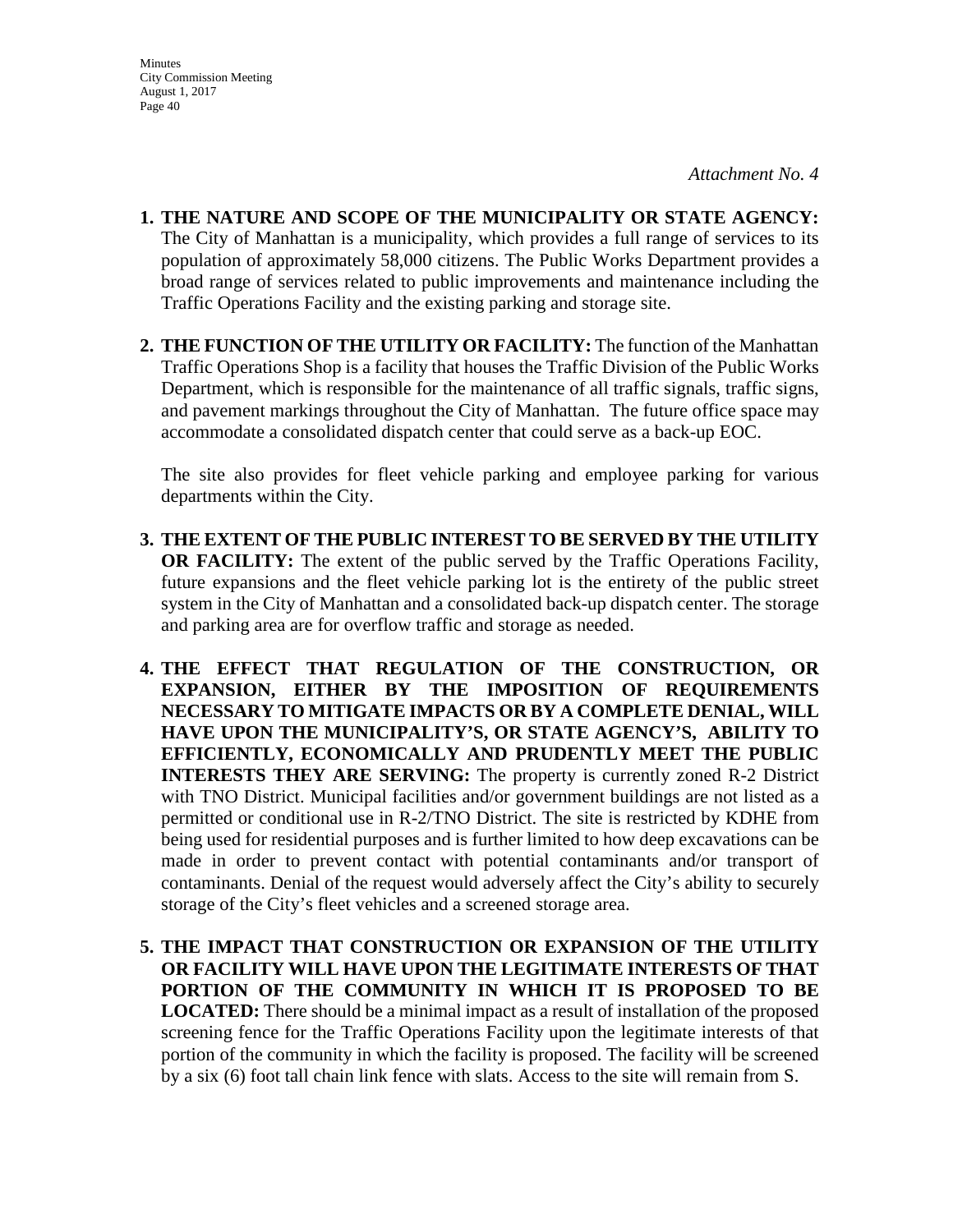11<sup>th</sup> Street which connects to Yuma Street and the surrounding streets system in a manner consistent with traffic activity in the area, with some traffic related to the facilities using S.  $10<sup>th</sup>$  Street. Minimal impact is expected on the local street system including the public alley, El Paso Lane. Traffic volumes are consistent with residential uses as the hours of operation are consistent with normal operating work hours, 8 AM to 5 PM.

The fence has been designed to reduce any line of sight issues at El Paso Lane and the intersection of S. 10<sup>th</sup> Street and Fort Riley Boulevard.

The proposed facilities immediate neighborhood is characterized as a combination of highway commercial and industrial uses to the south of Fort Riley Boulevard and low density residential to the north, east and west. No adverse affects or impacts are expected due to light, noise, and traffic generated by the proposed facilities.

In addition, the proposed fence of the facility and its future expansions are consistent with city municipal facilities along Fort Riley Boulevard generally between S. 14<sup>th</sup> Street and S. Juliette Avenue including Parks Forestry Horticulture Maintenance Shop facilities south of El Paso Lane and north of Fort Riley Boulevard in the 1400 block of El Paso lane, Douglas Center Park facilities in the 900 block of Yuma Street between Yuma Street and Fort Riley Boulevard; the City Public Works Maintenance Division facilities south of Fort Riley Boulevard and on either side of S. Juliette Avenue, between Fair Lane and the railroad line; and, the Douglas Park facilities in a residential neighborhood to the east of the proposed facility between Fort Riley Boulevard and Yuma Street.

The Public Works Department held a neighborhood meeting for the fencing project on May 4, 2017. Seven (7) neighbors attended the meeting. Questions asked at the meeting focused on the appearance of the site and the use of the off-street parking lot for City fleet vehicles. A complete summary of the meeting is attached.

**6. IF THE OWNER OF THE UTILITY OR FACILITY IS THE CITY OF MANHATTAN, AND IF THE FACILITY OR UTILITY IS OF A TYPE EMBRACED WITHIN THE COMPREHENSIVE PLAN, WHETHER OR NOT IT IS IN CONFORMITY WITH THAT PLAN:** The City of Manhattan is the owner of the proposed facility and its future expansions.

 Municipal facilities, such as those proposed, would be designated in the Comprehensive Plan as a Public/Semi-Public use, or possibly Industrial. The proposed facilities are shown on the Downtown Core Neighborhoods Future Land Use map and designated Parks and Recreation and Low/Medium Density residential (RLM), which means the tracts were envisioned to develop with neighborhood park or recreational facilities and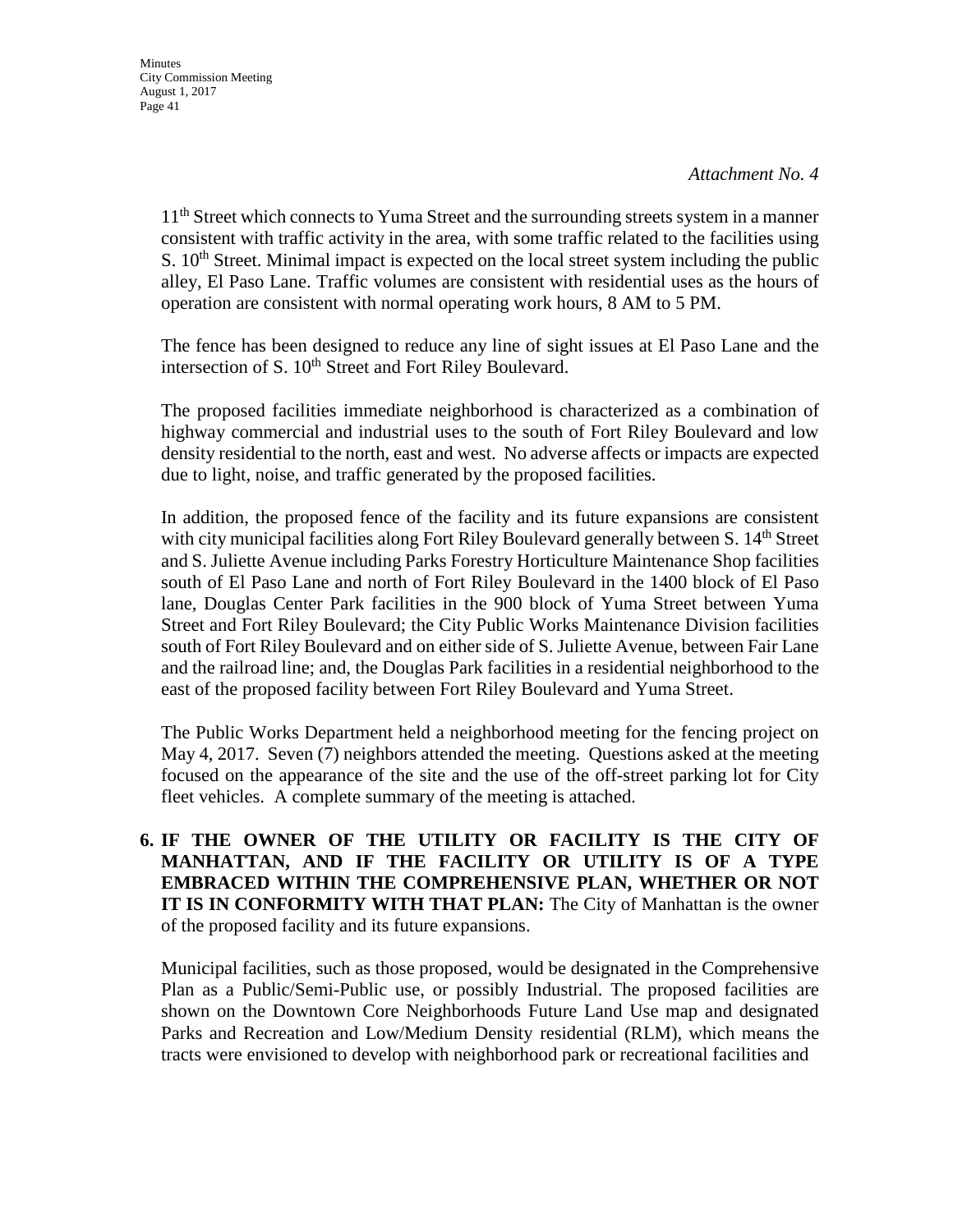residential dwelling units or other types of uses in residential neighborhoods, such as parks, schools, churches, group day care centers or similar uses. The RLM category might also accommodate neighborhood commercial activities in a master planned setting.

Residential dwelling units, day care and parks are prohibited by an agreement with KDHE, due to the hazardous chemicals under the Traffic Operations Facility site. KDHE has agreed to the use of the Eastern Tract for the Traffic Operations Facility and future western expansion.

The existing parking and storage area is adjacent to Fort Riley Boulevard will serve its current use as parking and storage. The site has limited capacity for residential development due to its location on Fort Riley Boulevard.

The Comprehensive Plan's recommended land uses for the site are generally inconsistent and unrealistic with the Plan's recommendations due to environmental limitations and proximity to Fort Riley Boulevard. The existing land uses are appropriate due to location and environmental limitations of the tracts and are consistent with other City municipal facilities along Fort Riley Boulevard.

**7. OTHER FACTORS AS THE PLANNING BOARD DEEMS APPROPRIATE AND RELEVANT:** If the Planning Board believes there are other factors to consider, the Board should determine those factors it deems appropriate and relevant and clearly articulate the factors.

**STAFF RECOMMENDATION:** City Administration recommends approval of the proposed fencing project of Traffic Operations Facility, the expansion area, and the existing parking and storage area.

*The Planning Board shall not recommend approval of the request unless it determines, by a preponderance of the evidence, that the public interests to be served by the construction or expansion of the utility or facility outweigh any impact upon legitimate community interests, as such impact is mitigated by any requirements of the Planning Board.* 

*If the Planning Board recommends approval, they shall also recommend any requirements or conditions they deem necessary to mitigate impacts caused by such use. Such*  requirements or conditions may include, but are not limited to, any bulk, or other *requirements, which would have otherwise been applicable within the zoning district in which the proposed use is to be placed.*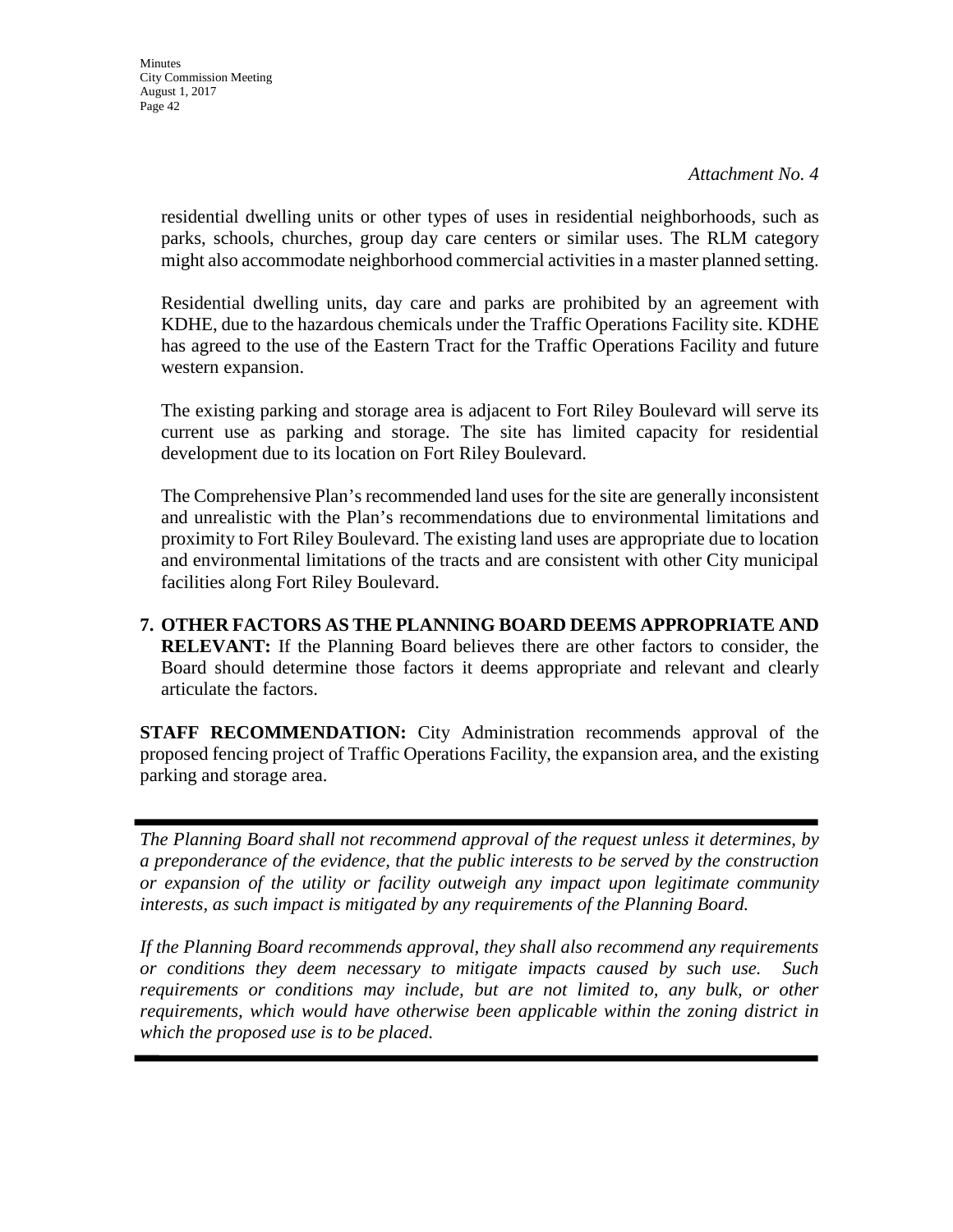# **ALTERNATIVES**

It appears the Planning Board has the following alternatives concerning the issue at hand. The Board may:

- 1. Hold a public hearing on the proposal and, following the hearing, recommend approval of the fencing project of the Traffic Operations Facility, the expansion area, and the existing parking and storage area, based on the findings in the staff report.
- 2. Hold a public hearing on the proposal and, following the hearing, recommend denial of the proposed municipal facilities, for specifically stated reasons.
- 3. Hold a public hearing on the proposal and, following the hearing, modify the site plan and/or conditions of approval, to meet the needs as perceived by the Planning Board, and establish such conditions, if any, as deemed necessary to mitigate any impacts created by the proposed fencing project of Traffic Operations Facility, the expansion area, and the existing parking and storage area.
- 4. Table the public hearing of the proposed municipal facilities, for specifically stated reasons and provide further direction to City Administration.

# **RECOMMENDATION**

City Administration recommends that the Planning Board:

- 1. Hold a public hearing on the proposed and future municipal facilities;
- 2. Determine by a preponderance of the evidence that the public interests to be served by the fencing project of Traffic Operations Facility, the expansion area, and the existing parking and storage area, outweigh the impacts upon the legitimate community interests, as mitigated by requirements of the Planning Board; and,
- 3. Recommend approval of the proposed fencing project of Traffic Operations Facility, the expansion area, and the existing parking and storage area. This recommendation is based on the findings in the Staff Report.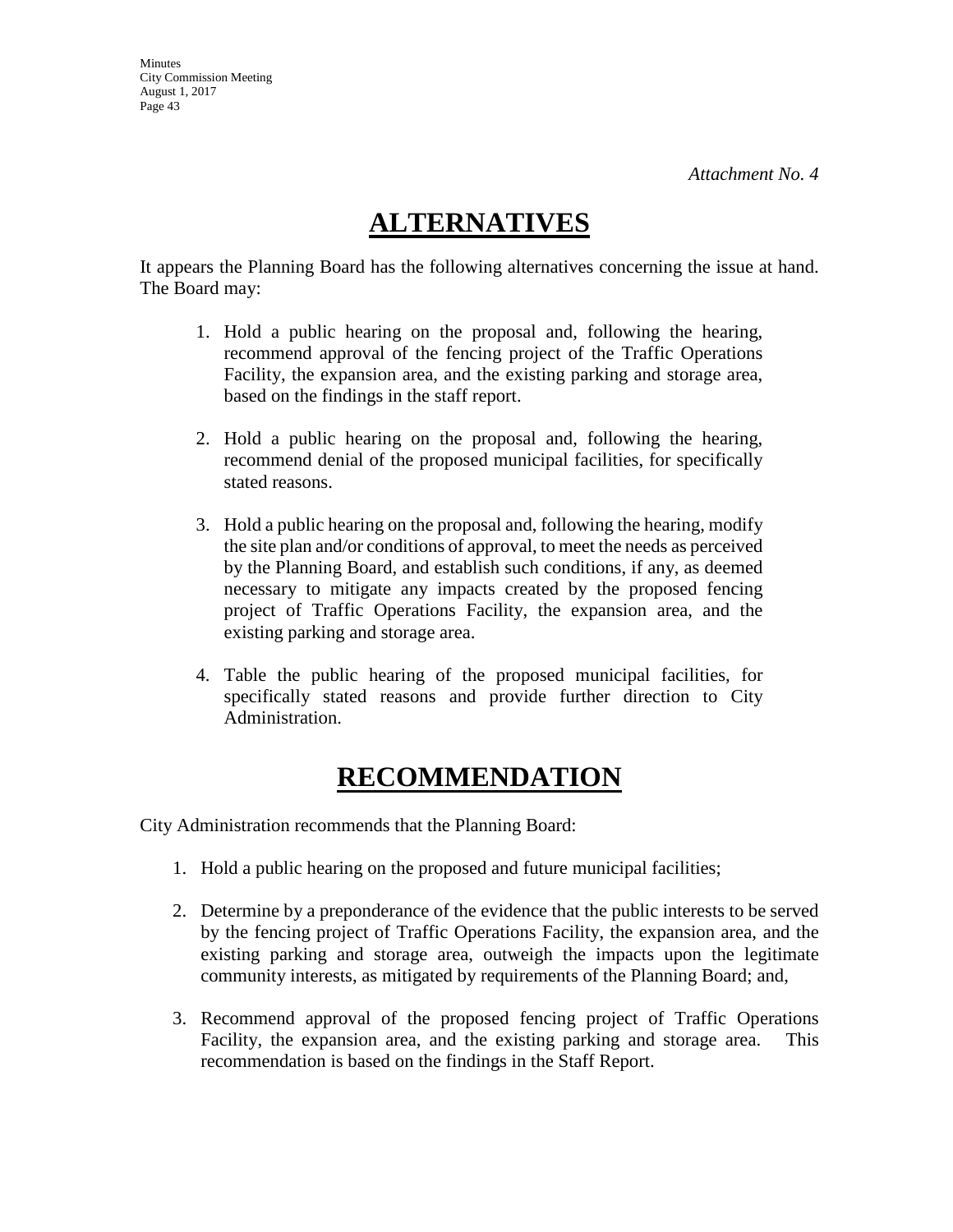Minutes City Commission Meeting August 1, 2017 Page 44

# **POSSIBLE MOTION**

The Manhattan Urban Area Planning Board finds that the public interests to be served by the proposed Municipal Facility, outweigh the impacts upon the legitimate community interests and recommends approval of the proposed fencing project of Traffic Operations Facility, the expansion area, and the existing parking and storage area, based on the findings in the Staff Report.

**PREPARED BY:** Chad Bunger, AICP, CFM, Assistant Director of the Community Development Department

**DATE:** June 25, 2017

MuniFac\_CityPWDeptTrafficOp Fence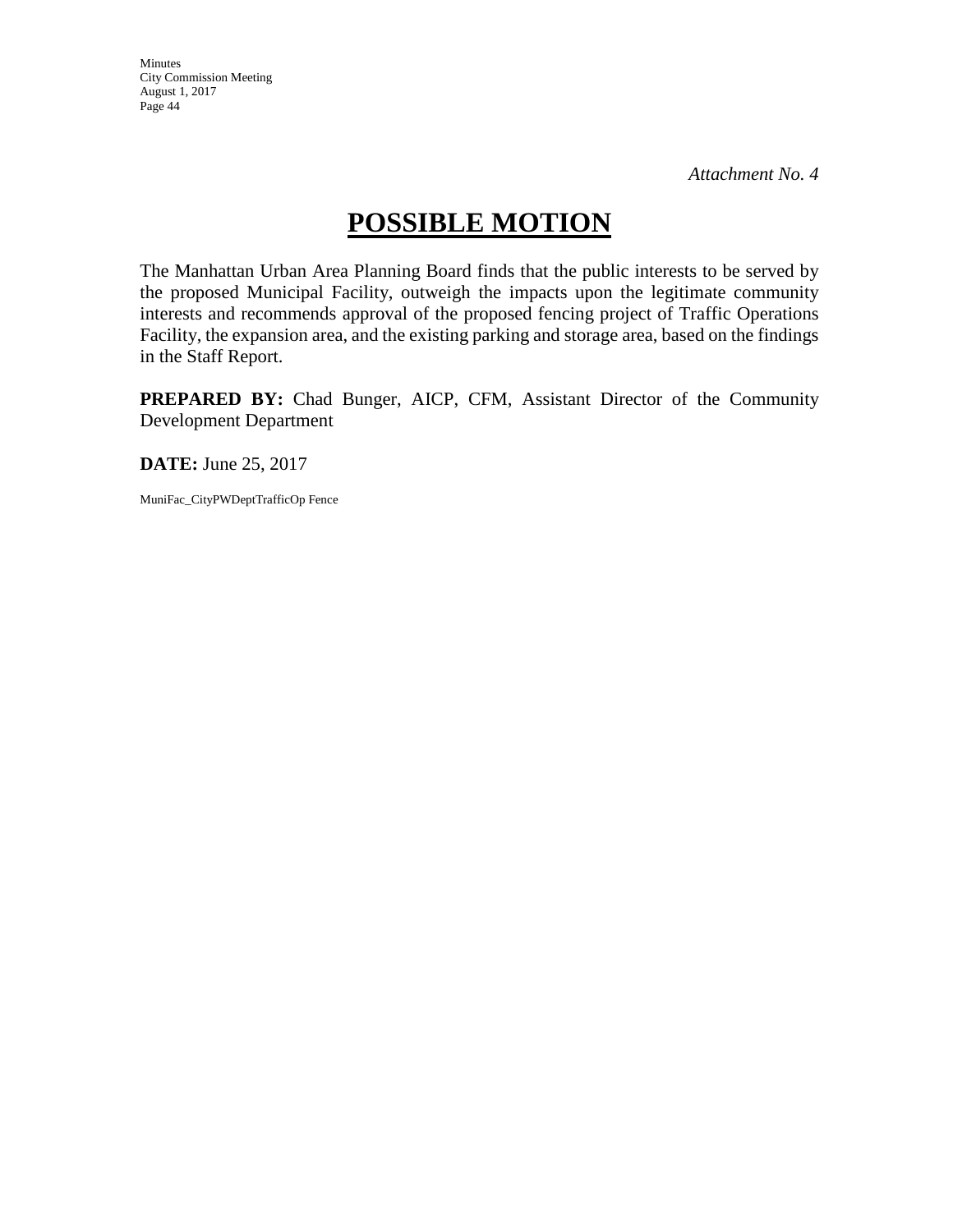reductions that equals \$240,000

#### **Reminders:**

|  | Keminders: |  |  |                                                  |  |
|--|------------|--|--|--------------------------------------------------|--|
|  |            |  |  | . For 2018, every 1/10 of a mill equals \$56,000 |  |

- . 1% transient guest tax equals \$260,000
- . Proposed mill levy before 4th budget work session .945
- . City Commission direction for budget publication after 4th work session .500

. If the City Commission wishes to have no increase to the mill levy, additional revenues and/or expenditure cuts of about \$270,000 would have to occur

voiced for increasing the TGT by 1% with the thought of using that amount towards debt service on the Conference Center.

Note: Support was

|                                  |           |             | <b>Bond &amp; Interest Fund</b>                                        |           |    |                                                               |
|----------------------------------|-----------|-------------|------------------------------------------------------------------------|-----------|----|---------------------------------------------------------------|
|                                  |           |             | (To cover the entire \$500,000 Conference Center debt service payment) |           |    |                                                               |
| 1% Transient<br><b>Guest Tax</b> | \$260,000 | <b>PLUS</b> | <b>EcoDevo Funds</b>                                                   | \$240,000 | ΟR | Any combination of<br>revenue transfers<br>and/or expenditure |

#### Option 1 (mill levy increase remains at .481)

|                         | <b>General Fund</b> |                                                    |                          |                                          |
|-------------------------|---------------------|----------------------------------------------------|--------------------------|------------------------------------------|
| Operational<br>Expenses | SSA's               | aTa Bus                                            | CIP                      |                                          |
| No Change               | No Change           | No Change                                          | No Change                |                                          |
|                         |                     | <b>Tourism and Convention Promotion Fund (TGT)</b> |                          |                                          |
|                         | 2017 Budget         | 2018 Budget<br>Currently                           | 2018 Budget<br>Available |                                          |
| <b>Total Budget</b>     | \$1,933,000         | \$1,845,000                                        | 51,585,000               |                                          |
| To CVB                  | \$1,412,300         | \$1,212,796                                        | P                        | (\$108,661 needs to be                   |
| DMI                     | \$60,000            | \$78,000                                           | P                        | cut from the four                        |
| MAC                     | \$43,700            | \$43,700                                           | Þ                        | requests in order to<br>fund them at the |
| <b>Wolf House</b>       | \$5,000             | \$5,000                                            | Þ                        | requested level or                       |
|                         | Totals:             | \$1,339,496                                        | \$1,230,835              | have them funded<br>from other sources)  |
| <b>FHDC</b>             | \$322,000           | \$264,165                                          | \$264,165                |                                          |
| <b>STAR Support</b>     | \$90,000            | \$90,000                                           | 590,000                  |                                          |

Option 1-B (mill levy increase remains at .481 and Aggieville Business Association moves to TGT)

|                            | <b>Bond &amp; Interest Fund</b> |                                                    |             |                                          |
|----------------------------|---------------------------------|----------------------------------------------------|-------------|------------------------------------------|
| Economic<br>Development    | \$166,666                       |                                                    |             |                                          |
| <b>Transient Guest Tax</b> | \$93,334                        |                                                    |             |                                          |
| <b>Total Transfer</b>      | \$260,000                       |                                                    |             |                                          |
|                            |                                 | <b>Tourism and Convention Promotion Fund (TGT)</b> |             |                                          |
|                            | 2017 Budget                     | 2018 Budget                                        | 2018 Budget |                                          |
| <b>Total Budget</b>        | \$1,933,000                     | \$1,845,000                                        | \$1,845,000 |                                          |
| To CVB                     | \$1,412,300                     | \$1,212,796                                        | P           | (\$1,995 needs to be                     |
| <b>DMI</b>                 | \$60,000                        | \$78,000                                           |             | cut from the five                        |
| <b>ABA</b>                 | \$60,000                        | \$60,000                                           |             | requests in order to<br>fund them at the |
| <b>MAC</b>                 | \$43,700                        | \$43,700                                           |             | requested level or                       |
| <b>Wolf House</b>          | \$5,000                         | \$5,000                                            |             | have them funded<br>from other sources)  |
|                            | Totals:                         | \$1,399,496                                        | \$1,397,501 |                                          |
| <b>FHDC</b>                | \$322,000                       | \$264,165                                          | \$264,165   |                                          |
| <b>STAR Support</b>        | 590,000                         | \$90,000                                           | \$90,000    |                                          |